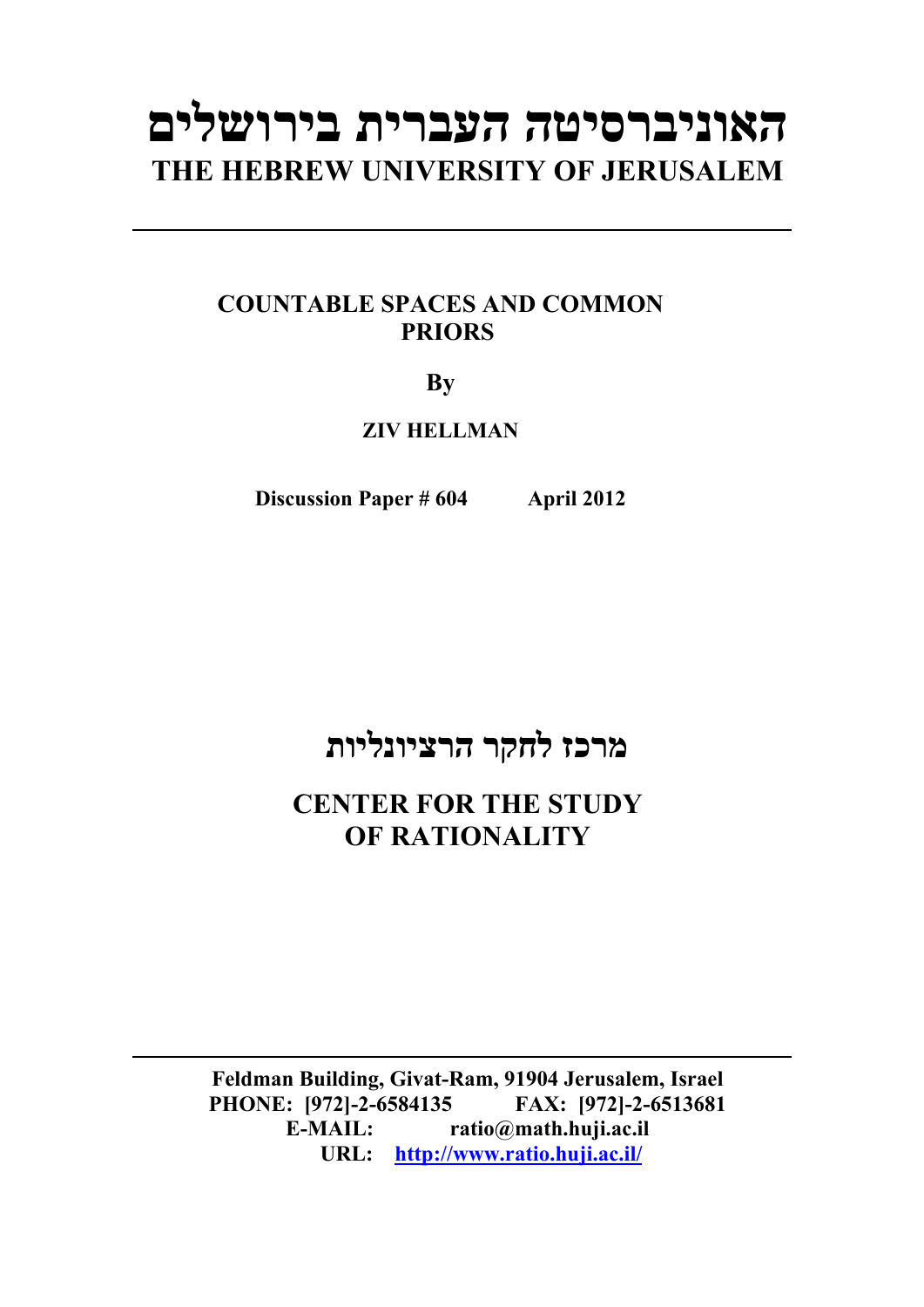#### COUNTABLE SPACES AND COMMON PRIORS

#### ZIV HELLMAN

Abstract. We show that the no betting characterisation of the existence of common priors over finite type spaces extends only partially to improper priors in the countably infinite state space context: the existence of a common prior implies the absence of a bounded agreeable bet, and the absence of a common improper prior implies the existence of a bounded agreeable bet. However, a type space that lacks a common prior but has a common improper prior may or may not have a bounded agreeable bet. The iterated expectations characterisation of the existence of common priors extends almost as is, as a sufficient and necessary condition, from finite spaces to countable spaces, but fails to serve as a characterisation of common improper priors. As a side-benefit of the proofs here, we also obtain a constructive proof of the no betting characterisation in finite spaces.

#### 1. INTRODUCTION

The common prior assumption (as first introduced in Harsányi (1967-1968)) is taken as an integral assumption in the vast majority of models of incomplete information. It asserts that the beliefs of individuals in different states of the world are the posteriors that they form, after each is given private information, from a prior that is common to them all.

Despite its pervasiveness, the common prior assumption was, and still is, debated and challenged (see Gul (1998) and Aumann (1998)). It has been noted that, in many cases of interest, all that observers have are profiles of posteriors, not priors, and that there are examples of posteriors that could not possibly have been derived from common priors.

Given the importance of the common prior assumption, intense interest has been focussed on fully characterising the existence of a common prior in terms of the posterior profiles — since we are interested in the players at the present time, it is desirable to express the assumption of a common prior in present-time terms only. Aumann (1976) in his agreement theorem, gave a necessary condition for the existence of a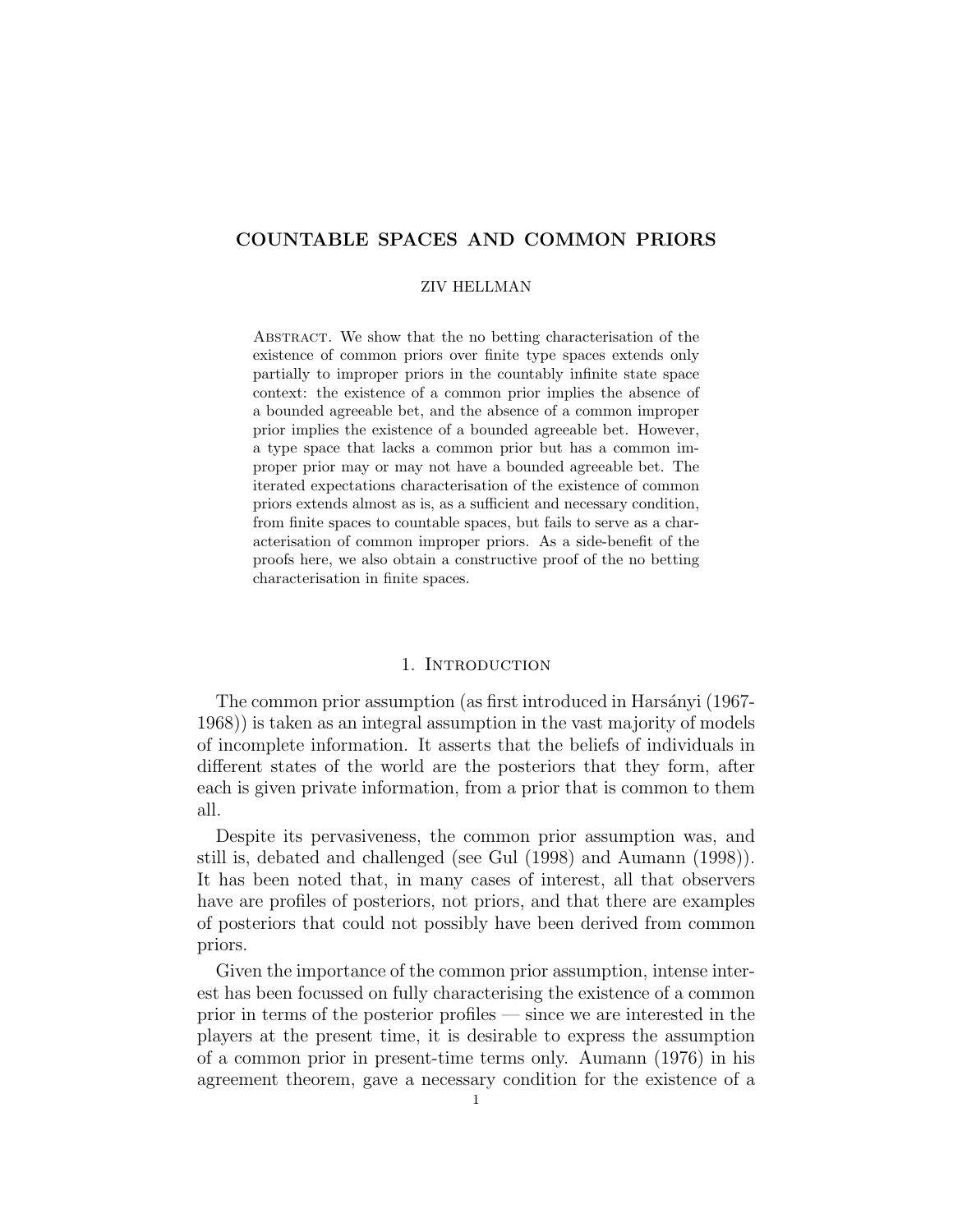common prior in terms of present beliefs: if there is a common prior, then it is impossible to agree to disagree, i.e., to have common knowledge of differences in the beliefs of any given event. By extending the notion of disagreement to differences in the expectation of a general random variable, several researchers (Morris (1995); Feinberg (2000); Samet (1998b)) were able to show that the impossibility of there being common knowledge of disagreement is not only a necessary, but also a sufficient condition for the existence of a common prior. Since this characterisation is based on the criterion of whether or not there exists a bet such that the players take opposite sides of the bet, yet each player ascribes positive expected value to the bet at every state of the world (we will henceforth term such a bet an *agreeable bet*), it is often termed the 'no betting' characterisation. It has also been proved that this characterisation obtains for type spaces over compact, continuous state spaces (see Feinberg (2000) and Heifetz (2006)).

That left open the question of characterising the existence of common priors in type spaces over countable state spaces, a major lacuna given the many models of incomplete information in the game theory and economics literature that involve countable state spaces. That the no betting characterisation cannot be extended 'as is' to countable spaces was shown in Feinberg (2000), which presents an example of a type space over a countable state space that has no common prior, yet also admits no bounded agreeable bet (in fact, even no agreeable bet bounded from only above or from below).

Several researchers, however, noted that the counter-example in Feinberg (2000), and several other counter-examples (see, for example, Simon (2000), Heifetz (2006) and Lehrer and Samet (2011)) admit no common prior but satisfy the property of having a common improper prior. An improper prior for a player is a measure over the state space that may not be normalisable, i.e., the measure of the entire space may be infinite. On encountering this idea for the first time, it may seem strange to consider measures that are not probability measures in the context of then deriving posterior probabilities, but there is a sense in which an improper prior is an entirely natural construction. Consider, for example, the standard uniform probability distribution in finite spaces, which represent the intuitive idea that 'any state is equally likely'. Clearly, there is no equivalent probability distribution over a countable space. The closest thing would be a non-normalisable measure  $\mu$  that assigns equal weight to each state  $\omega$ , say  $\mu(\omega) = 1$ . If now E is a finite partition element and one derives a posterior probability for an element  $\omega \in E$  by defining it to be  $\mu(\omega)/\mu(E)$ , the result is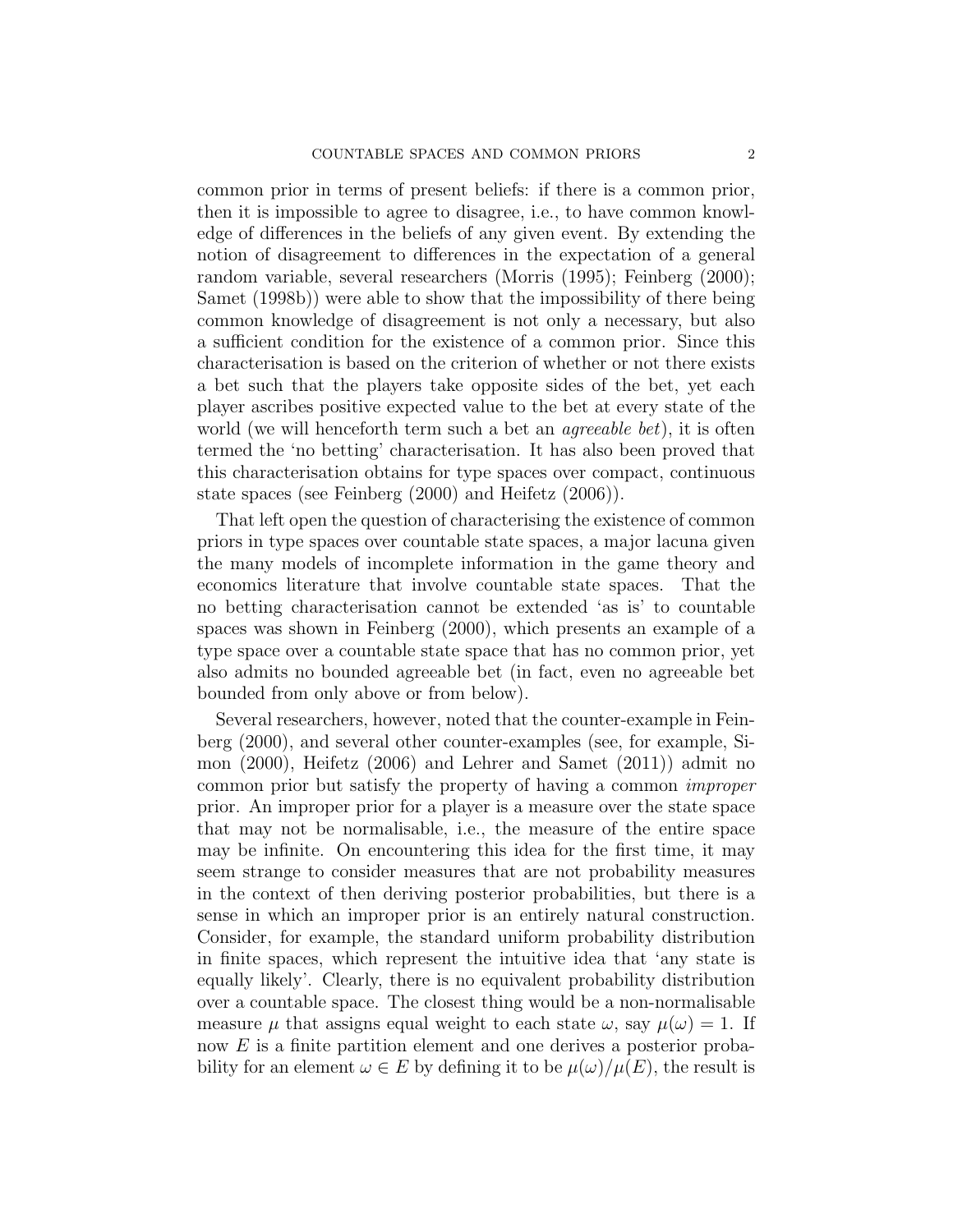indistinguishable from the posterior probability that would result if  $E$ were a subset of a finite space with the uniform distribution. Extending this idea to arbitrary measures gives the intuition behind improper priors.

Thus, an improper prior does not enable one to consider the probabilities that a player assigns to events at the ex ante stage, but it still enables discussion of the relative likelihood that he ascribes to pairs of events, as well as the interim probability assessments of the player i.e. his types — constitute a disintegration of the improper prior. If one is interested in interim probability assessments and how they may be derived from ex ante considerations, without necessarily demanding that a player have a full-fledged ex ante probability measure, an improper prior can serve much the same purpose as a proper prior. An improper prior common to all the players is then a common improper prior.

There has been an open conjecture for several years, due to Heifetz (2006), that the no betting characterisation or a close variant of it might obtain with respect to common improper priors over countable state spaces. In this paper, we directly address this conjecture, and prove that the absence of a common improper prior is a sufficient condition for the existence of a bounded agreeable bet among players. It is not, however, a necessary condition; we exhibit a simple example of a type spaces over a countable state spaces that has both a common improper prior and a bounded agreeable bet. We also show that the existence of a (proper) common prior is a sufficient condition for the absence of a bounded agreeable bet.

These results, along with the example in Feinberg (2000), indicate that the no betting criterion is rather weak in the countable state space case. In particular, the 'intermediate' case of a type space with no common prior but a common improper prior is consistent both with the existence of a bounded agreeable bet and the absence of a bounded agreeable bet. We can present this schematically as follows:

- Common prior  $\Rightarrow$  No betting No betting  $\neq$  Common prior
- No betting  $\Rightarrow$  Common improper prior Common improper prior  $\Rightarrow$  No betting

One reason that the study of no betting in countable state spaces remained an open problem for several years was due to the fact that the known proofs of the no betting characterisation, in both the finite case and the compact, continuous case, were all based on one or another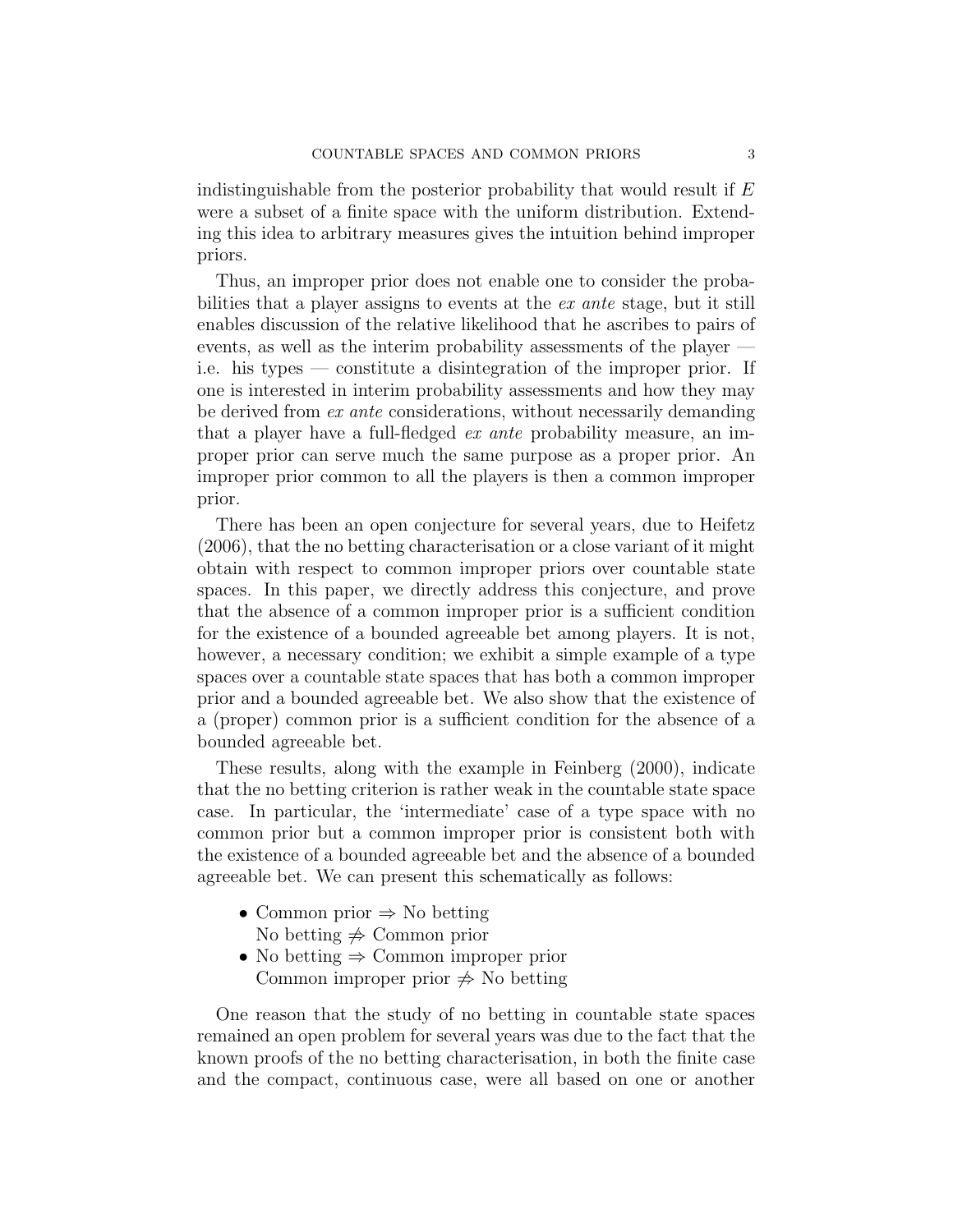variant of the Separation Theorem for convex sets. As Heifetz (2006) notes, this theorem is inapplicable in non-compact type spaces. This dictated seeking a different approach in this paper.

The proof of Theorem 1(b) presented here, which takes up most of Section 4, is entirely combinatorial and constructive. If the sole intention were to obtain the shortest possible proof of the claim of the theorem this paper could be shortened considerably, making use of the well known no betting result in finite spaces with common priors along with Lemma 3 and Proposition 7. Despite this, there is much to be gained from the constructive proof in Section 4. Aside from the intrinsic value of a constructive proof that does not rely on the convex separation theorem, the details of the proof reveal interesting aspects of structures of partition profiles in knowledge spaces, using chains and cycles. This is in line with a spate of recent papers, including Rodrigues-Neto (2009), Lehrer and Samet (2011) and Hellman and Samet (2012), that have used these concepts to study the fine-grained structure of partition profiles, yielding new insights into common knowledge and related subjects.

Since the same construction for countable spaces applies in the finite state space case, we have as a side-effect the first constructive proof of the no betting characterisation for finite spaces. In fact, putting together the elements of the proofs in Section 4 essentially yields an algorithm which, given a finite type space, determines whether or not it has a common prior; if it does have a common prior, the algorithm then constructs the common prior; if it does not have a common prior, the algorithm constructs an agreeable bet, thus indicating a random variables about whose expected values the players 'agree to disagree'.

In the last section, Section 5, we turn our attention to studying, in the countable state space context, a second characterisation of the existence of a common prior in finite state spaces, the iterated expectations characterisation introduced in Samet (1998a) (extended to the case of compact, continuous spaces in Hellman (2011); Morris (2002) also considers iterated expectations in infinite state spaces). The main result in Samet (1998a) is that each iterated expectation of a random variable converges, and the value of its limit is common knowledge. Moreover, there exists a common prior if and only if for each random variable it is common knowledge that all its iterated expectations converge to the same value. In that paper, it is pointed out that 'the stochastic analysis of type spaces is finer than the convex analysis used for the nonagreement condition'. It turns out that this statement holds true even more strongly in the countable space context. Whereas, as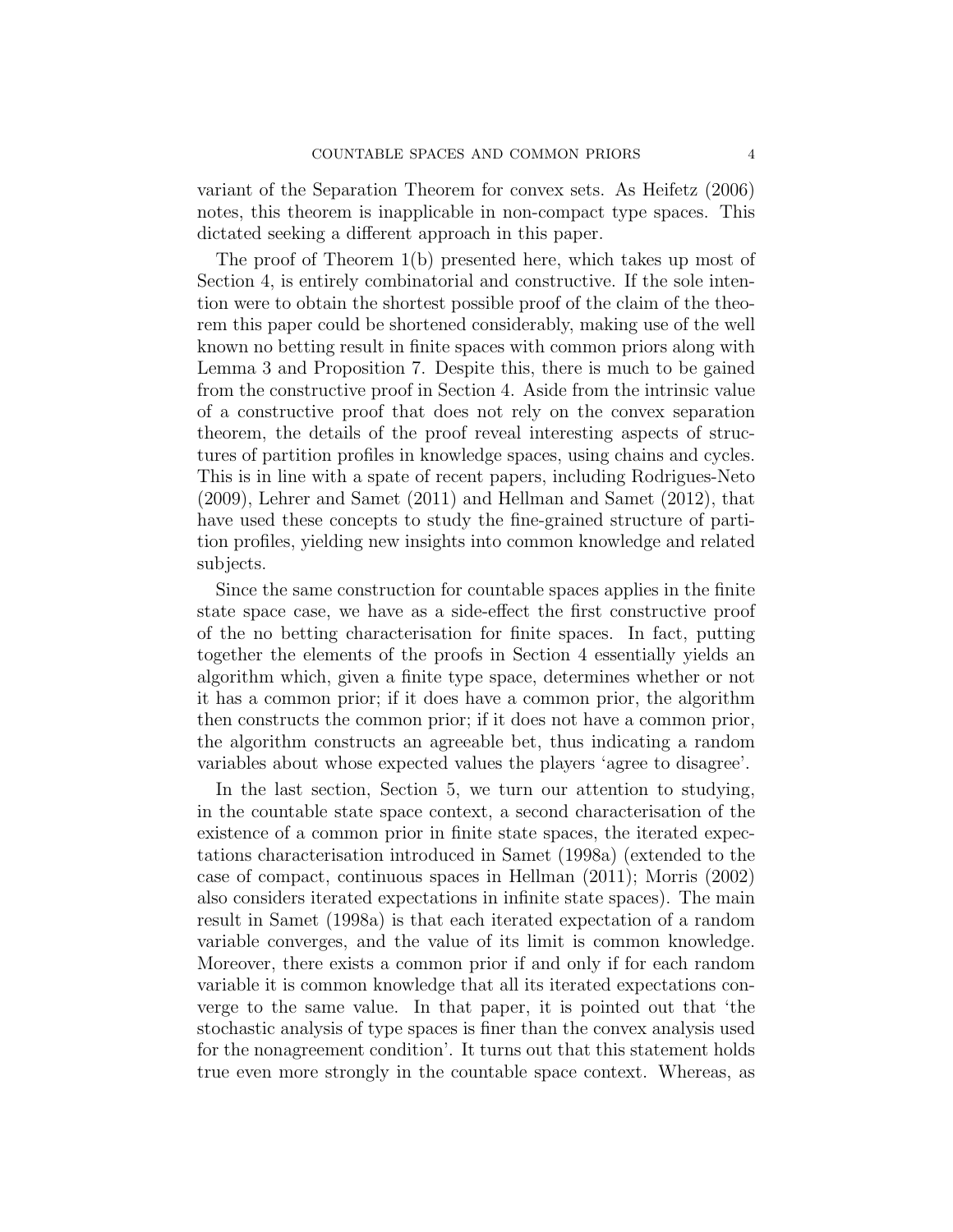pointed out above, the no betting criterion fails to extend as a characterisation even of common improper priors in countable type spaces, it is proved in Section 5 that the iterated expectations criterion extends, almost 'as is', to a full characterisation of the existence of a common prior. But the iterated expectations criterion does fail as a characterisation of common improper priors, and cannot be used for the goal of identifying common improper priors.

The study of common priors in the context of countable spaces involves a much richer set of concepts than the finite space context. Unlike the finite case, in the infinite one the non existence of a common prior can have different characteristics that have bearing on the question of consistency. Mapping the relationships between these concepts is an on-going effort, as of this writing. Research studies in this field complementary to this paper include Lehrer and Samet (2012), who provide a sufficient condition for type spaces that have a common improper prior to admit an agreeable bet.

Acknowledgements. Special thanks are due to Ehud Lehrer and Dov Samet for many helpful conversations as well as crucial assistance in formulating and proving Lemma 3 and Proposition 7. Thanks are also due to Aviad Heifetz for helpful correspondence on the subject of his conjecture.

#### 2. Preliminaries

#### 2.1. Knowledge and Belief.

A knowledge space for a nonempty set of players I, is a pair  $(\Omega, \Pi)$ . In this context,  $\Omega$  is a nonempty set called a *state space*, and  $\Pi$  =  $(\Pi_i)_{i \in I}$  is a partition profile, where for each  $i \in I$ ,  $\Pi_i$  is a partition of  $\Omega$ into measurable sets with positive measure. We will assume throughout this paper that every state space  $\Omega$  is either finite, or countably infinite, and that  $|I| = m$ , where  $m \geq 2$  is a finite integer. Denote by  $\Delta(\Omega)$  the set of probability distributions over  $\Omega$ .

When working with a knowledge space  $(\Omega, \Pi)$ , an element  $\omega \in \Omega$ is typically termed a *state*. For each  $\omega \in \Omega$ , we denote by  $\Pi_i(\omega)$ the element of  $\Pi_i$  containing  $\omega$ .  $\Pi_i$  is interpreted as the information available to player i;  $\Pi_i(\omega)$  is the set of all states that are indistinguishable to i when  $\omega$  occurs. Player i is said to know an event E at  $\omega$  if  $\Pi_i(\omega) \subseteq E$ . We define for each i a knowledge operator  $K_i: 2^{\Omega} \to 2^{\Omega}$ , by  $K_i(E) = {\omega | \Pi_i(\omega) \subseteq E}.$  Thus,  $K_i(E)$  is the event that i knows E.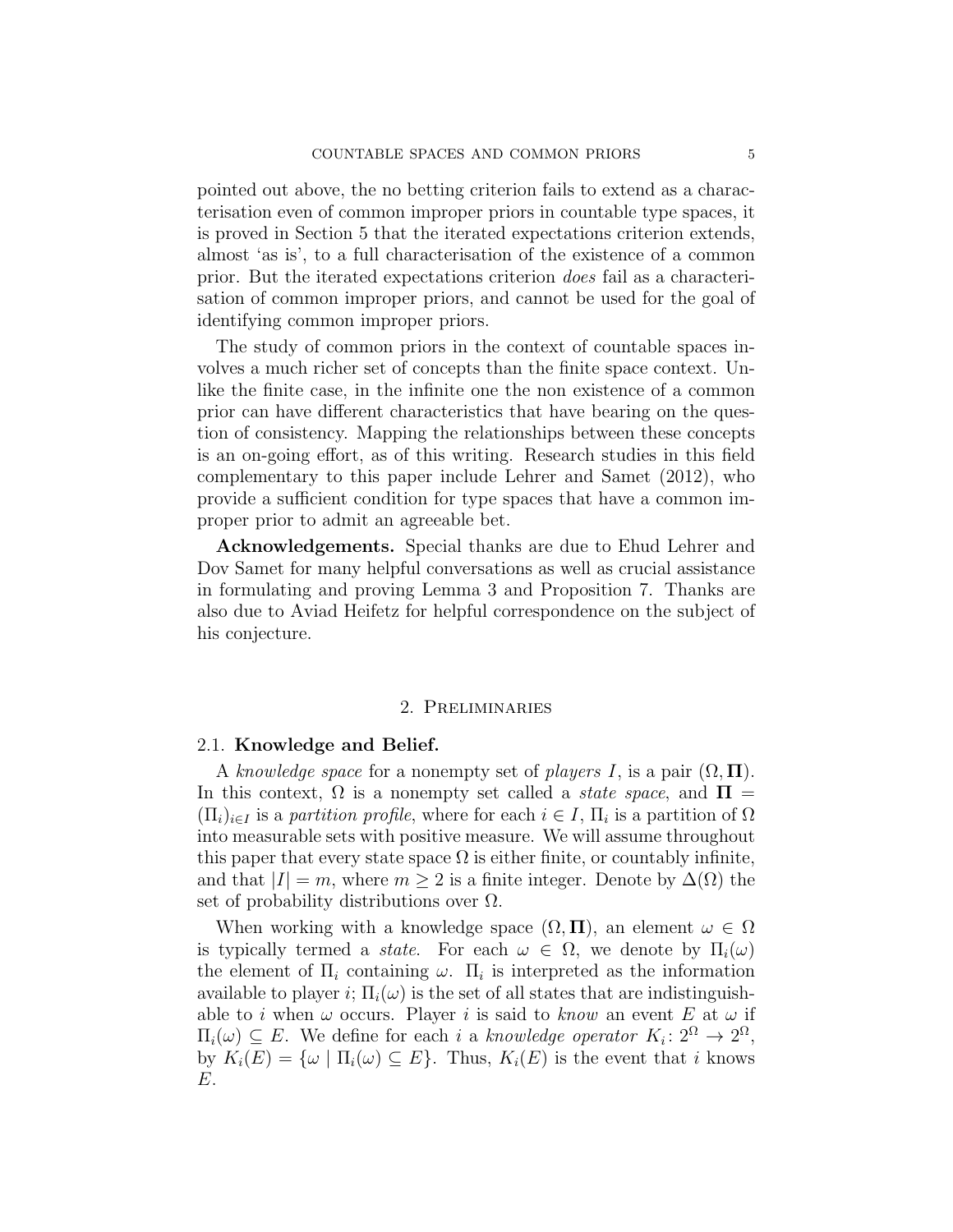A partition  $\Pi'$  is a refinement of  $\Pi$  if every element of  $\Pi'$  is a subset of an element of Π. Refinement intuitively describes an increase of knowledge. The meet of  $\Pi$ , denoted  $\wedge \Pi$ , is the partition that is the finest among the partitions that are simultaneously coarser than all the partitions  $\Pi_i$ .  $\Pi$  is called *connected* when  $\wedge \Pi = {\Omega}$ . (By abuse of notation, when  $\Pi$  is clear from context, we will sometimes say that  $\Omega$ is connected when the intention is to say that  $\Pi$  is connected).

A type function for  $\Pi_i$  is a function  $t_i : \Omega \to \Delta(\Omega)$  that associates with each state  $\omega$  a distribution in  $\Delta(\Omega)$ , in which case the latter is termed the *type* of i at  $\omega$ . Each type function  $t_i$  further satisfies the following two conditions:

- (a)  $t_i(\omega)(\Pi_i(\omega)) = 1$ , for each  $\omega \in \Omega$ ;
- (b)  $t_i$  is constant over each element of  $\Pi_i$ .

A type profile for  $\Pi$  is an *n*-tuple of type functions,  $\tau = (t_i)_{i \in I}$ , where for each *i*,  $t_i$  is a type function for  $\Pi_i$ , which intuitively represents the player's beliefs. A type profile  $\tau$  is *positive* if  $t_i(\omega)(\omega) > 0$  for each i, and each state  $\omega$ .

By definition of a type function, abusing notation, we may write  $t_i(\omega)$ as short-hand for  $t_i(\omega)(\omega)$ , with the distinction between the intended interpretation of  $t_i(\omega)$  as an element of  $\Delta(\Omega)$  or as an element of R clear from context.

A random variable f over  $\Omega$  is any element of  $\mathbb{R}^{\Omega}$ . Given a probability measure  $\mu \in \Delta(\Omega)$  and a random variable f, the expected value of f with respect to  $\mu$ , is

(1) 
$$
E_{\mu}f := \sum_{\omega \in \Omega} f(\omega)\mu(\omega).
$$

For a random variable f, denote by  $E_i f$  the element of  $\mathbb{R}^{\Omega}$  defined by

(2) 
$$
E_i f(\omega) := \sum_{\omega' \in \Pi_i(\omega)} t_i(\omega') f(\omega').
$$

We will alternatively also sometimes write  $E_i(f|\omega)$  in place of  $E_i f(\omega)$ , and call this the *interim expected value* player *i* ascribes to f at  $\omega$ .

#### 2.2. Priors.

If  $\Omega$  is a countable state spaces, an *improper prior* for a type function  $t_i$  is a non-negative and non-zero function  $p: \Omega \to \mathbb{R}$  such that for each  $\pi \in \Pi_i$ ,  $p(\pi) < \infty$  and  $p(\pi)t_i(\omega) = p(\omega)$  for all  $\omega \in \pi$ . Note that although for any  $\pi \in \Pi_i$ ,  $p(\pi) < \infty$ , the possibility that  $p(\Omega) = \infty$  is not ruled out, so that  $p$  may not be normalisable.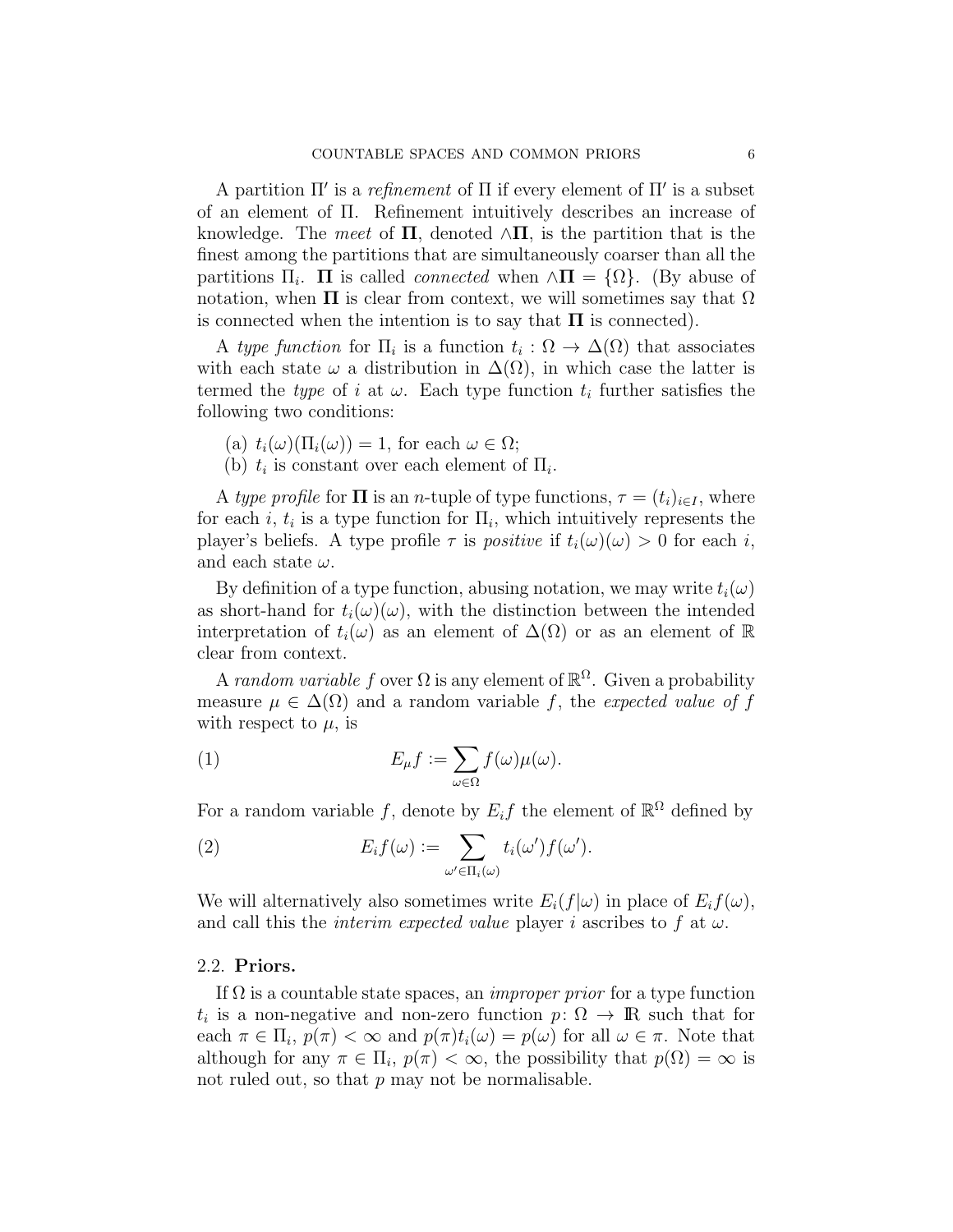A prior for a type function  $t_i$  is a probability distribution  $p \in \Delta(\Omega)$ such that for each  $\pi \in \Pi_i$ , and  $\omega \in \pi$ , the equation  $p(\pi)t_i(\omega) = p(\omega)$ is satisfied. Obviously, a prior is in particular an improper prior (normalising if necessary in the finite case), so that when we use the term 'improper prior' we will mean both concepts, but the term 'prior' alone will mean a normalisable prior.

An improper prior does not allow us to talk about the 'probabilities' that player i assigns to events at the ex ante stage, but it still allows us to discuss the relative likelihood that he ascribes to pairs of events; and the interim probability assessments of the player i.e., his types constitute a disintegration of the improper prior.

A common improper prior for a type profile  $\tau$  is a  $p \in D(\Omega)$  that is an improper prior for each player  $i^1$ . A type profile  $\tau$  is called *consistent* (the term is due to Harsányi) when it has a common prior.

Note also that if  $p$  is a common improper prior, then for any constant  $\gamma > 0$ ,  $\gamma p$  is also a common improper prior. In particular, if p is a common improper prior and  $p(\Omega) < \infty$  then  $[p(\Omega)]^{-1}p$  is a common prior. Thus, for a finite space, a type profile has a common prior if and only if it has a common improper prior. In light of this, we extend the definition of consistency to countable spaces: a type profile  $\tau$  is consistent when it has a common improper prior and *inconsistent* otherwise.

#### 2.3. Type Matrices and Common Priors.

Samet (1998a) introduced a matrix-based approach to the analysis of common priors that is convenient for the results of this paper. Although that paper restricts attention to finite state spaces, the matrix definitions extend readily to countable state spaces.

We will denote by **I** the square identity matrix

$$
\mathbf{I} = \begin{pmatrix} 1 & 0 & \cdots & 0 \\ 0 & 1 & \cdots & 0 \\ \vdots & \vdots & \ddots & \vdots \\ 0 & 0 & \cdots & 1 \end{pmatrix},
$$

trusting that the size of this matrix in each case will be clear by context (including cases in which the matrix is countably infinite).

For a type space  $\tau$ , over either finite or countable  $\Omega$ , define for each player *i* a type matrix  $M_i$  in  $\mathbb{R}^{\Omega^2}$ , by  $M_i(\omega, \omega') = t_i(\omega)(\{\omega'\})$ .  $M_i$  is

Contrasting a prior for  $t_i$  with the types  $t_i(\omega, \cdot)$ , the latter are referred to as the posterior probabilities of i.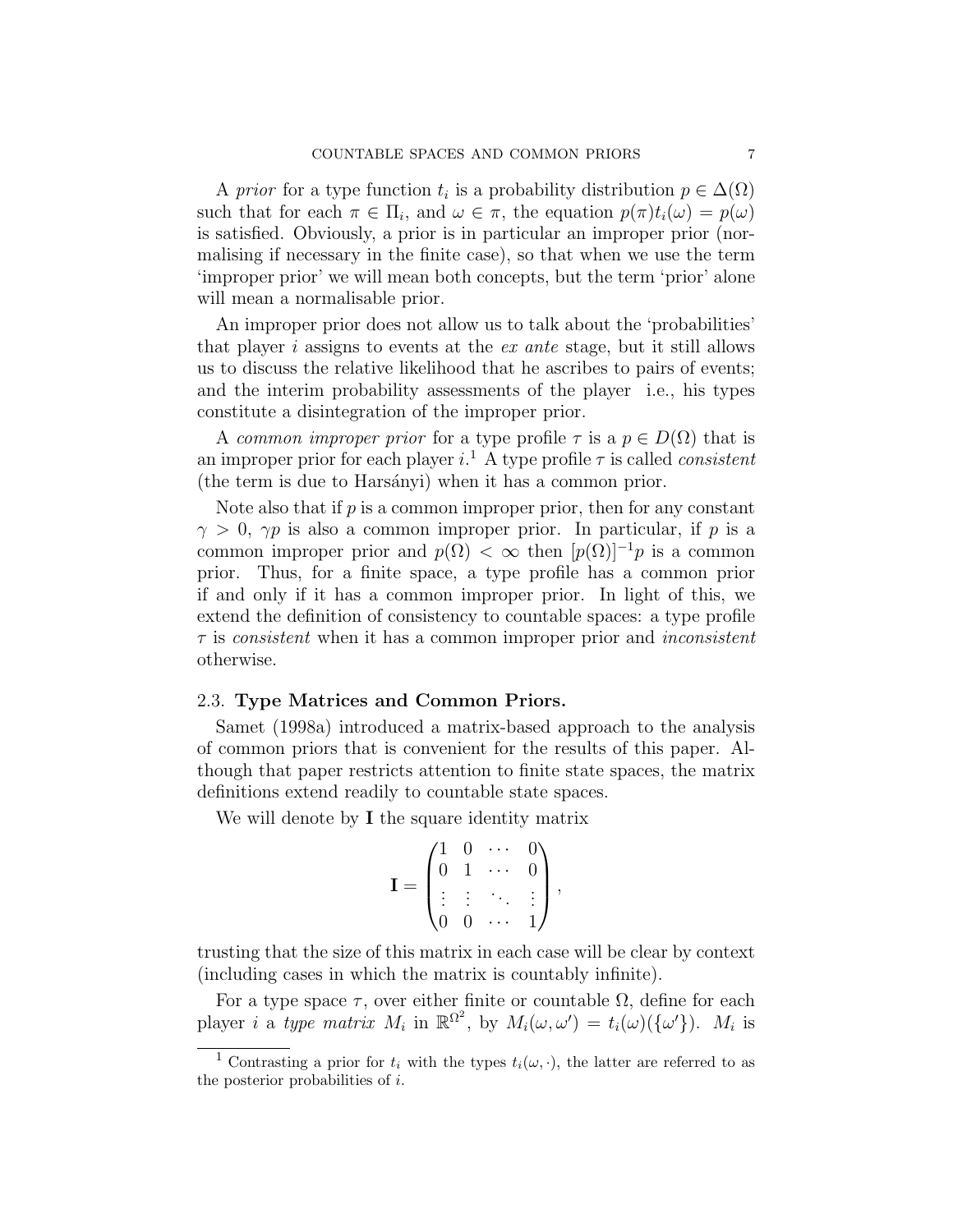a Markov matrix representing the transition function  $t_i$ . Each type matrix  $M_i$  satisfies the following properties:

- $M_i$  is idempotent, i.e.,  $M_i M_i = M_i$ . This follows from the fact that the multiplication of the j-th row of  $M_i$  with the k-th column of  $M_i$  is equal to the multiplication of the j-th row by the constant  $t_i(\omega_j)(\{\omega_k\})$ . But the j-th row sums to 1.
- A p such that for each  $\pi \in \Pi_i$ ,  $p(\pi) < \infty$ , is an improper prior for i if and only if  $pM_i = p$ . This follows from the fact that the condition that  $p(\omega_i)$  equals p times the j-th column of  $M_i$ is equivalent to the condition  $p(\pi)t_i(\omega_i)(\pi) = p(\omega_i)$ .
- For each random variable f,  $M_i f = E_i f$ . We will therefore use the notation  $E_i f$  and  $M_i f$  interchangeably.

Furthermore, for any  $q \in \mathbb{R}^{\Omega}$ , if  $p = qM_i$  is a well-defined element  $p \in \mathbb{R}^{\Omega}$ , then p is an improper prior for i. To see this, using the idempotence of  $M_i$ , note that  $pM_i = qM_iM_i = qM_i = p$ .

Given a permutation  $\sigma$  of I, denote

$$
M_{\sigma} := M_{\sigma_1} \cdots M_{\sigma_n} = t_{\sigma_1} \cdots t_{\sigma_n}
$$

and term this a permutation matrix.

For every  $P \in \Lambda \Pi$ , and every i, denote by  $M_i^P$  the matrix  $M_i$  restricted to P, and similarly denote by  $M_{\sigma}^{P}$  the matrix  $M_{\sigma}$  restricted to P.

Given the identification of  $E_i f$  with  $M_i f$ , we can write, given a permutation  $\sigma$  of I,

$$
E_{\sigma} := E_{\sigma_1} \cdots E_{\sigma_n} = M_{\sigma}.
$$

The *iterated expectation of f with respect to*  $\sigma$  is the sequence  $\{E_{\sigma}^k f\}_{k=1}^{\infty}$ . Samet (1998a) proves that in the finite state space case,  $p$  is a common prior if and only if  $p$  is an invariant probability measure of the Markov matrix  $M_{\sigma}$  for each permutation  $\sigma$ . Furthermore, if the knowledge space is connected, there exists a common prior if and only if for each random variable  $f$ , the iterated expectations of  $f$ , with respect to all permutations  $\sigma$ , converge to the same limit, and if p is the common prior, then this limit is  $pf$ . The analogues of these results are explored in this paper in Section 5.

#### 2.4. Common Knowledge.

An event  $E \subseteq \Omega$  is self-evident if for all  $\omega \in E$  and each  $i \in I$ 

$$
(3) \t \Pi_i(\omega) \subseteq E.
$$

In particular, every element of the meet,  $M \in \Lambda \Pi$ , is self-evident.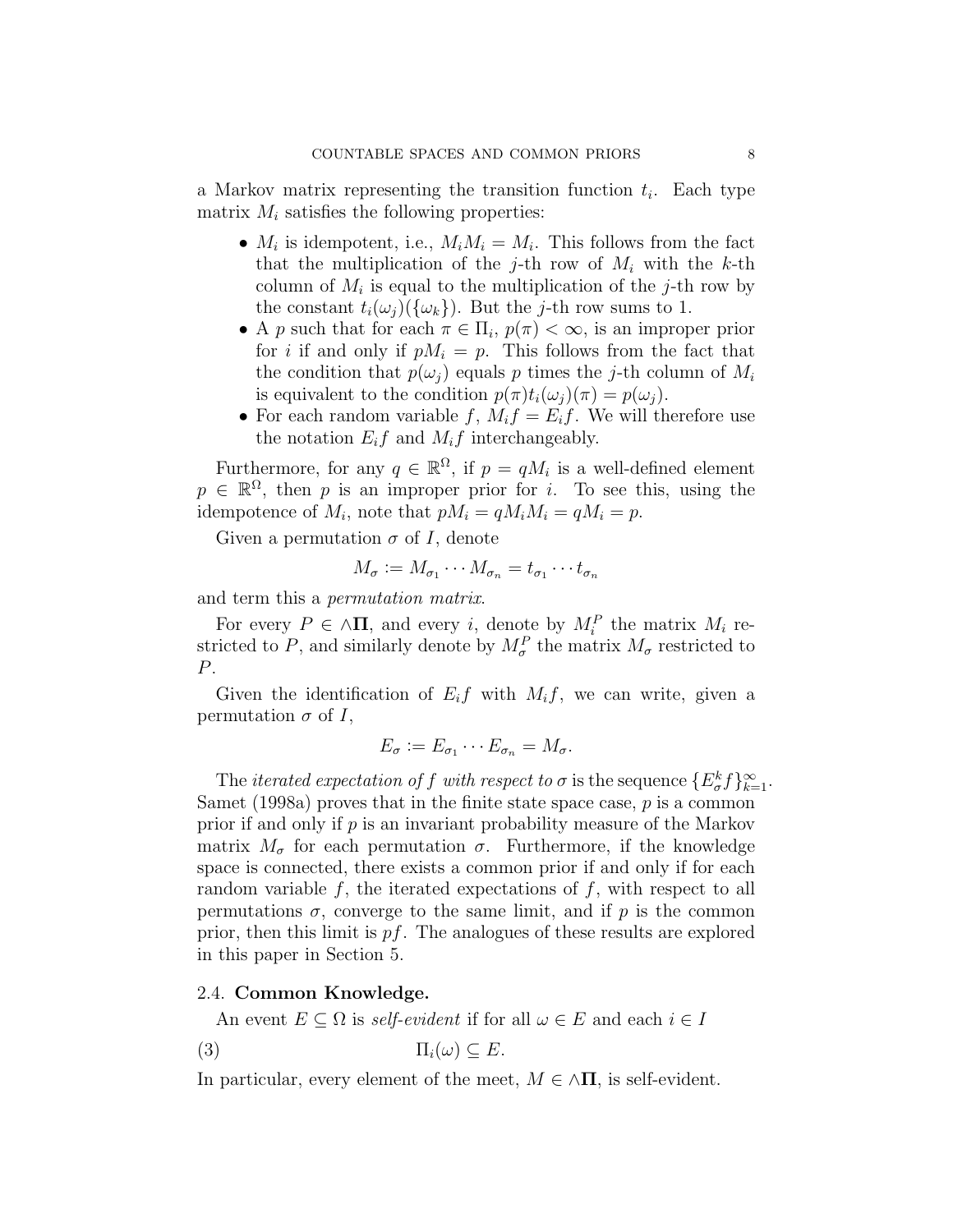An event E is common knowledge at  $\omega \in \Omega$  if and only if there exists a self-evident event  $F \ni \omega$  such that for all  $i \in I$ 

$$
(4) \t\t\t F \subseteq K_i(E).
$$

In fact, the element of the meet containing  $\omega$  is also known as the common knowledge component of  $\omega$ , because it is the smallest selfevident set containing  $\omega$ .

Working with a connected space is thus particularly convenient for theorems involving common knowledge, because if  $\Pi$  is connected, then an event E is common knowledge at  $\omega$  if and only if  $E = \Omega$ .

#### 2.5. Characterisation of the Existence of Common Priors.

We adopt the notation that for *n*-tuples  $x_1, x_2 \in \mathbb{R}^{\Omega}$ ,  $x_1 > x_2$  means that  $x_1(\omega) > x_2(\omega)$  for all  $\omega \in \Omega$ , and  $x_1 > 0$  means that  $x_1(\omega) > 0$  for all  $\omega$ .  $x_1 \geq x_2$  will be interpreted to mean that  $x_1(\omega) \geq x_2(\omega)$  for all  $\omega \in \Omega$ , and there is at least one  $\omega^*$  such that  $x_1(\omega^*) = x_2(\omega^*)$ .

**Definition 1.** An *m*-tuple of random variables  $\{f_1, \ldots, f_m\}$  is a bet if  $\sum_{i=1}^{m} f_i = 0$ . Given an *m*-player type space  $\tau$ , a bet f is an *agreeable* bet if  $E_i f_i > 0$  for all *i*.

In the two-player case, the condition that  $\sum_{i=1}^{m} f_i = 0$  is the same as  $f_1 = -f_2$ . Hence in this case we will sometimes say that a bet is agreeable if there is a random variable f such that  $E_1 f > 0 > E_2 f$ .

We can also slightly tweak the definition, replacing strict inequality with weak inequality, to obtain:

**Definition 2.** Given an *m*-player type space  $\tau$ , an *m*-tuple of random variables  $\{f_1, \ldots, f_m\}$  is a weakly agreeable bet if  $\sum_{i=1}^m f_i = 0$ , and  $E_i f_i \geq 0$  for all i, with  $E_j f_j > 0$  for at least one  $j \in I$ .

We will say that an agreeable bet  $\{f_1, \ldots, f_m\}$  is bounded if  $|f_i|$ is bounded for all  $i \in I$ . In addition, given two sequences of r.v.  $f = \{f_1, \ldots, f_m\}$  and  $g = \{g_1, \ldots, g_m\}$ , we define  $f + g := \{f_1 + g_2\}$  $g_1, \ldots, g_1 + g_m$ 

The characterisation of the existence of common priors in finite spaces is accomplished by:

A finite type space  $\tau$  has a common prior if and only if there is no agreeable bet.

The functions  $f_i$ , which sum to zero, can be interpreted as a bet between the players. The condition  $E_i(f_i|\omega) > 0$ , for each state  $\omega$ ,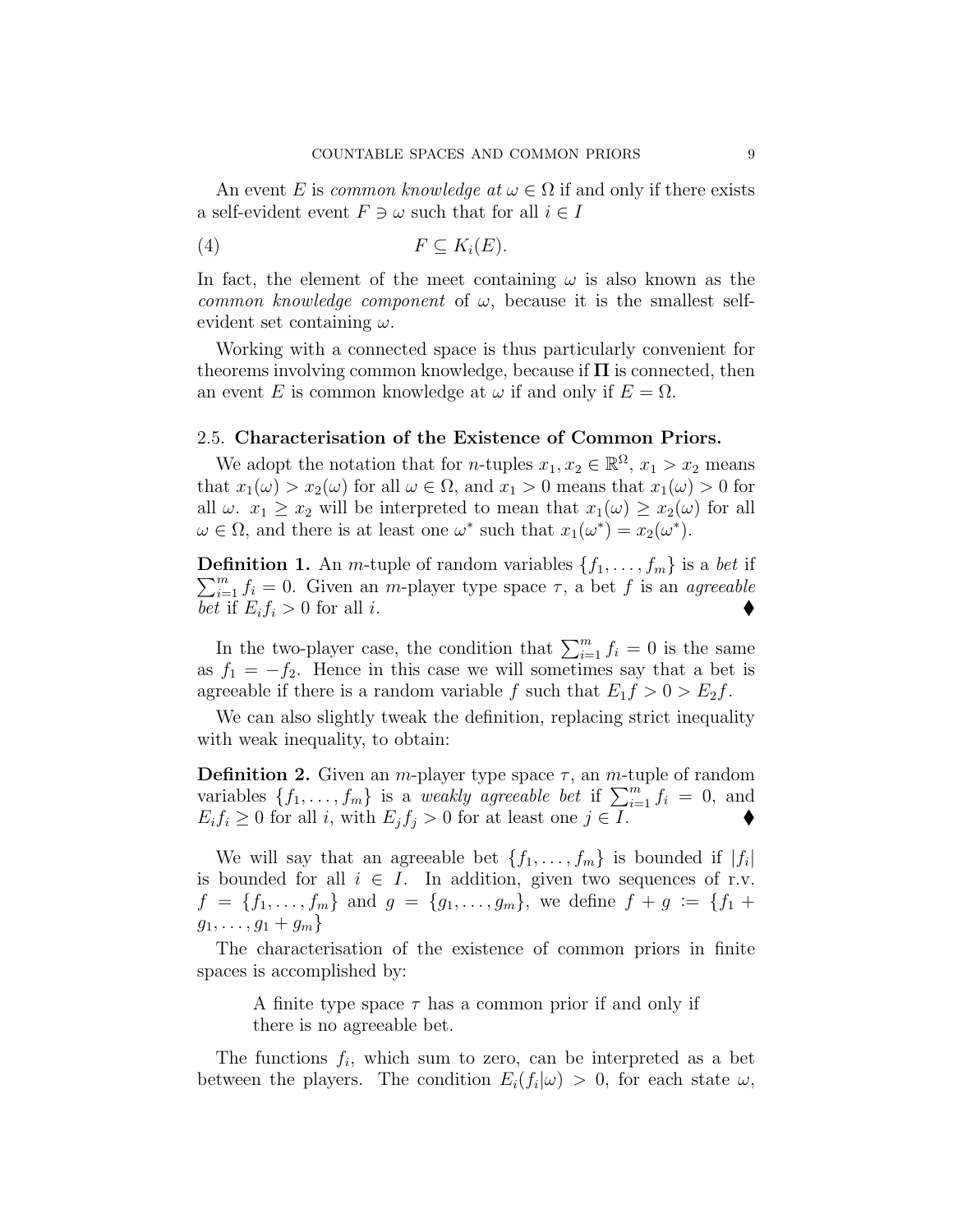amounts to saying that the positivity of  $E_i f_i$  is always common knowledge amongst the players. Thus, a necessary and sufficient condition for the existence of a common prior is that there is no bet for which it is always common knowledge that all players expect a positive gain. This establishes a fundamental, and remarkable, two-way connection between posteriors and priors.

The most accessible proof of this result is in Samet (1998b). It was proved by Morris (1995) for finite type spaces and independently by Feinberg (2000) for compact type spaces. Bonanno and Nehring (1999) proved it for finite type spaces with two agents.

#### 3. Main Results

#### 3.1. Agreeable Betting.

**Theorem 1.** Let  $\tau$  be a type space over  $\{\Omega, \Pi\}$ , where  $\Omega$  is countable.

- (a) If  $\tau$  has a common prior, then there is no bounded weakly agreeable bet relative to  $\tau$ .
- (b) If  $\tau$  has no common improper prior, then there exists a bounded agreeable bet relative to  $\tau$ .

**Proposition 1.** Let  $\tau$  be a type space over  $\{\Omega, \Pi\}$ , where  $\Omega$  is countable. If the set of priors of at least one player is compact, then  $\tau$  has a common prior if and only if there is no bounded agreeable bet relative to  $\tau$ .

**Corollary 1.** Let  $\tau$  be a type space over  $\{\Omega, \Pi\}$ , where  $\Omega$  is countable. If the partition  $\Pi_i$  of at least one player j is finite, then  $\tau$  has a common prior if and only if there is no bounded agreeable bet relative to  $\tau$ .

#### 3.2. Counterexamples.

We show here by counter-examples that the converses to the statements in Theorem 1 do not obtain.

The first example shows that the converse to Theorem 1(b) does not obtain, by exhibiting a type space with both a common improper prior and a bounded agreeable bet.

**Example 1.** The state space is  $\Omega = {\omega_0, \omega_1, \ldots}$ . There are two players, Anne and Ben. Anne's knowledge partition,  $\Pi_A$ , is given by

 $\{\{0\}, \{1, 2\}, \{3, 4\}, \{5, 6\}, \ldots\}.$ 

Ben's partition,  $\Pi_B$ , is given by

 $\{\{0, 1\}, \{2, 3\}, \{4, 5\}, \ldots\}.$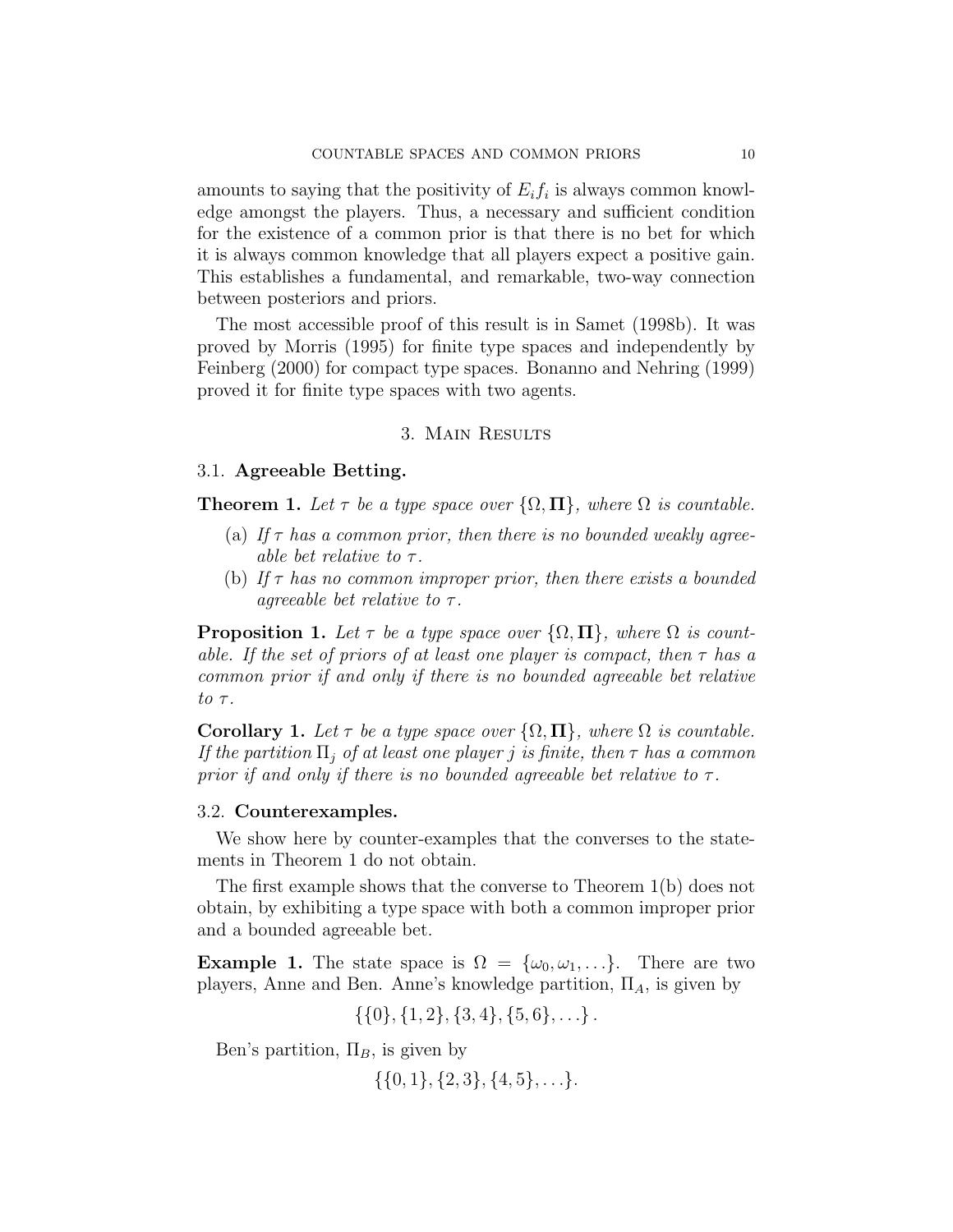Anne's type function,  $t_A$ , is given by  $t_A(\omega_0, \omega_0) = 1$ , and  $t_A(\omega_n, \omega_n) =$ 0.5 for all  $n \ge 1$ . Ben's type function,  $t_B$ , is given by  $t_B(\omega_n, \omega_n) = 0.5$ for all  $n \geq 0$ . See Figure 1.

|  |  |  | Anne   1   $1/2$ $1/2$   $1/2$ $1/2$   $1/2$   $1/2$ $1/2$   $1/2$ |  |
|--|--|--|--------------------------------------------------------------------|--|
|  |  |  |                                                                    |  |

Figure 1. The partition profile of Example 1.

Let  $p(\omega) = 1$  for all  $\omega \in \Omega$ . Then p is a common improper prior. Define a bounded random variable f as follows:

$$
f(\omega_n) = \begin{cases} 1 & \text{if } n = 0\\ 1 + \sum_{i=1}^n \frac{1}{2^i} & \text{if } n \text{ is even} \\ -(1 + \sum_{i=1}^n \frac{1}{2^i}) & \text{if } n \text{ is odd} \end{cases}
$$

Then  $E_A(f|\omega) > 0 > E_B(f|\omega)$  for all  $\omega \in \Omega$ , hence  $\{f, -f\}$  is a bounded agreeable bet.  $\blacklozenge$ 

Example 1 exhibits a type space with a common improper prior and no common prior, but it cannot serve as a counterexample to Theorem 1(a) because of the existence of a bounded agreeable bet. The next example however, exhibits a type space with neither a common prior nor a bounded agreeable bet. The example is taken from Feinberg (2000), and is included here for completeness.

**Example 2.** The state space is  $\Omega = {\omega_1, \omega_2, \ldots}$ . There are two players, Anne and Ben. Anne's knowledge partition,  $\Pi_A$ , is given by

 $\{\{1\}, \{2, 3\}, \{4, 5\}, \{6, 7\}, \ldots\}$ .

Ben's partition,  $\Pi_B$ , is given by

$$
\{\{1,2\},\{3,4\},\{5,6\},\ldots\}.
$$

Ben's type function,  $t_B$ , is given by  $t_B(\omega_n, \omega_n) = 0.5$  for all  $n \geq 1$ . Anne's type function,  $t_A$ , is given by

$$
t_A(\omega_n, \omega_n) = \begin{cases} 1 & \text{if } n = 1\\ 2/3 & \text{if } n = 2^k - 2 \text{ for } k \ge 1\\ 1/3 & \text{if } n = 2^k - 1 \text{ for } k \ge 1\\ 1/2 & \text{otherwise} \end{cases}
$$

See Figure 2.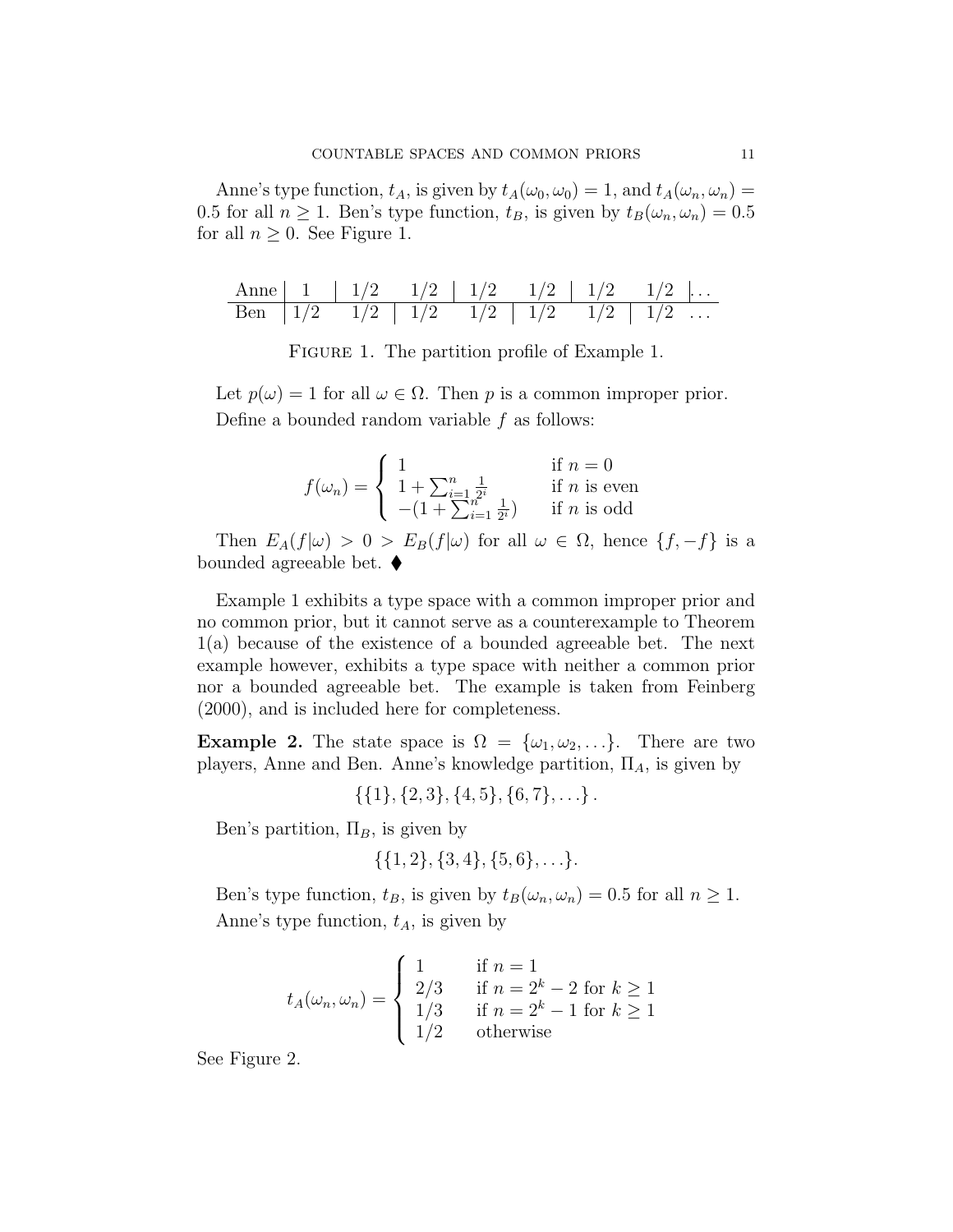Anne 1 2/3 1/3 1/2 1/2 2/3 1/3 1/2 . . . Ben 1/2 1/2 1/2 1/2 1/2 1/2 1/2 1/2 . . .

FIGURE 2. The partition profile of Example 2.

Let  $p$  be a candidate for being a common improper prior; by the structure of the partition profile, the value of  $p(\omega_1)$  determines the value of  $p(\omega_n)$  for all n. It cannot be the case that  $p(\omega_1) = 0$ , because then  $p(\omega_n) = 0$  for all n. There must therefore be a real number  $\alpha > 0$ such that  $p(\omega_1) = \alpha$ . This then implies that  $p(\omega_2) = \alpha$ ,  $p(\omega_3) =$  $p(\omega_4) = p(\omega_5) = p(\omega_6) = \alpha/2, p(\omega_7) = p(\omega_8) = \ldots = p(14) = \alpha/4$ , and so on. It follows that for any positive  $\alpha$ , setting  $p(\omega_1) := \alpha$  determines a common improper prior  $p$ ; it cannot, however, be a common prior, because  $\sum_{n=1}^{\infty} p(\omega_n) = \infty$ .

There is no agreeable bet in this example. Let  $f$  be a candidate for a random variable satisfying  $E_A(f|\omega) > 0 > E_B(f|\omega)$  for all  $\omega \in \Omega$ . Then  $f(\omega_1) = E_A(f|\omega_1) > 0$ ,  $f(\omega_2) = 2E_B(f|\omega_1) - f(\omega_1) < -f(\omega_1)$ ,  $f(\omega_3) = 3E_A(f|\omega_2) - 2f(\omega_2) > -2f(2)$ . It emerges that  $f(n)$  is an alternating sequence whose absolute value tends to infinity.  $\blacklozenge$ 

Examples 1 and 2 show that the no betting criterion is insufficiently subtle to be used as a tool for determining when a type space has a common improper prior but no common prior, as both examples satisfy that property, but one has a bounded agreeable bet and the other does not.

3.3. Unbounded Bets. The restriction to bounded bets in the statement of Theorem  $1(a)$  is necessary. Example 3 shows that the statement in Theorem  $1(a)$  does not hold for unbounded bets.

**Example 3.** The state space is  $\Omega = \{1, 2, ...\}$ . There are two players, Anne and Ben. Anne's knowledge partition,  $\Pi_A$ , is given by

$$
\{\{1\},\{2,3\},\{4,5\},\{6,7\},\ldots\}.
$$

Ben's partition,  $\Pi_B$ , is given by

$$
\{\{1,2\},\{3,4\},\{5,6\},\ldots\}.
$$

Anne's type function,  $t_A$ , is given by

$$
t_A(n,n) = \begin{cases} 1 & \text{if } n = 1\\ \frac{2}{3} & \text{if } n \text{ is even} \\ \frac{1}{3} & \text{if } n \text{ is odd, } n > 1 \end{cases}
$$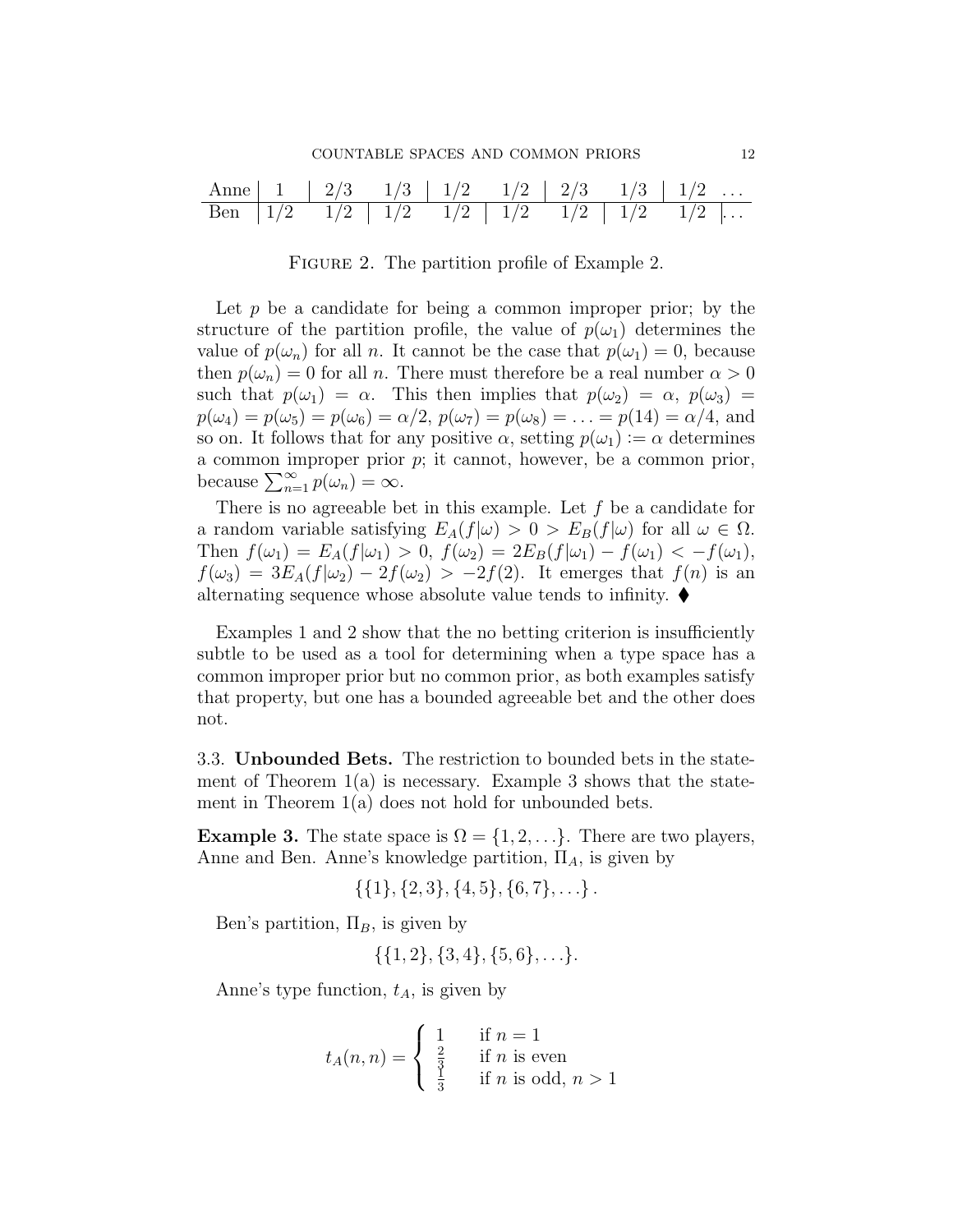Ben's type function,  $t_B$ , is given by

$$
t_B(n,n) = \begin{cases} \frac{2}{3} & \text{if } n \text{ is odd} \\ \frac{1}{3} & \text{if } n \text{ is even} \end{cases}
$$

See Figure 3.

Anne 1 2/3 1/3 2/3 1/3 2/3 1/3 . . . Ben 2/3 1/3 2/3 1/3 2/3 1/3 2/3 . . .

FIGURE 3. The partition profile of Example 3.

Let  $p(n) = 2^{-n}$  for all n. Then p is a common prior. Fix  $\varepsilon > 0$ . Define an unbounded random variable f as follows:

$$
f(n) = \begin{cases} 1 & \text{if } n = 1 \\ -(2f(n-1) + \varepsilon) & \text{if } n \text{ is even} \\ 2f(n-1) + \varepsilon & \text{if } n \text{ is odd, } n > 1 \end{cases}
$$

Then  $E_A f > 0 > E_B f$ , hence  $\{f, -f\}$  is an unbounded agreeable bet.  $\blacklozenge$ 

We also have a sufficient condition for ensuring that a knowledge space admits an unbounded bet<sup>2</sup> for *any* positive type space defined over it.

**Theorem 2.** If a knowledge space  $\{\Omega, \Pi\}$  over a countably infinite space of states  $\Omega$  satisfies the property that the number of partition elements of cardinality greater than 1 is infinite, then any positive type space  $\{\Omega, \Pi, \tau\}$  over  $\{\Omega, \Pi\}$  has an agreeable bet (bounded or unbounded).

#### 3.4. The Iterated Expectations Criterion.

In contrast to the no betting criterion, which fails to characterise either common priors or common improper priors in countable spaces, the iterated expectations criterion of Samet (1998a) does extend to a full characterisation of the existence of common priors.

**Theorem 3.** Let  $\tau$  be a positive type space, and suppose that  $\wedge \Pi$  =  $\{\Omega\}$ . Then  $\tau$  has a common prior if and only if for each bounded nonzero random variable  $f \geq 0$ , the iterated expectations of f, with respect

<sup>2</sup> Lehrer and Samet (2012) provide another sufficient condition for the existence of unbounded bets: a partition is locally finite if each partition element is finite. Then Lehrer and Samet (2012) prove that every locally finite knowledge space admits an unbounded bet for any positive type space defined over it.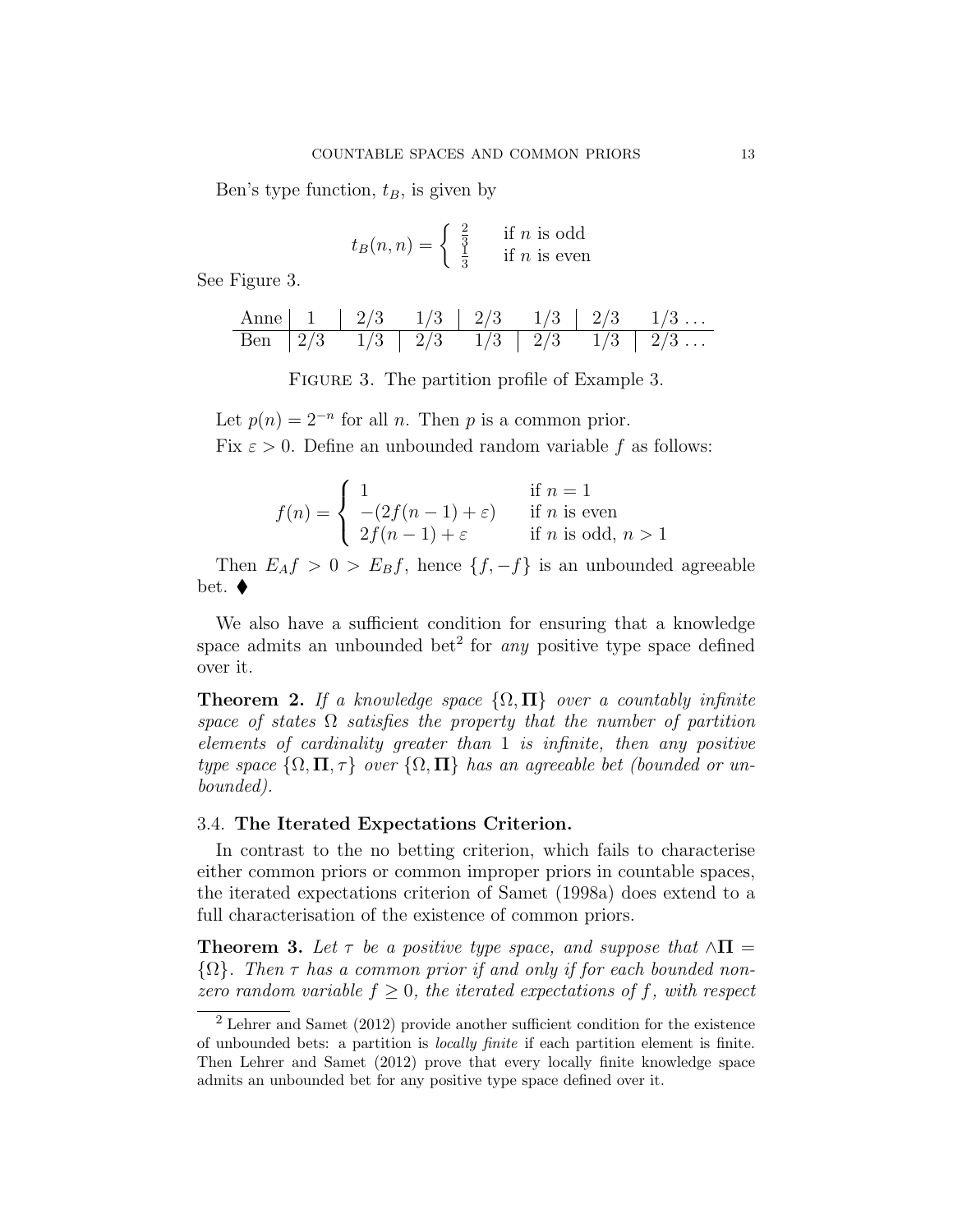to all permutations  $\sigma$ , converge to the same non-zero limit. Moreover, if  $p$  is the common prior, then this limit is  $pf$ .

#### 4. Acceptable Bets and Countable Spaces

First note that for the proof of Theorem 1, it suffices to prove the two statements of when the knowledge space  $\Pi$  is connected. For part (a), if there exists a common prior p over a non-connected  $\Pi$ , we can decompose  $\Omega$  into disjoint connected components,  $\Omega = \sum_j S_j$ , and then  $p$  restricted to each  $S_j$  is a common prior; if there is no acceptable bet over  $S_j$ , then there can be no acceptable bet over  $\Omega$ . For part (b), again decompose  $\Omega$  disjointly as  $\Omega = \sum_j S_j$ . If there is no common improper prior over  $\Omega$ , then there can be no *cip* over each  $S_j$  (otherwise that *cip* could serve as a *cip* for all of  $\Omega$ ), and if we show the existence of a bounded agreeable bet  $f_{S_j}$  over each  $S_j$ , then the function  $f(\omega) := f_{S_j}(\omega)$  for  $\omega \in S_j$  is a bounded agreeable bet over  $\Omega$ .

We will therefore assume that for all type spaces  $\tau$  over  $\{\Omega,\Pi\}$  in this section,  $\Pi$  is connected.

The proof of Theorem 1(a) is a straightforward extension of the proof of the same statement in the finite state space case.

**Proof of Theorem 1(a).** Suppose by contradiction that there exists a bounded weakly agreeable bet f. First note that for any  $j \in I$ ,

$$
E_p(f_j) = \sum_{\omega' \in \Omega} f_j(\omega')p(\omega')
$$

This quantity is well-defined given the assumptions that  $f$  is bounded, and that  $p$  is a (proper) common prior.

Next, as p is a prior for each  $j \in I$ , it follows that  $E_p(f_j) = E_p(E_j f_j)$ , where  $E_j f_j$  is regarded as a function from  $\Omega$  to  $\mathbb R$ .

As f is a bet,  $\sum_{i \in I} f_i = 0$ . Hence

(5) 
$$
0 = E_p\left(\sum_i f_i\right) = \sum_i E_p f_i = \sum_i E_p(E_i f_i).
$$

But by the assumption that  $f$  is a weakly agreeable bet, there is at least one player *i* such that  $E_i f_i > 0$ , in which case  $E_p E_i f_i > 0$ , hence  $\sum_i E_p(E_i f_i) > 0$ , contradicting Equation 5.

**Proof of Proposition 1.** For each  $i \in I$ , denote the set of all priors of player *i* by  $P_i$ . Further denote  $P := \times_{i \in I} P_i$ , and let D denote the diagonal, i.e., the set of all m-tuples  $(p, \ldots, p)$  such that  $p \in \Delta(\Omega)$ .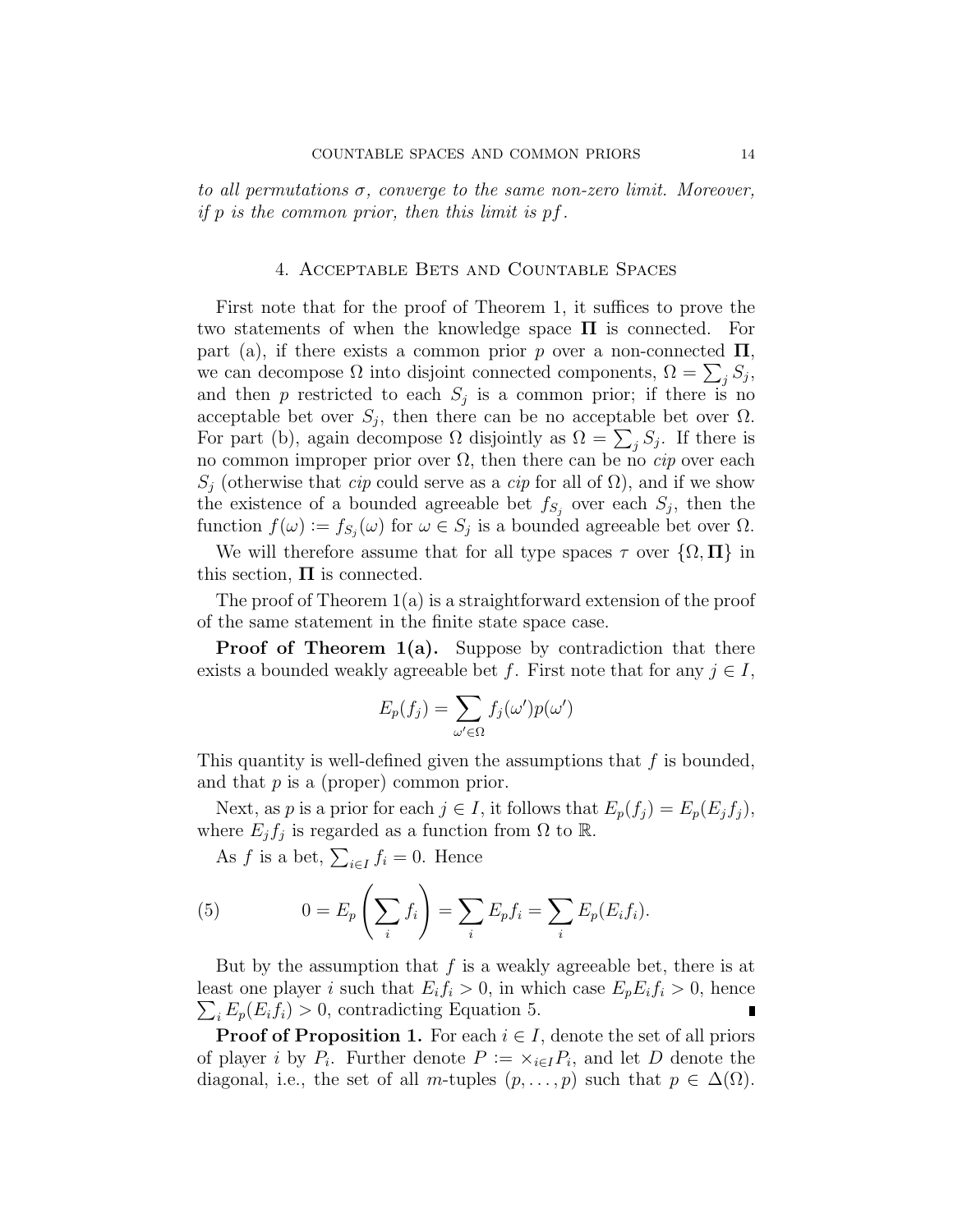Clearly,  $\tau$  has a common prior if and only if  $P \cap D \neq \emptyset$ . Suppose that  $P_i$  is compact, for some  $i \in I$ .

Suppose next that  $P \cap D = \emptyset$ , but that the distance between P and  $D$  (in any appropriate metric) is 0, i.e.,  $P$  and  $D$  are not strictly separated. Then there exists a sequence  $\bar{p}_1, \bar{p}_2, \ldots$ , where for each t,  $\overline{p}_t = (p_t^1, \ldots, p_t^m) \in P$ , and there exists a sequence of probabilities  $q_1, q_2, \ldots$  such that  $\|\overline{p}_n - d_n\| \to 0$ , where  $d_n = (q_n, \ldots, q_n) \in D$ .

Then w.l.o.g. there exists a sequence  $q_1^i, q_2^i \dots$  of elements of  $P_i$  such that  $||q_n^i - q_n|| \to 0$ . By the assumption that  $P_i$  is compact, there is a point  $q \in P_i$  such that both  $q_n^i$  and  $q_n$  converge to q. We can also show that  $q \in P_j$  for all j: for each player j, there is a sequence  $q_1^j$  $^{j}_{1}, q^{j}_{2}$  $\frac{3}{2} \ldots$  of elements of  $P_j$  such that  $||q_n^j - q_n|| \to 0$ . Since  $q_n \to q$ , it follows that  $q_n^j \to q$ . As  $P_j$  is closed,  $q \in P_j$ .

We therefore deduce that there does not exist common prior if and only if  $P$  and  $D$  can be strictly separated. The rest of the proof then proceeds as in the analogous case in the finite state space setting, as presented in Samet (1998b).

#### 4.1. Chains.

Following a concept introduced in Hellman and Samet (2012), we have the following definition:

Definition 3. A *chain* of length  $n \geq 0$ , for a partition profile  $\Pi$ , from one state to another, is defined by induction on n. A state  $\omega_0$ is a chain of length 0 from  $\omega_0$  to  $\omega_0$ . A chain of length  $n + 1$ , from  $\omega_0$  to  $\omega$ , is a sequence  $c \stackrel{i}{\rightarrow} \omega$ , where c is a chain of length n from  $\omega_0$  to  $\omega'$ , and  $\omega \in \Pi_i(\omega')$ . Thus, a chain of positive length n is a sequence  $c = \omega_0 \stackrel{i_0}{\rightarrow} \omega_1 \stackrel{i_1}{\rightarrow} \cdots \stackrel{i_{n-1}}{\rightarrow} \omega_n$ , such that  $\omega_{s+1} \in \Pi_{i_s}(\omega_s)$  for  $s = 0, \ldots, n - 1.$ 

We write  $\omega \to \omega'$  when there is a chain from  $\omega$  to  $\omega'$ , in which case we say that  $\omega$  and  $\omega'$  are connected by a chain. The binary relation  $\rightarrow$ is the transitive closure of the union of the relations  $\stackrel{i}{\rightarrow}$ , and it is an equivalence relation.

**Definition 4.** Given a chain  $c = \omega_0 \stackrel{i_0}{\rightarrow} \omega_1 \stackrel{i_1}{\rightarrow} \cdots \stackrel{i_{n-1}}{\rightarrow} \omega_n$ , its reverse *chain*  $c^{-1}$  is defined as

$$
c^{-1} := \omega_n \stackrel{i_{n-1}}{\rightarrow} \omega_{n-1} \stackrel{i_{n-2}}{\rightarrow} \cdots \stackrel{i_0}{\rightarrow} \omega_0.
$$

A chain c is *alternating* if no two consecutive states  $\omega_s$  and  $\omega_{s+1}$  in c are the same, and no two consecutive agents  $i_s$  and  $i_{s+1}$  in c are the same.  $\bullet$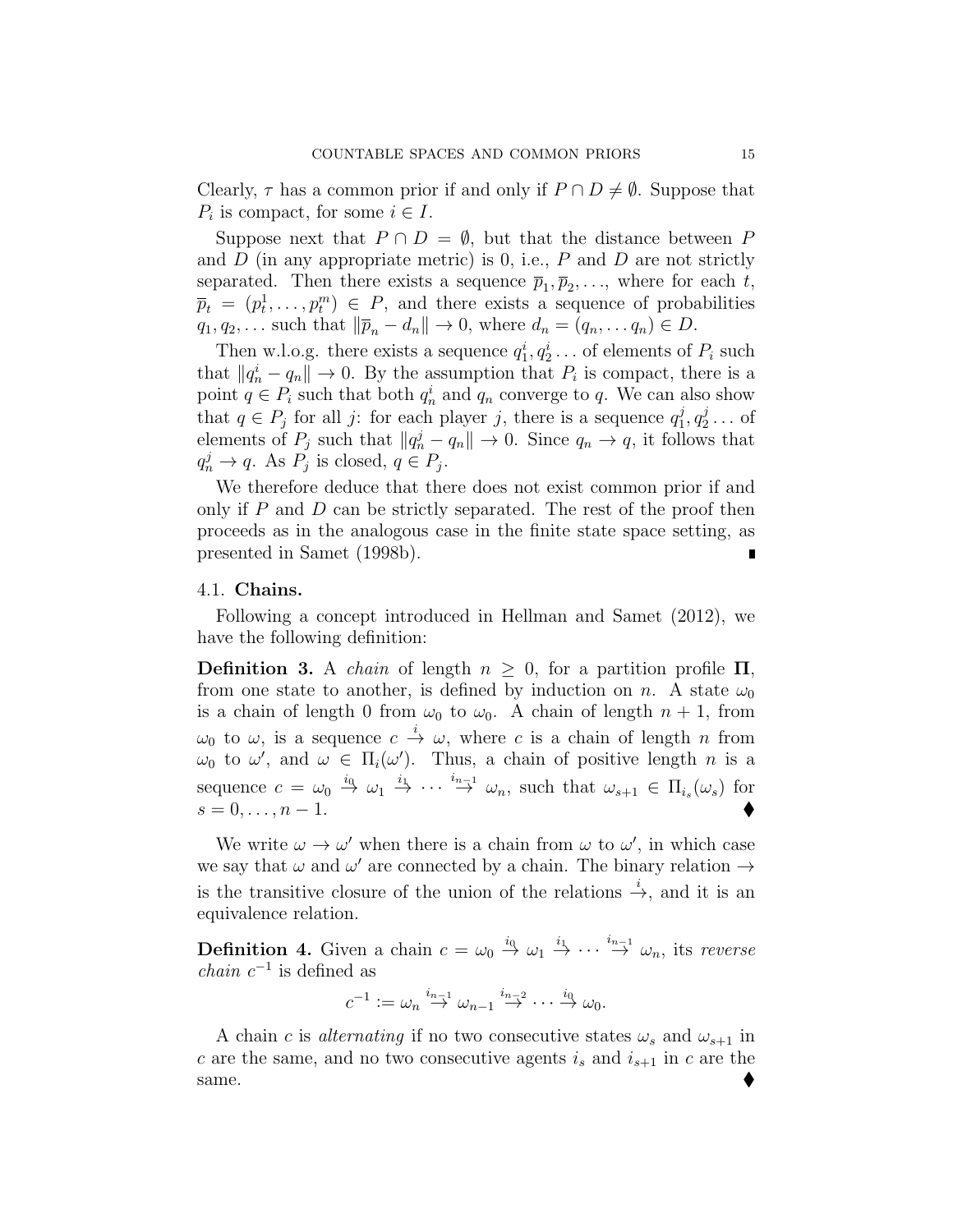Hellman and Samet (2012) prove that a partition profile  $\Pi$  is connected if and only if every two states are connected by at least one chain.

#### 4.2. Positive, Zero, and Singular States.

Towards the aim of proving Theorem 1(b), we introduce here a categorisation of states in  $\Omega$ , relative to a type profile  $\tau$ , which will be needed for the proofs.

**Definition 5.** Given a type profile  $\tau$ , a state  $\omega \in \Omega$  is:

- positive if  $t_i(\omega) > 0$  for all  $i \in I$ ;
- zero if  $t_i(\omega) = 0$  for all  $i \in I$ ;
- *singular* if it is neither positive nor zero.  $\blacklozenge$

Based on the categorisation of states in Definition 5, define the following:

**Definition 6.** Given a type profile  $\tau$ ,

- A subset  $S \subseteq \Omega$  is *i-positive* if  $t_i(\omega) > 0$  for all  $\omega \in S$ .
- A subset  $S \subseteq \Omega$  is *positive* if it is *i*-positive for all *i* (equivalently, if every  $\omega \in S$  is a positive state). A chain c satisfying the condition that every element  $\omega \in c$  is a positive state is a *positive* chain.
- A subset  $S \subseteq \Omega$  *i-non-singular* if  $t_i(\omega) = 0$  for every singular  $\omega \in S$ .
- A subset  $S \subseteq \Omega$  is non-singularly positive if it is positive, and every maximal chain c entirely contained in S satisfies the property that for every  $\omega \in c$  and every  $i \in I$ ,  $\pi_i(\omega)$  is *i*-non-singular.  $\blacklozenge$

A subset S of  $\Omega$  is thus non-singular positive if it is positive, and for every  $\omega \in S$ , and every  $i \in I$ , every  $\omega' \in \Pi_i(\omega)$  satisfies the condition that either

- $\bullet \ \omega' \in S$ , or
- $\bullet$   $\omega'$  is a zero state, or
- $\omega'$  is a singular state such that  $t_i(\omega') = 0$ .

Note that it is immediate by definition that if  $\Omega$  is a positive state space, then trivially the entire space  $\Omega$  is non-singularly positive.

The distinctions made in Definition 6 are illustrated in the following examples.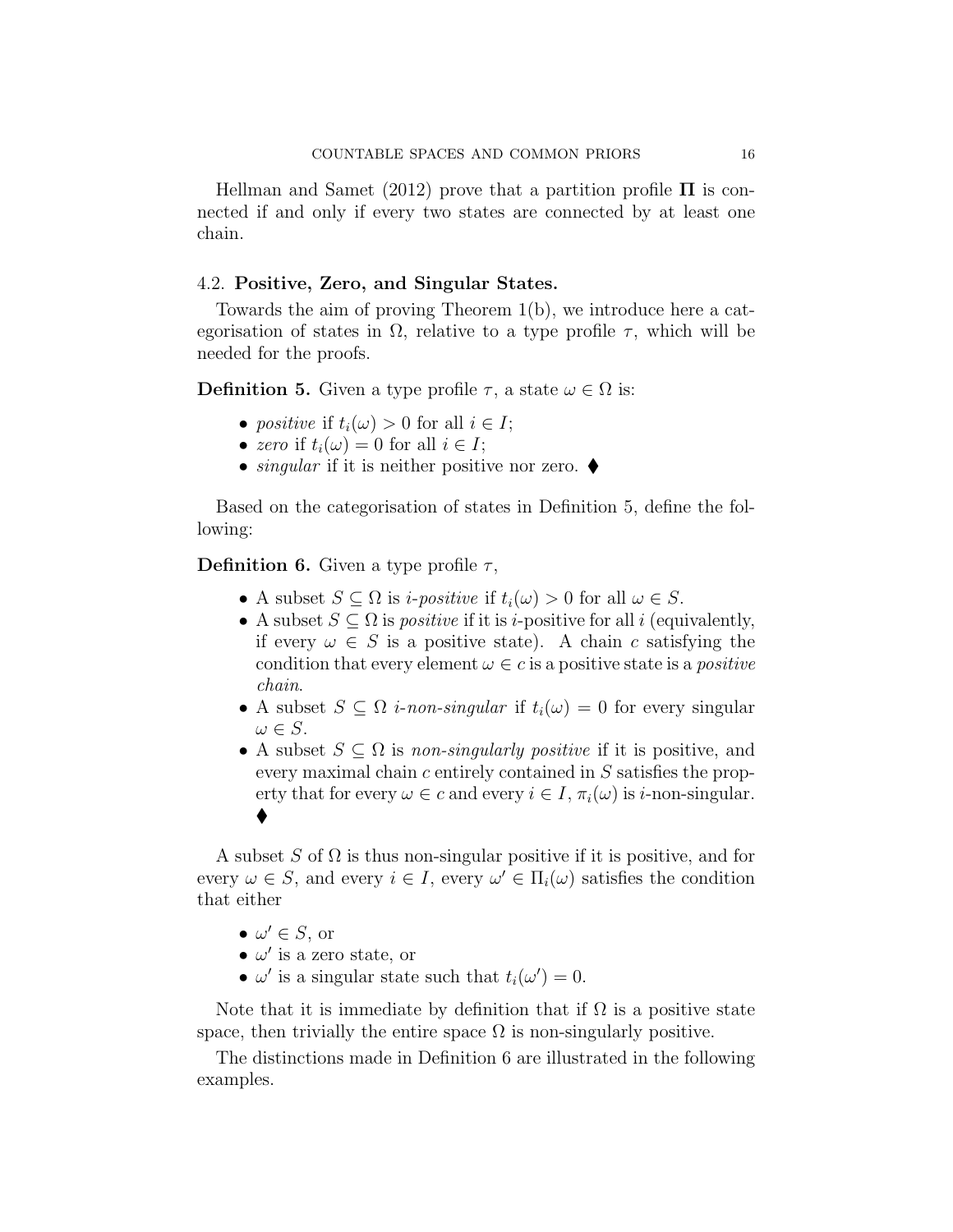Example 4. Let  $\Omega = {\omega_1, \omega_2}, \Pi_1 = \Pi_2 = \Omega$ , and let  $\tau_1$  be  $\{\{1, 0\}\}\$ and  $\tau_2$  be  $\{\{0,1\}\}.$ 

 $\Omega$  has no positive subset, because all the states in  $\Omega$  are singular. Clearly, this partition profile also can have no common prior.  $\blacklozenge$ 

**Example 5.**  $\Omega = {\omega_1, \omega_2, \omega_3, \omega_4, \omega_5, \omega_6}$ , and let  $\tau_1$  be given by  $\tau_1 = \{ \{1\}, \{1/2, 1/2, \}, \{1/2, 1/2\}, \{1\} \},$ 

and  $\tau_2$  be given by

$$
\tau_2 = \{\{1/2, 1/2\}, \{1/2, 1/2\}, \{0, 1\}\}\
$$

(with the structures of  $\Pi_1$  and  $\Pi_2$  clear from the structures of  $\tau_1$  and  $\tau_2$ ).

|                  |     | 1/2 | 1/2 |  |  |
|------------------|-----|-----|-----|--|--|
| $\tau_2$   $1/2$ | 1/2 | 1/2 |     |  |  |

FIGURE 4. The partition profile of Example 5.

The subset  $\{\omega_1, \omega_2, \omega_3, \omega_4\}$  is positive, but it is not non-singularly positive, because  $\omega_5 \in \Pi_1(\omega_4)$ , but  $\omega_5$  is a singular state, and  $\tau_1(\omega_5)$  =  $\frac{1}{2} > 0$ .  $\Omega$ , however, does have a non-singularly positive subset: the subset  $\{\omega_6\}$  meets the conditions listed in Definition 6 for a positive subset. This partition profile has a common prior:  $\{0, 0, 0, 0, 0, 1\}$ 

**Example 6.**  $\Omega = {\omega_1, \omega_2, \omega_3, \omega_4, \omega_5, \omega_6, \omega_7}$ , and let  $\tau_1$  be given as  $\tau_1 = \{ \{0, 1/2, 1/2\}, \{1/2, 1/2\}, \{0, 1\} \},\$ 

and  $\tau_2$  be given as

$$
\tau_2 = \{\{1, 0\}, \{1/2, 1/2\}, \{1/2, 1/2, 0\}\}\
$$

(with the structures of  $\Pi_1$  and  $\Pi_2$  clear from the structures of  $\tau_1$  and  $\tau_2$ ).

τ<sup>1</sup> 0 1/2 1/2 1/2 1/2 0 1 τ<sup>2</sup> 1 0 1/2 1/2 1/2 1/2 0

FIGURE 5. The partition profile of Example 6.

The subset  $S = {\omega_3, \omega_4, \omega_5}$  is positive (as is any subset of it), but  $\Omega$  has no non-singularly positive subset. For example, S is not nonsingularly positive, because  $\omega_2 \in \Pi_1(\omega_3)$ , but  $\omega_2$  is a singular state, and  $t_1(\omega_2) = \frac{1}{2} > 0$ . A similar analysis can be conducted on each subset of  $\Omega$  to show that it is not non-singularly positive. This partition profile has no common prior.  $\blacklozenge$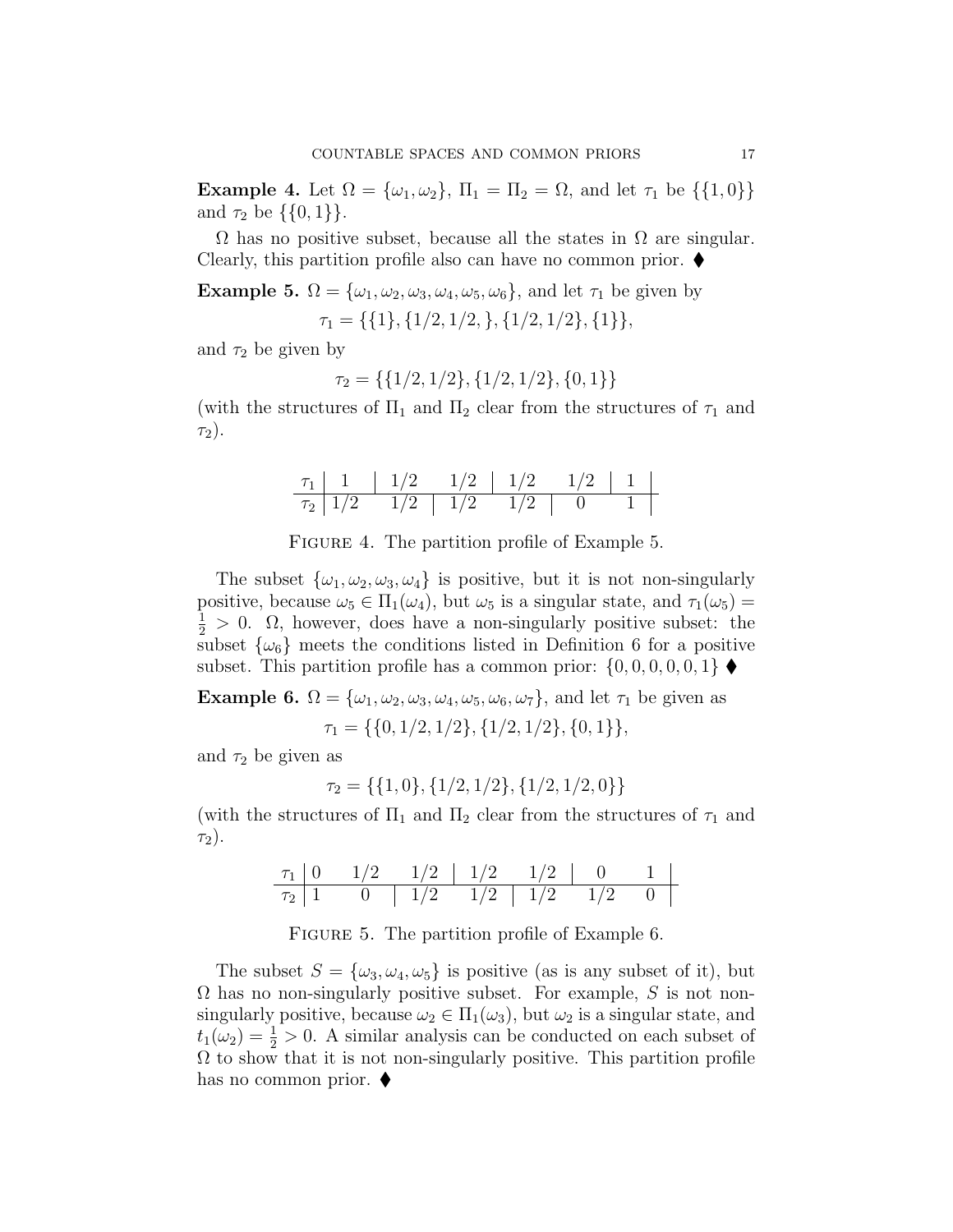**Lemma 1.** If S is a non-singularly positive subset of  $\Omega$ , then for any  $\omega \in S$ , every  $\omega' \in \Omega$  that is connected to  $\omega$  via a positive chain is also an element of S. It follows that every non-singularly positive subset S can be decomposed as  $S = \cup T_i$ , where each  $T_i$  is a non-singularly positive subset such that all of the members of  $T_i$  are connected to each other by positive chains.

The proof is in the appendix.

#### 4.3. Type Ratios.

The proofs of the propositions in this subsection, which are mainly technical, are located in the appendix.

**Definition 7.** Let  $\tau$  be a type profile and  $(\omega_1, \omega_2)$  an ordered pair of positive states in  $\pi \in \Pi_i$ . The type ratio of  $(\omega_1, \omega_2)$  relative to i is<sup>3</sup>  $\mathrm{tr}^i_\tau(\omega_1, \omega_2) = t_i(\pi, \omega_1)/t_i(\pi, \omega_2)$ . If a chain  $c = \omega_0 \overset{i_0}{\to} \omega_1 \overset{i_1}{\to} \cdots \overset{i_{n-1}}{\to} \omega_n$ of length  $n > 0$  is a positive chain, the *type ratio* of c is  $tr_{\tau}(c)$  =  $\times_{k=0}^{n-1}$  tr<sup>i</sup><sub>*r*</sub>( $\omega_k, \omega_{k+1}$ ). For a positive chain c of length 0, tr<sub>*r*</sub>(c) = 1. Thus, if  $c = c' \stackrel{i}{\rightarrow} \omega$  where c' is a positive chain from  $\omega_0$  to  $\omega'$  and  $\omega'$  is a positive state,  $\text{tr}_{\tau}(c) = \text{tr}_{\tau}(c') \text{tr}_{\tau}^i(\omega', \omega)$ .<sup>4</sup>

We note here for later use two equalities involving type ratios that follow immediately from the definitions:

• For any chain  $c$ ,

(6)  
\n
$$
\operatorname{tr}(c^{-1}) = [\operatorname{tr}(c)]^{-1},
$$
\n• If  $c = \omega_1 \stackrel{i}{\rightarrow} \omega_2 \stackrel{i}{\rightarrow} \omega_3$  (i.e.,  $\omega_2, \omega_3 \in \Pi_i(\omega_1)$ ), then  
\n
$$
\operatorname{tr}(c) = \operatorname{tr}^i(\omega_1, \omega_3).
$$

The following proposition extends the results of a proposition appearing in Hellman and Samet (2012), from positive type spaces to general type spaces.

**Proposition 2.** Let  $\tau$  be a type profile over a connected knowledge space. Then there exists a common improper prior for  $\tau$  if and only if  $\Omega$  has a non-singularly positive subspace S with respect to  $\tau$ , and for each  $\omega_0$  and  $\omega$  in S, and chains c and c' entirely contained in S from  $\omega_0$  to  $\omega$ ,  $\operatorname{tr}_{\tau}(c) = \operatorname{tr}_{\tau}(c')$ .

<sup>3</sup> The type ratio defined in Hellman and Samet (2012) is the inverse of the one defined here, i.e., there  $\text{tr}_t^i(\omega_1, \omega_2) = t_i(\pi, \omega_2)/t_i(\pi, \omega_1)$ . Which definition is used is immaterial, as long as one keeps to it consistently in an exposition. The definition chosen here is more convenient for the equations developed in this paper.

<sup>&</sup>lt;sup>4</sup> When we discuss only one type profile we omit the subscript  $\tau$  in tr<sub> $\tau$ </sub>.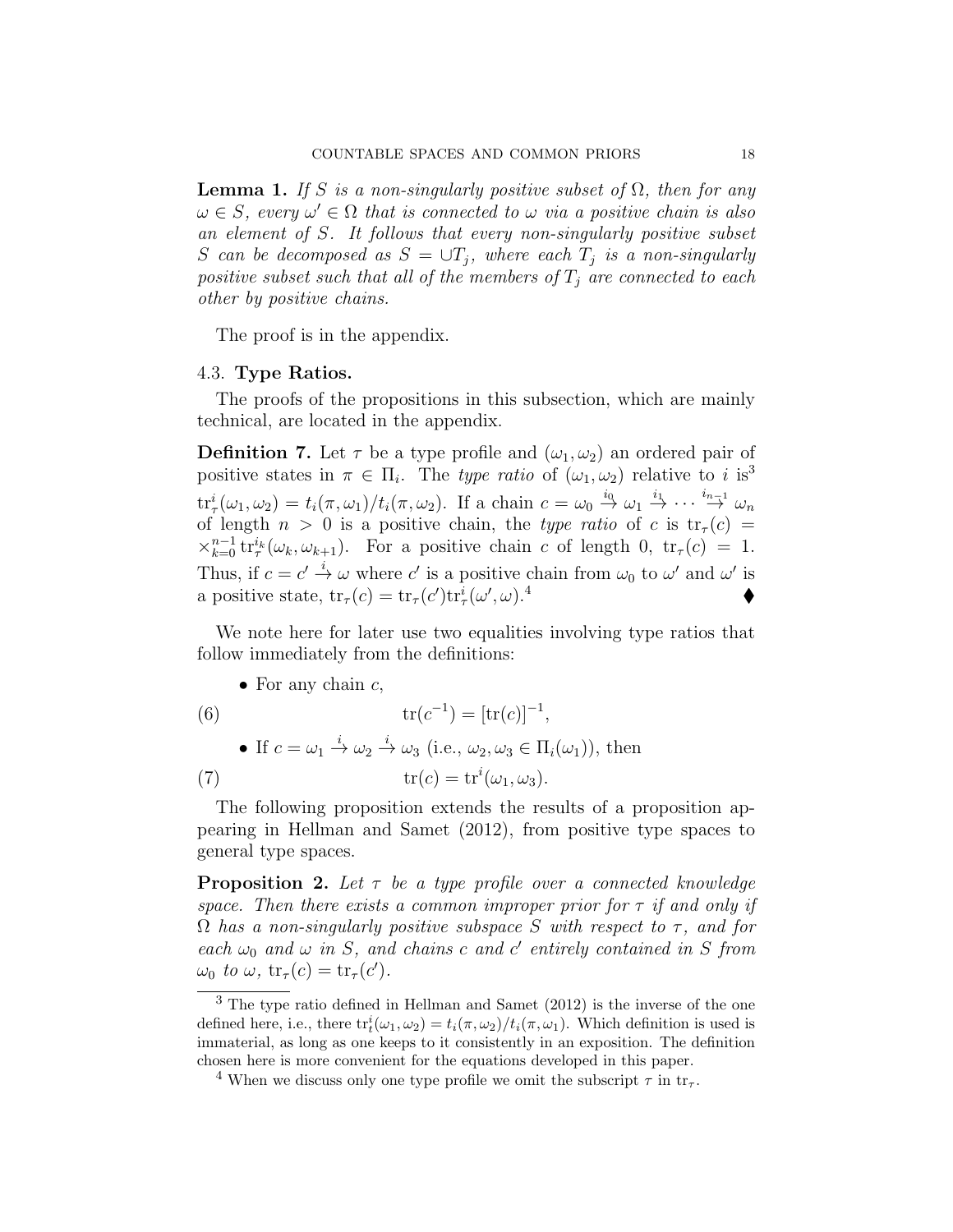**Definition 8.** A chain  $c = \omega_0 \stackrel{i_0}{\rightarrow} \omega_1 \stackrel{i_1}{\rightarrow} \cdots \stackrel{i_{n-1}}{\rightarrow} \omega_n$ , where  $\omega_{s+1} \in$  $\Pi_{i_s}(\omega_s)$  for  $s = 0, \ldots, n-1$ , is a cycle<sup>5</sup> if  $\omega_n = \omega_0$ . If with respect to a cycle c of length n there is a pair  $s, s' \in \{0, \ldots, n-1\}$  such that  $s' > s+1$  and  $\omega_{s'} \in \Pi_{i_s}(\omega_s)$ , then we say that c has a self-crossing point at  $\omega_{s'}$ . A cycle c is a non-crossing cycle if it is alternating, and has no self-crossing points, i.e., for every pair  $s, s' \in \{0, \ldots, n-1\}$  such that  $s' > s+1, \, \omega_{s'} \notin \Pi_{i_s}$  $(\omega_s)$ .

Definition 8 leads to an immediate corollary of Proposition 2:

**Corollary 2.** Let  $\tau$  be a type profile over a connected knowledge space. Then there exists a common improper prior for  $\tau$  if and only if  $\Omega$  has a non-singularly positive subspace S with respect to  $\tau$ , and for each  $\omega$ in S, every cycle  $\overline{c} = \omega \rightarrow \omega$  that is entirely contained in S satisfies  $tr(\overline{c}) = 1.$ 

In fact, we can do even better, and show that it suffices to check the type ratios only of non-crossing cycles, instead of all cycles:

**Proposition 3.** Let  $\tau$  be a type profile over a connected knowledge space. Then there exists a common improper prior for  $\tau$  if and only if  $\Omega$  has a non-singularly positive subspace S with respect to  $\tau$ , and every non-crossing cycle  $\bar{c}$  that is entirely contained in S satisfies  $tr(\bar{c}) = 1$ .

#### 4.4. No Common Improper Prior Implies Existence of a Bounded Agreeable Bet.

**Definition 9.** Let  $\tau$  be a type space over  $(\Omega, \Pi)$ , and let  $X \subseteq \Omega$ be a subset of  $\Omega$ . Define  $\Pi$  *restricted to X*, denoted  $\Pi^X$ , to be the partition profile over X given by  $\Pi_i^X(\omega) := \Pi_i(\omega) \cap X$  for any state  $\omega$ . Furthermore, let  $\tau^X$ , a type function  $\tau$  restricted to X, to be any type function over  $(X,\Pi^X)$  that satisfies the property that for any  $\omega \in \Omega$ ,  $t_i(\omega)(\Pi_i^X)t_i^X(\omega) = t_i(\omega).$ 

In the special case in which X is a positive subset of  $\Omega$ ,  $\tau^X$  is explicitly given by:

$$
t_i^X(\omega) := \frac{t_i(\omega)}{t_i(\Pi_i^X(\omega))}
$$

for any  $\omega \in X$  and any  $i \in I$ .

Intuitively,  $\Pi_i^X$  is the partition of X derived from the partition  $\Pi_i$  of  $\Omega$  by 'ignoring all states outside of X'. It then follows intuitively that  $t_i^X(\omega)$ , for each state  $\omega \in X$ , is  $t_i(\omega)$  scaled relative to the other states in  $\Pi_i^X(\omega)$  in such a way that  $\sum_{\omega \in X} t_i^X(\omega) = 1$ .

 $5 \text{ Cf. a similar definition in Rodrigues-Neto (2009).}$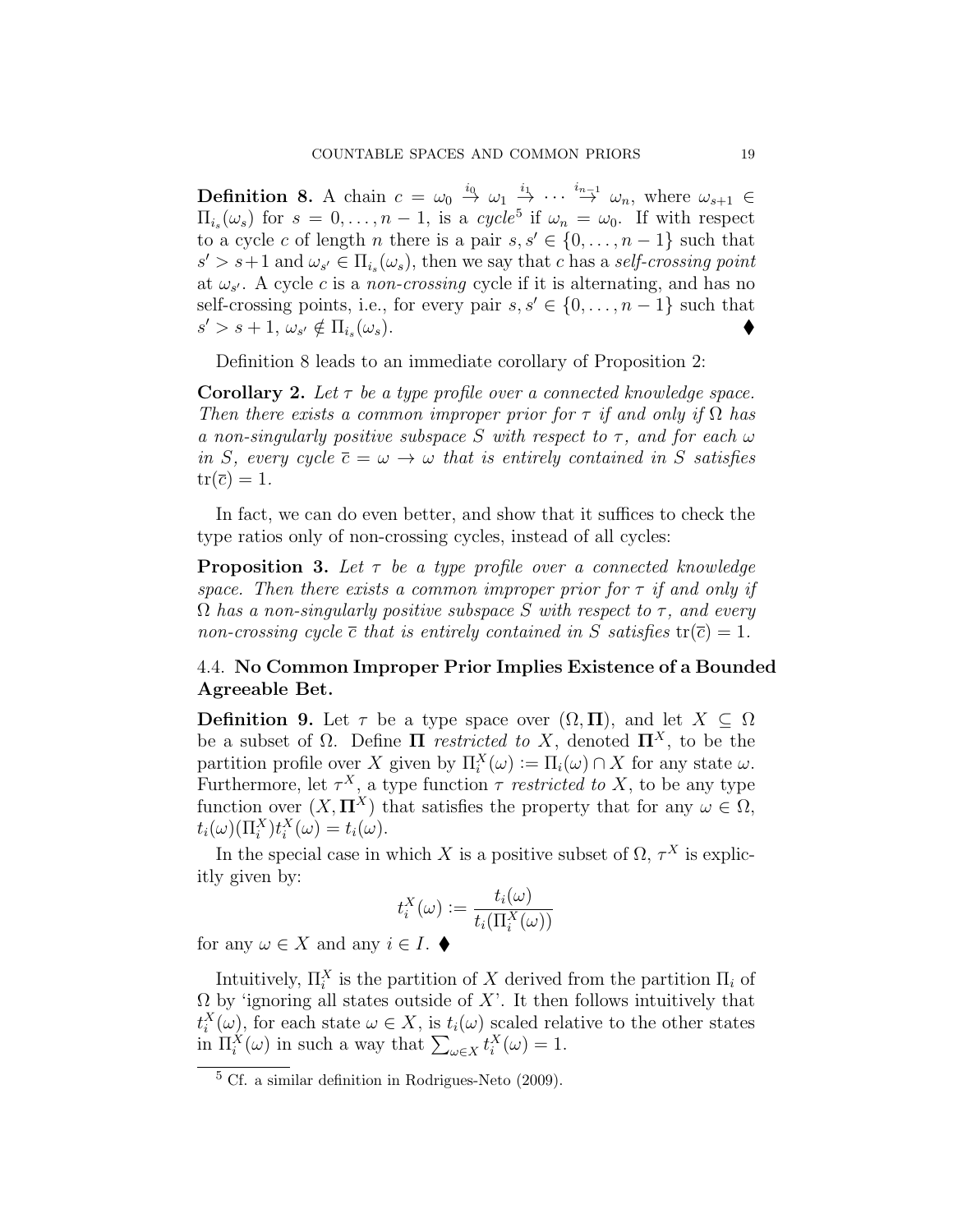For a random variable  $f$ , denote

$$
E_i^X(f \mid \omega) := \sum_{\omega' \in \Pi_i^X(\omega)} t_i^X(\omega') f(\omega').
$$

A set of random variables  $f = \{f_1, \ldots, f_m\}$  is an agreeable bet relative to  $\tau^X$  if for all  $\omega \in X$ ,  $\sum_i f_i(\omega) = 0$ , and  $E_i^X(f|\omega) > 0$  for all  $i \in I$ .

Note that it follows from the definitions that if  $(\omega_1, \omega_2)$  is an ordered pair of positive states in  $\pi \in \Pi_i^X$  that

(8) 
$$
\operatorname{tr}_{\tau}^{i}(\omega_{1}, \omega_{2}) = \frac{t_{i}^{X}(\omega_{1})}{t_{i}^{X}(\omega_{2})} = \frac{t_{i}(\omega_{1})}{\tau_{i}(\pi)} \frac{\tau_{i}(\pi)}{t_{i}(\omega_{2})} = \frac{t_{i}(\omega_{1})}{t_{i}(\omega_{2})} = \operatorname{tr}_{\tau}^{i}(\omega_{1}, \omega_{2}),
$$

from which it further immediately follows that for any chain  $c$  of  $\tau$ whose elements are entirely contained in  $X$ ,

(9) 
$$
\operatorname{tr}_{\tau^X}(c) = \operatorname{tr}_{\tau}(c).
$$

We need one more definition.

**Definition 10.** Let  $\tau$  be a type space over  $(\Omega, \Pi)$ , let  $X \subseteq \Omega$  be a positive subset of  $\Omega$ , and let f be a random variable. A state  $\omega \in X$ is a surplus state for player i relative to f and  $\tau^X$  if  $E_i^X(f|\omega) > 0$ . In the context of a sequence  $f = \{f_1, \ldots, f_m\}$  of r.v., we will say that  $\omega$ is an *i*-surplus state if  $f_i$  is a surplus state for player *i*.

**Proposition 4.** Let  $\tau$  be a type space over  $(\Omega, \Pi)$ , let S be a finite connected subset of positive states in  $\Omega$ , and let  $X \subseteq S$ . Suppose that there exists an agreeable bet relative to  $\tau^X$ . Then there exists an agreeable bet relative to  $\tau^S$ .

**Proof.** Let f be an agreeable bet relative to  $\tau^X$ . If  $X = S$ , there is nothing to prove. If  $X \subset S$ , then by the assumption of the connectedness of S, we can find at least one player i and a point  $\omega' \notin X$  such that  $\Pi_i(\omega') \cap X \neq \emptyset$ . By the assumption of positivity,  $t_i(\omega') > 0$ , and by the assumption that f is an agreeable bet, every state  $\omega \in \Pi_i(\omega')$ is an *i*-surplus state relative to  $f$ .

Denote  $Y := X \cup \omega'$ , and let  $\varepsilon$  be the (by the *i*-surplus state assumption) positive value

(10) 
$$
\varepsilon := \sum_{\omega'' \in \Pi_i(\omega') \cap X} f_i(\omega'') t_i^X(\omega'').
$$

Next, let  $\overline{f}_i(\omega')$  be a negative real number satisfying

(11) 
$$
0 > \overline{f}_i(\omega') > \frac{-(1 - t_i^Y(\omega'))}{t_i^Y(\omega')} \varepsilon,
$$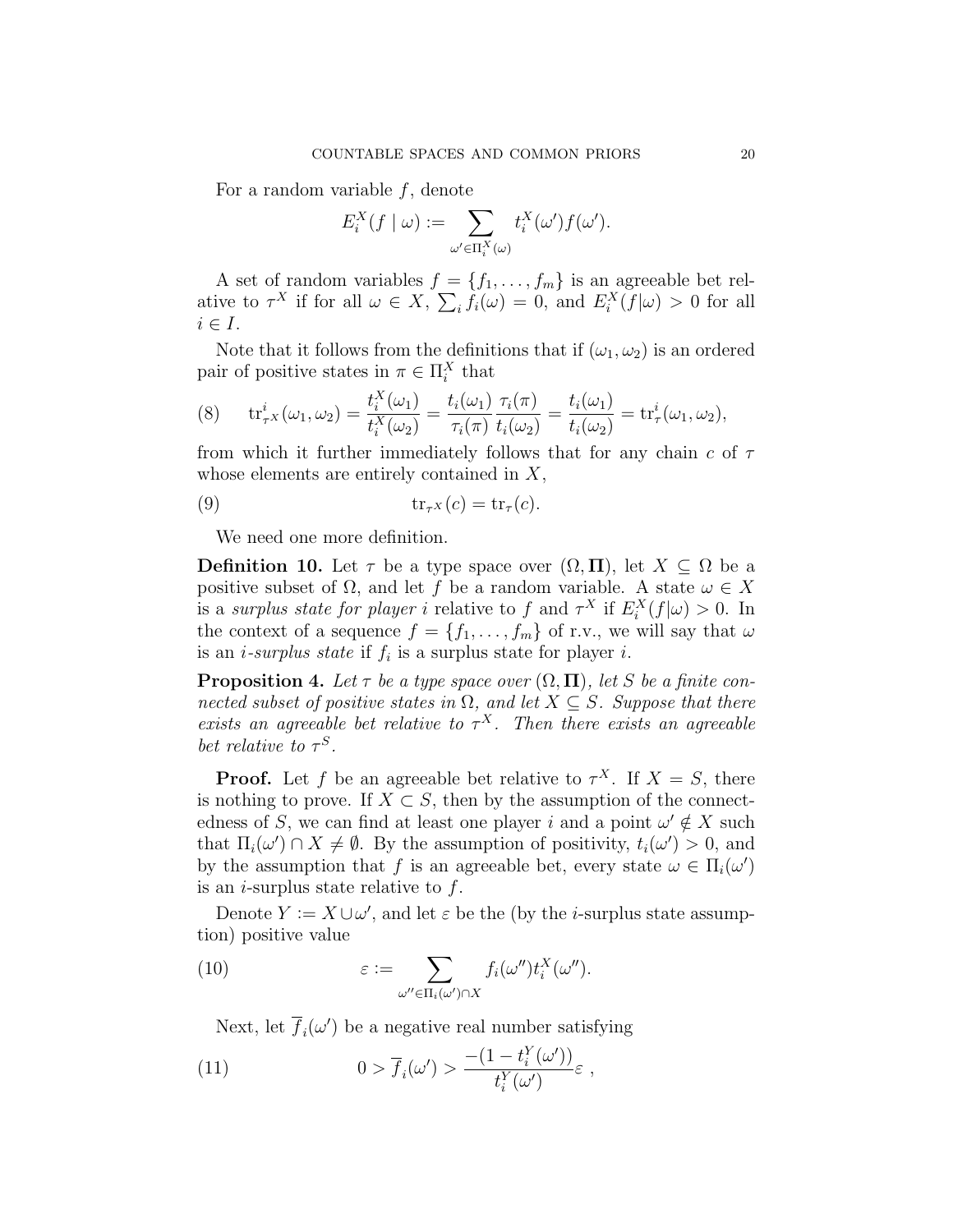and for  $j \neq i$ , set  $\overline{f}_j(\omega') := -\overline{f}_i(\omega')/(m-1) > 0$ , where  $m = |I|.$ Clearly, by construction,  $\sum_{j\in I} \overline{f}_j(\omega') = 0$ . Complete the definition of  $\overline{f}$  by letting  $\overline{f}(\omega'') := f(\omega'')$  for all  $\omega'' \in X$ .

It is straightforward to check that  $\bar{f}$  is an agreeable bet relative to  $\tau^Y$ . Now simply repeat this procedure as often as necessary to extend the agreeable bet to every state in the finite set S.

We already have enough to conclude that for countable positive type spaces if there is no common prior then there is an agreeable bet.

**Proposition 5.** Let  $\tau$  be a type space over  $(\Omega, \Pi)$ , where  $\Omega$  is countable and every state in  $\Omega$  is positive with respect to  $\tau$ . If  $\tau$  has no common prior then there exists an agreeable bet relative to  $\tau$ .

**Proof.** It suffices to suppose that  $\tau$  is connected (if not, we can focus on each connected component separately).

Since  $\tau$  has no common prior, by results in Hellman and Samet (2012) there is a finite subset  $S_0 \subset \Omega$  such that there is a cycle c entirely contained in  $S_0$  satisfying  $tr(c) \neq 1$ . It follows that  $\tau^{S_0}$  has no common prior. Therefore there is an agreeable bet  $f_0$  (with  $|f_0| \leq 1$ ) relative to  $\tau^{S_0}$ .

Next, let  $S_0 \subset S_1 \subset S_2 \ldots$  be a sequence of finite subsets,  $S_i \subset \Omega$ for all *i*, such that  $\bigcup_{i=0}^{\infty} S_i = \Omega$ . By Proposition 4, for each  $i \geq 0$  there exists an agreeable bet  $f_i$  relative to  $\tau^{S_i}$  (with  $|f_i| \leq 1$ ). For each i, define  $\overline{f}_i : \Omega \to \mathbb{R}$  by

$$
\overline{f}_i(\omega) = \begin{cases} f_i(\omega) & \text{if } \omega \in S_i \\ 0 & \text{otherwise} \end{cases}
$$

Defining  $f: \Omega \to \mathbb{R}$  by  $f := \sum_{i=0}^{\infty} f_i/2^i$  yields an agreeable bet relative to  $\tau$ .

**Lemma 2.** Let  $\tau$  be a type space over  $(\Omega, \Pi)$ , and let X be a noncrossing cycle such that  $tr(X) \neq 1$ . Then there exists a random variable f that is an agreeable bet relative to  $\tau^X$ .

**Proof.** Write the non-crossing cycle as  $X = \omega_1 \stackrel{i_1}{\rightarrow} \omega_2 \stackrel{i_2}{\rightarrow} \dots \omega_n \stackrel{i_n}{\rightarrow}$  $\omega_{n+1} = \omega_0$ , where  $\omega_{s+1} \in \Pi_{i_s}(\omega_s)$  for  $s = 1, \ldots, n$ . Assume without loss of generality that  $tr(X) < 1$  (otherwise simply reverse the ordering of states in the cycle). To cut down on notational clutter, write  $r_s :=$  $\mathrm{tr}^{i_s}(\omega_s, \omega_{s+1}),$  hence  $\mathrm{tr}(X) = r_1 r_2 \cdots r_n$ . Furthermore, denote by P the set such that  $i \in P$  if and only if i is one of  $i_1, i_2, \ldots i_n$  used in the presentation above of the cycle X.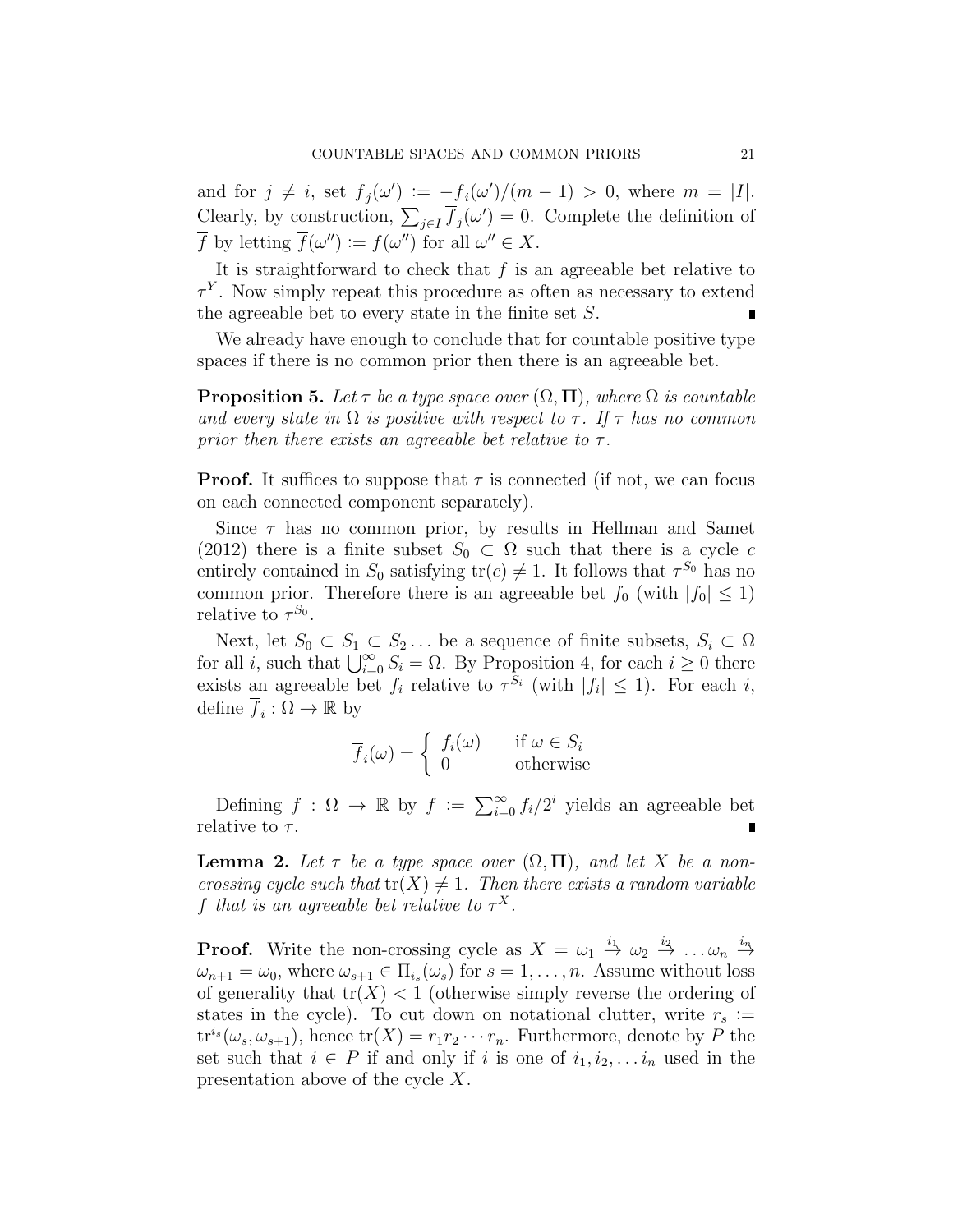We will several times make use of the following simple technical observation: suppose that i is a player,  $\pi$  is a partition element of  $\Pi_1$ , and  $ω', ω'' ∈ π$ . Furthermore, suppose that g is a random variable satisfying the property that  $g(\omega) = 0$  for all  $\omega \in \pi$  such that  $\omega \neq \omega', \omega''$ . Then:

(12) 
$$
\begin{cases} E_i(g|\omega') = 0 & \text{if } g(\omega'') = -\text{tr}^i(\omega', \omega'')g(\omega'), \\ E_i(g|\omega') > 0 & \text{if } g(\omega'') > -\text{tr}^i(\omega', \omega'')g(\omega'), \\ E_i(g|\omega') < 0 & \text{if } g(\omega'') < -\text{tr}^i(\omega', \omega'')g(\omega'). \end{cases}
$$

We now proceed to the construction of an agreeable bet, in stages.

First note that by the assumption that  $r_1r_2\cdots r_n < 1$ , we may choose a  $\delta_n > 1$  such that  $r_1 r_2 \cdots r_n \delta_n < 1$ . We may then further define  $\delta_{n-1}$ such that  $\delta_n > \delta_{n-1} > 1$  and so on, to yield a sequence  $\delta_n > \delta_{n-1} >$  $\ldots > \delta_2 > 1$ . Use this to define f by:

$$
\overline{f}_{i_1}(\omega_1) = -1
$$
\n
$$
\overline{f}_{i_n}(\omega_1 = \omega_{n+1}) = 1
$$
\n
$$
\overline{f}_{i_{s-1}}(\omega_s) = \delta_s r_1 r_2 \cdots r_{s-1}
$$
\nfor  $2 \le s \le n$ \n
$$
\overline{f}_{i_s}(\omega_s) = -\delta_s r_1 r_2 \cdots r_{s-1}
$$
\nfor  $2 \le s \le n$ \nfor all other  $\omega$  and  $j$ .

Using Equation (12) repeatedly (here is also where we use the assumption that  $X$  is non-crossing, which ensures that in each partition element of every player *i* there are at most two states at which  $f_i$  takes on non-zero values) we deduce that  $E_{i_s}(f_{i_s}|\omega_s) > 0$  for  $1 \leq s \leq n+1$ .

We still need to ensure that the players who are not in  $P$  have positive expectations at the states participating in  $X$ . To do so, note the following: since  $r_1r_2\cdots r_n\delta_n < 1$ , we can choose an  $\varepsilon_{n+1}$  such that  $1 - \varepsilon_{n+1} > r_1 r_2 \cdots r_n \delta_n$ . Similarly, since for any  $2 \leq s \leq n$ ,  $\delta_s r_1 r_2 \ldots r_{s-1} > \delta_{s-1} r_1 r_2 \ldots r_{s-1}$ , we can choose  $\varepsilon_s$  such that

$$
\delta_s r_1 r_2 \dots r_{s-1} - \varepsilon_s > \delta_{s-1} r_1 r_2 \dots r_{s-1}.
$$

At each state in  $\omega_s \in X$ , therefore, we intuitively can take away a positive part of the positive value of  $f_{i_{s-1}}(\omega_s)$  and 'redistribute' it among the other players. This enables the following construction:

$$
f_{i_s}(\omega_s) = \overline{f}_{i_s}(\omega_s)
$$
 for  $1 \le s \le n$   
\n
$$
f_{i_{s-1}}(\omega_s) = \overline{f}_{i_{s-1}}(\omega_s) - \varepsilon_s
$$
 for  $1 \le s \le n$   
\n
$$
f_j(\omega_s) = \varepsilon_s/(m-2)
$$
 for  $1 \le s \le n$ , for  $j \in I, j \ne i_s, i_{s-1}$   
\nfor all other  $\omega$  and  $j$ .

By construction,  $f = \{f_1, \ldots, f_m\}$  is an agreeable bet relative to  $\tau^X$ , which is what we needed to show.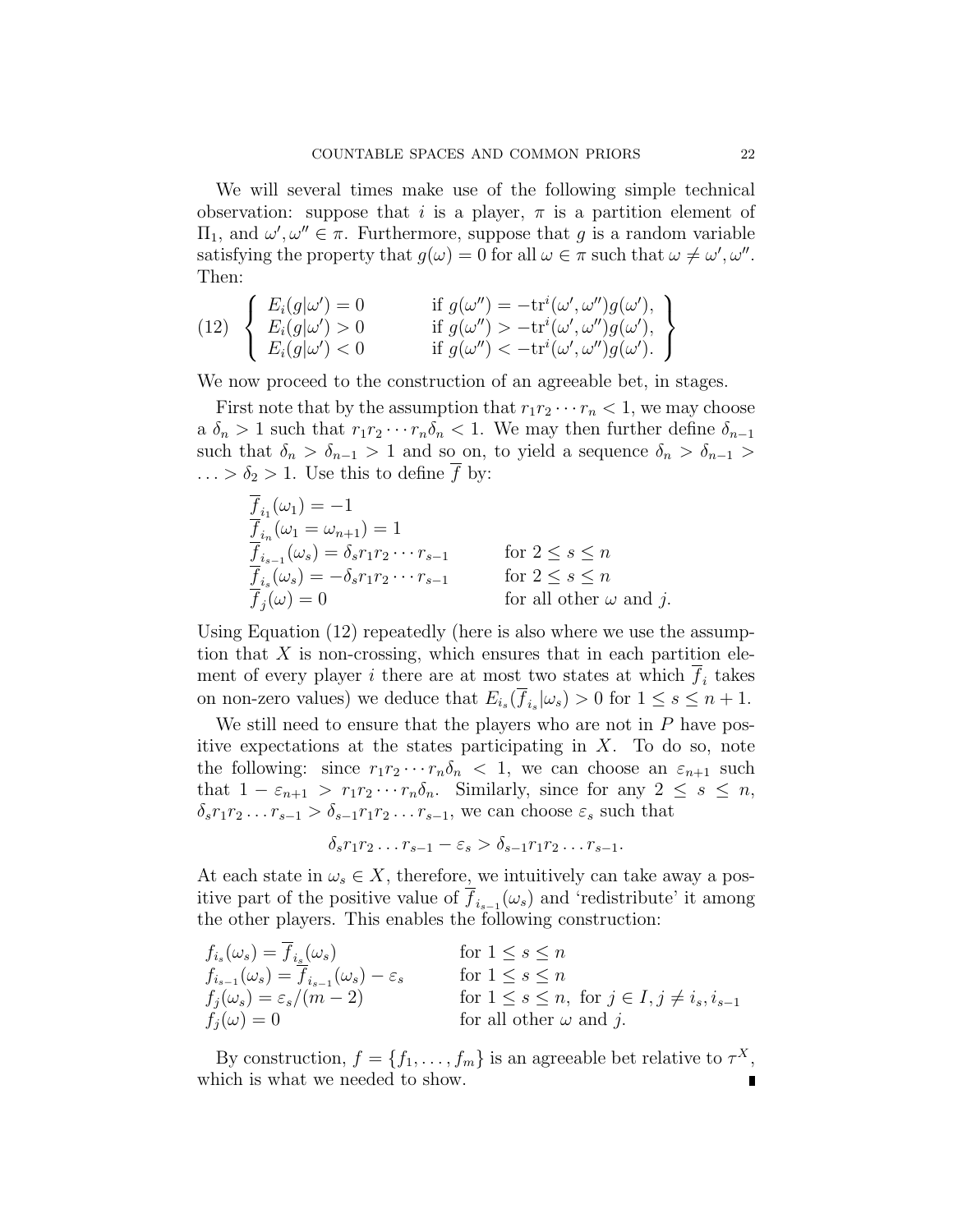The following proposition, one half of the no betting characterisation for finite type spaces, has several proofs in the literature, all of which ultimately rely on convex separation theorem, or equivalents thereof. The proof presented here (building on the previous lemmas) is, in contrast, constructive and entirely combinatorial.

**Proposition 6.** Let  $\tau$  be a type space over  $(\Omega, \Pi)$ , where  $\Omega$  is a finite state space. If  $\tau$  has no common prior then there exists an agreeable bet relative to  $\tau$ .

Proof. Recalling that in a finite state space every improper prior can be normalised, and is therefore a proper prior, we may refer to all the previous lemmas and apply them restricting attention to the special case of common priors, rather than the more general common improper prior.

Let  $S \subseteq \Omega$  be the set of non-singularly positive states in  $\Omega$ , and (using Lemma 1) decompose S disjointly as  $S = \bigcup_{j=1}^{k} T_j$ , where each  $T_j$  is non-singularly positive and connected. By Proposition 3, for each  $1 \leq j \leq k$ , there is a non-crossing cycle  $c_{T_j}$  contained in  $T_j$  such that  $tr(c_{T_j}) \neq 1$ . By Proposition 4, there exists  $f^{T_j} = \{f_1^{T_j}\}$  $f_1^{T_j}, \ldots, f_k^{T_j}$  such that  $f_i^{T_j}$  $i^{T_j}(\omega) = 0$  for all  $\omega \notin T_j$  and  $i \in I$ , and  $f^{T_j}$  is an agreeable bet relative to  $\tau^{T_j}$ .

Let  $Z$  be the set of zero states, and denote by  $Q$  the complement of  $S \cup Z$ . Define  $f^Q$  in stages as follows.

In stage 0, let  $W_0$  be the set of singular states in Q. For every  $\omega \in W_0$ decompose I as  $I = J \cup K$ , where  $\tau_j(\omega) > 0$  for all  $j \in J$  and  $\tau_i(\omega) = 0$ for  $i \in K$ , and choose an arbitrary  $i' \in K$ . Then define  $g_j^0(\omega) = 1/|J|$ for every  $j \in J$ , with  $g_{i'}^0(\omega) = -1$ , and  $g_i^0(\omega) = 0$  for all other  $i \in K$ ,  $i \neq i'$ . Set  $g_k^0(\omega) = 0$  for all states  $\omega$  not in  $W_0$  and all players  $k \in I$ .

Note, for the rest of this proof, that by definition every state in  $Q \backslash W_0$ is a positive state.

In stage 1, let  $W_1$  be the set of all states  $\omega \in Q \setminus W_0$  satisfying the property that there is at least one player i, and a state  $\omega' \in W_0$ , such that  $\omega \in \pi_i(\omega')$ . For each  $\omega \in W_1$ , choose  $\omega'$  as just described. If  $t_i(\omega') > 0$ , then by construction  $\omega'$  is an *i*-surplus state relative to  $g^0$ . Hence we can apply a process similar to that described in the paragraph preceding and following Equation 11 to extend  $g^0$  to a function  $g^1$  such that  $g_i^1(\omega) < 0$ , but for all  $j \neq i$ ,  $g_j^1(\omega) > 0$ ,  $\sum_{j \in I} g_j^1(\omega) = 0$ , and is a surplus state for all players.

If  $t_i(\omega') = 0$ , then note that since  $\omega$  is positive but not contained in any non-singularly positive set, there must be a chain  $c = \omega \stackrel{i_0}{\rightarrow}$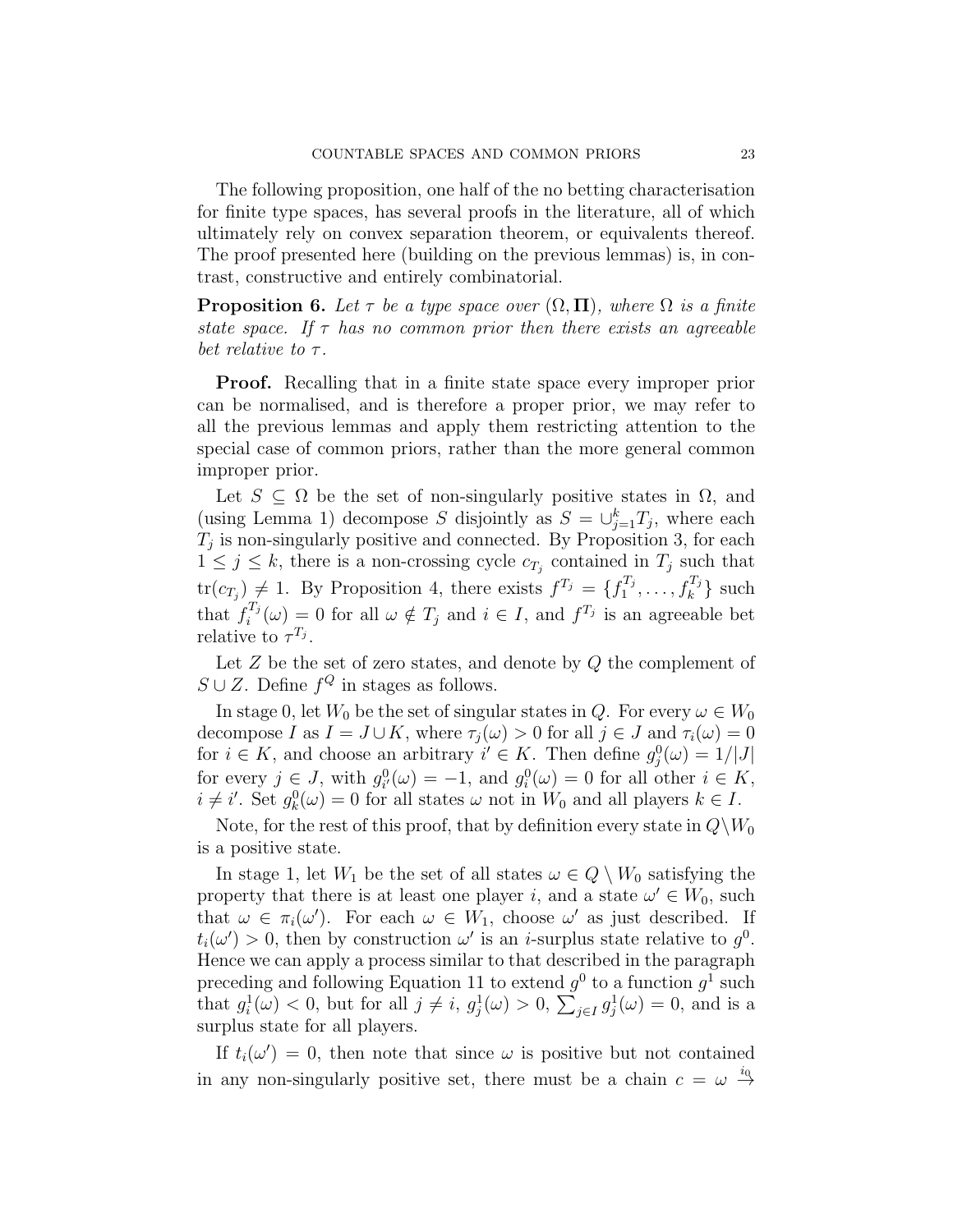$\omega_1 \stackrel{i_1}{\rightarrow} \cdots \stackrel{i_{n-1}}{\rightarrow} \omega_n$  entirely contained in  $Q \setminus W_0$  such that there is a player *i* and a state  $\omega' \in X_0$  satisfying  $\omega_n \in \pi_i(\omega')$  and  $t_i(\omega') > 0$ . But then we can apply the same argument as in the previous paragraph to define extend  $g^0$  to  $g^1$  by induction over all the states  $\omega_n, \omega_{n-1}, \ldots, \omega$ , yielding a function such that  $\sum_{j\in I} g_j^1(\omega) = 0$ , and is a surplus state for all players.

In all stages  $l > 1$ , in stage  $l-1$ , a function  $g^{l-1}$  has been defined such that each state  $\omega \in W_{l-1}$  is an *i*-surplus state for every player *i* relative to  $g^{l-1}$ . Denote by  $W_l$  the set containing every state  $\omega \in Q \setminus W_{l-1}$ satisfying the property that there is at least one  $i \in I$  and  $\omega \in W_{l-1}$ such that  $\omega' \in \pi_i(\omega)$ . Since  $\omega$  is an *i*-surplus state relative to  $g^{l-1}$ , we can again apply the same technique as in the previous paragraphs to extend  $g^{l-1}$  to  $g^l$ .

By the finiteness of  $\Omega$ , this iterative process ends after a finite number of stages r. Finally, set  $f^Q := g^r$ , and define

$$
f := f^{T_1} + f^{T_2} + \dots + f^{T_k} + f^Q.
$$

It is straightforward to check that  $f$ , by construction, is an agreeable bet.

**Lemma 3.** Let  $(d_n)_{n=1}^{\infty}$  be an increasing sequence of integers. Let  $(C_n)_{n=1}^{\infty}$  be a sequence satisfying the properties that each  $C_n$  is a nontrivial cone in  $\mathbb{R}^{d_n}$  and  $\varphi_n(C_{n+1}) \subseteq C_n$ , where  $\varphi_n$  is the projection from  $\mathbb{R}^{d_{n+1}}$  to  $\mathbb{R}^{d_n}$ . Assume in addition that for each  $m > n$  the projection of  $C_m$  to  $C_n$  is a non-trivial cone. Then there exists a sequence of nontrivial cones  $(C'_n)_{n=1}^{\infty}$  such that  $C'_n \subseteq C_n$  and  $\varphi_n(C'_{n+1}) = C'_n$  for all  $n$ .

**Proof** For each *n* define a sequence  $(C_n^k)_{n=1}^{\infty}$ . To begin with, set  $C_n^1 = C_n$  and then set  $C_n^{k+1} = \varphi(C_{n+1}^k)$ . The sets  $C_n^k$  are closed cones. Moreover,  $C_n^{k+1} = \varphi_n \varphi_{n+1} \cdots \varphi_{n+k-1} (C_{n+k}^1)$ , hence  $C_n^{k+1}$  is the projection of  $C_{n+k}$  and therefore by the assumption in the statement of the lemma it is a non-trivial cone. We show by induction that  $C_n^{k+1} \subseteq C_n^k$ for all  $k \geq 1$ . For  $k = 1$  this holds by the properties satisfied by the sequence  $(C_n)_{n=1}^{\infty}$ . If it holds for k then, since projection functions preserve inclusion,  $C_n^{k+1} = \varphi_n(C_{n+1}^k) \subseteq \varphi_n(C_{n+1}^{k-1}) = C_n^k$ . Define  $C'_n = \bigcap_{k \geq 1} C_n^k$ . As an intersection of a decreasing sequence of nontrivial closed cones,  $C'_n$  is a non-trivial cone. Moreover,  $\varphi_n(C'_{n+1}) =$  $\varphi(\cap_{k\geq 1} C_{n+1}^k) = \cap_{k\geq 1} \varphi_n(C_{n+1}^k) = \cap_{k\geq 1} C_n^{k+1} = C_n'.$ 

**Proposition 7.** Let  $\tau$  be a type space over  $\{\Omega, \Pi\}$ . There exists a common improper prior for  $\tau$  if and only if there exists an increasing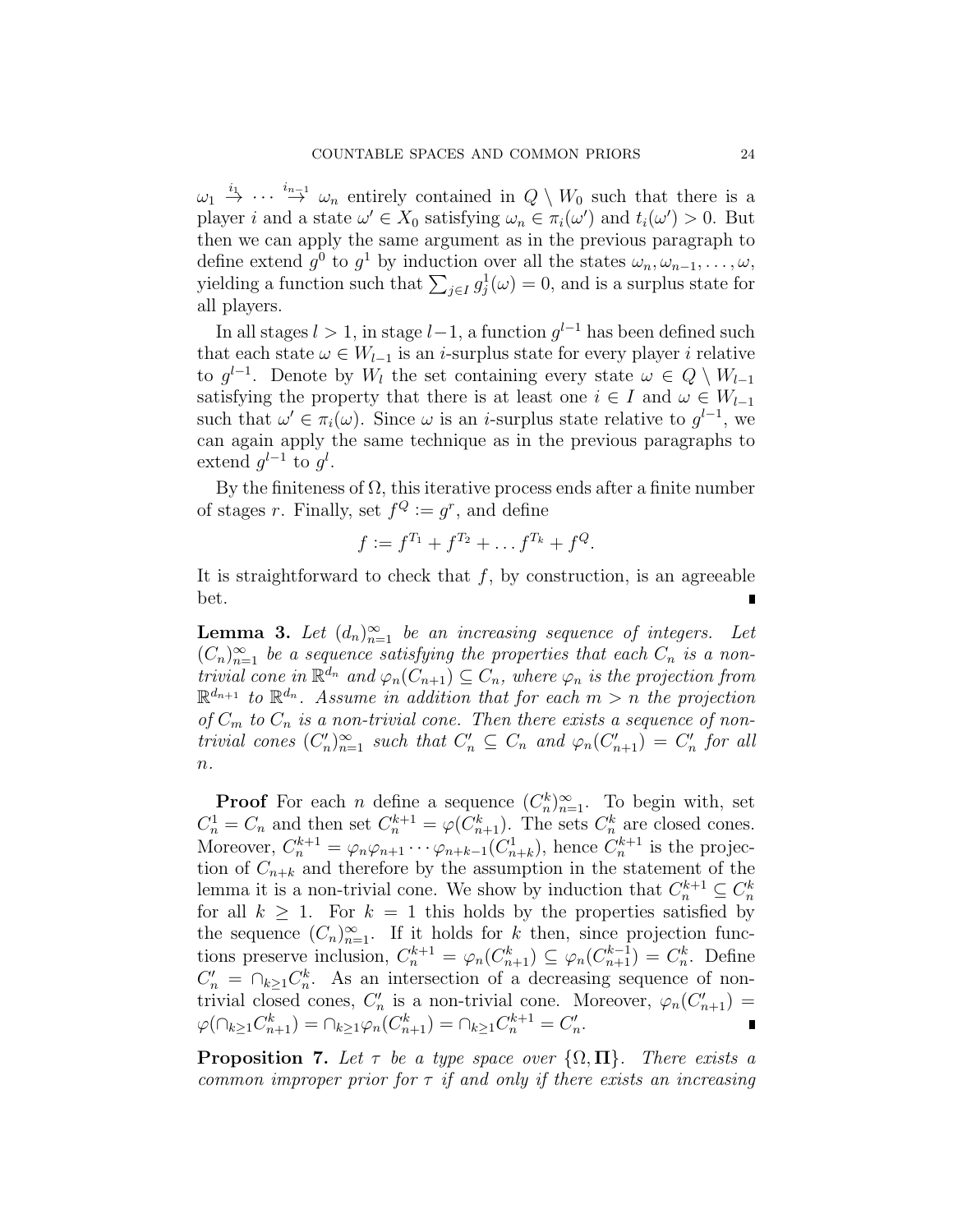sequence  $(\Omega_n)_{n=1}^{\infty}$  of finite subsets of  $\Omega$  such that  $\cup_n \Omega_n = \Omega$  and for each n there is a common prior for  $\tau^{\Omega_n}$ .

**Proof.** Suppose that  $\mu$  is a common improper prior for  $\tau$ . Choose a finite subset  $\Omega_1$  of  $\Omega$  such that  $\mu(\Omega_1) > 0$  and then let  $(\Omega_n)_{n=1}^{\infty}$ be any sequence of finite subsets of  $\Omega$  satisfying  $\Omega_{n-1} \subseteq \Omega_n$  such that  $\cup_n \Omega_n = \Omega$ . We have that  $\mu(\Omega_n) > 0$  for all n. Let  $\mu^{\Omega_n}$  be the restriction of  $\mu$  to  $\tau^{\Omega_n}$  and let  $\overline{\mu}^{\Omega_n}(\omega) := \mu^{\Omega_n}(\omega) / \mu(\Omega_n)$  for each  $\omega \in \Omega_n$ .  $\overline{\mu}^{\Omega_n}$  is clearly a common prior for  $\tau^{\Omega_n}$ .

In the other direction, suppose there exists a sequence  $(\Omega_n)_{n=1}^{\infty}$  satisfying the condition in the statement of the proposition. Let  $d_n = |\Omega_n|$ and let  $C_n$  be the non-trivial cone of common priors for  $\tau^{\Omega_n}$  in  $\mathbb{R}^{d_n}$ . Clearly  $\varphi_n(C_{n+1}) \subseteq C_n$  for each n. We show that for  $m > n$  the projection of  $C_m$  on  $C_n$  is a non-trivial cone. To see this, let  $\mu \in C_m$ . If  $\mu(\Omega_n) > 0$  then the projection is straightforwardly non-trivial. If  $\mu(\Omega_n) = 0$  and  $\mu' \in C_n$  then  $\mu + \mu' \in C_m$  and again we have that the projection is non-trivial. Consider the sequence of non-trivial cones  $(C'_n)_{n=1}^{\infty}$  constructed in Lemma 3. Choose  $\overline{\mu} \in C'_1$ . The pointwise limit of the vectors  $\overline{\mu}$ ,  $\varphi_1^{-1}(\overline{\mu})$ ,  $\varphi_2^{-1}(\varphi_1^{-1}(\overline{\mu}))$ ,... is a common improper prior.

**Proof of Theorem 1(b).** Let  $\tau$  be a type space over  $\{\Omega, \Pi\}$ . If  $\Omega$  is finite, then Proposition 6 suffices. Suppose therefore that  $\Omega$  is countably infinite. Applying Proposition 7, let  $(\Omega_n)_{n=1}^{\infty}$  be an arbitrary increasing sequence of finite subsets such that  $\cup_n \Omega_n = \Omega$ . Since we are assuming that  $\tau$  has no *cip*, there must be infinitely many n's such that there is no common prior for  $\Omega_n$ . Thus we may assume without loss of generality that for each *n* there is no common prior for  $\tau^{\Omega_n}$ . By Proposition 6, for each *n* there is an agreeable bet  $f^n$  on  $\Omega_n$  bounded by 1. Let  $\hat{f}^n$  be the extension of  $f^n$  to all of  $\Omega$  defined to be 0 at all points not in  $f^n$ . Then  $f = \sum_n 2^{-n} \hat{f}^n$  is a bounded agreeable bet over Ω.

As mentioned in the introduction, putting together the elements of the proofs in this section yields an algorithm that can be applied in finite type spaces. The algorithm determines whether the space has a common prior, by listing the connected non-singularly positive subspaces and checking whether there is such a subspace such that every non-crossing cycle contained in it satisfies  $tr(c) = 1$  (see Proposition 3). If it does have a common prior, the algorithm then constructs the common prior, by the method in the proof of Proposition 2. If the space does not have a common prior, the algorithm constructs an agreeable bet by the method in the proof of Proposition 6, thus finding a sequence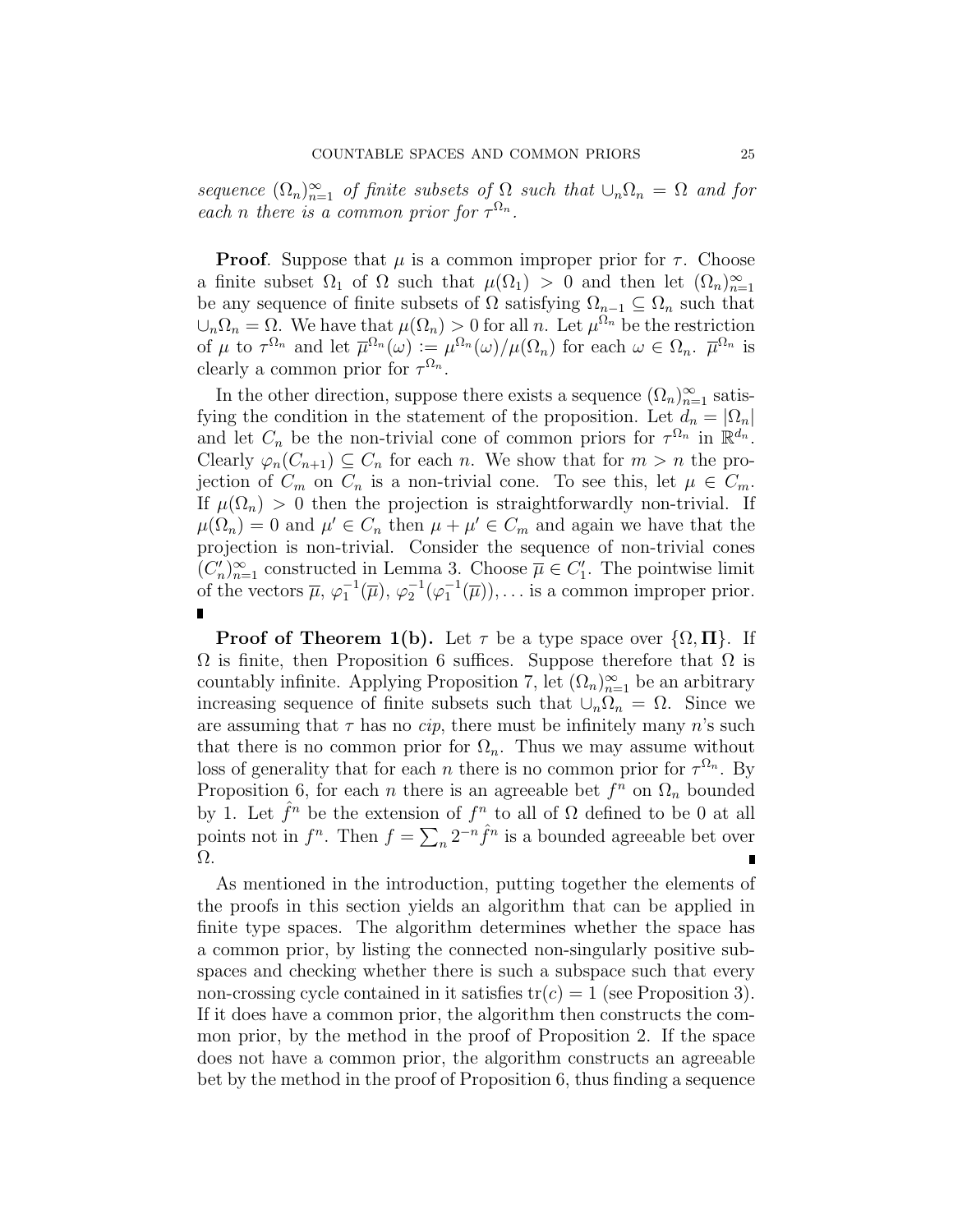

FIGURE 6. The knowledge space in Example 7.

of random variables about whose expected values the players 'agree to disagree'.

Example 7. This simple example illustrates how to compute an acceptable bet given a knowledge space without a common prior. The space of states is  $\Omega = \{w, x, y, z\}$ . Player 1's partition of  $\Omega$  is  $\{\{w, x\},\}$  $\{y, z\}$ , with corresponding posteriors  $\{\{1/8, 7/8\}, \{4/5, 1/5\}\}\$ and Player 2's partition is  $\{\{w, y\}, \{x, z\}\}\$ , with corresponding posteriors  $\{\{1/2, 1/2\}, \{1/4, 3/4\}\}.$ 

The sequence  $w, x, y, z$  forms a cycle, with the corresponding type ratios  $\frac{1}{7}$ ,  $\frac{1}{3}$  $\frac{1}{3}, \frac{1}{4}$  $\frac{1}{4}$  and 1. Multiplying them together gives  $\frac{1}{84}$ , hence the type ratio of the cycle is not equal to one, and therefore this type space has no common prior, hence there must exist an agreeable bet.

To compute an agreeable bet, choose real numbers  $1 < \delta_2 < \delta_3$  $\delta_4$  < 84. For example,  $let \delta_2 = 2$ ,  $\delta_3 = 6$  and  $\delta_4 = 8$ . Use these to define a function  $f(w) := -1, f(x) := \delta_2 \frac{1}{7} = \frac{2}{7}$  $\frac{2}{7}$ ,  $f(y) := -\delta_3 \frac{1}{7}$ 7  $\frac{1}{3} = \frac{6}{21}$ and  $f(z) := \delta_4 \frac{1}{7} \frac{1}{3} \frac{1}{4} = \frac{8}{84} = \frac{2}{21}$ .  $\{f, -f\}$  is an agreeable bet. 7 1 3  $\frac{1}{4} = \frac{8}{84} = \frac{2}{21}$ . {f, -f} is an agreeable bet. ◆

#### 4.5. Unbounded Bets.

**Definition 11.** Define the *graph of knowledge*  $G_{\Pi}$  over  $\Pi$  to be the following undirected graph  $(V, E)$ . The set of vertices V is the set of states  $\Omega$ , i.e.,  $V = \Omega$ . Two vertices  $\omega_0$  and  $\omega_1$  are connected by an edge in E if there is a chain of length 1 from  $\omega_0$  to  $\omega_1$ .

**Definition 12.** For any state  $\omega$ , define a *subtree of knowledge*  $T_{\omega}$  to be a subtree of the graph of knowledge  $G_{\mathbf{\Pi}}$  that is rooted at  $\omega$  and satisfies the property that the path in the tree between  $\omega$  and any of its descendants  $\omega'$  is an alternating chain. For every  $\omega' \in T_{\omega}$ , denote the set of its children by  $ch(\omega)$ .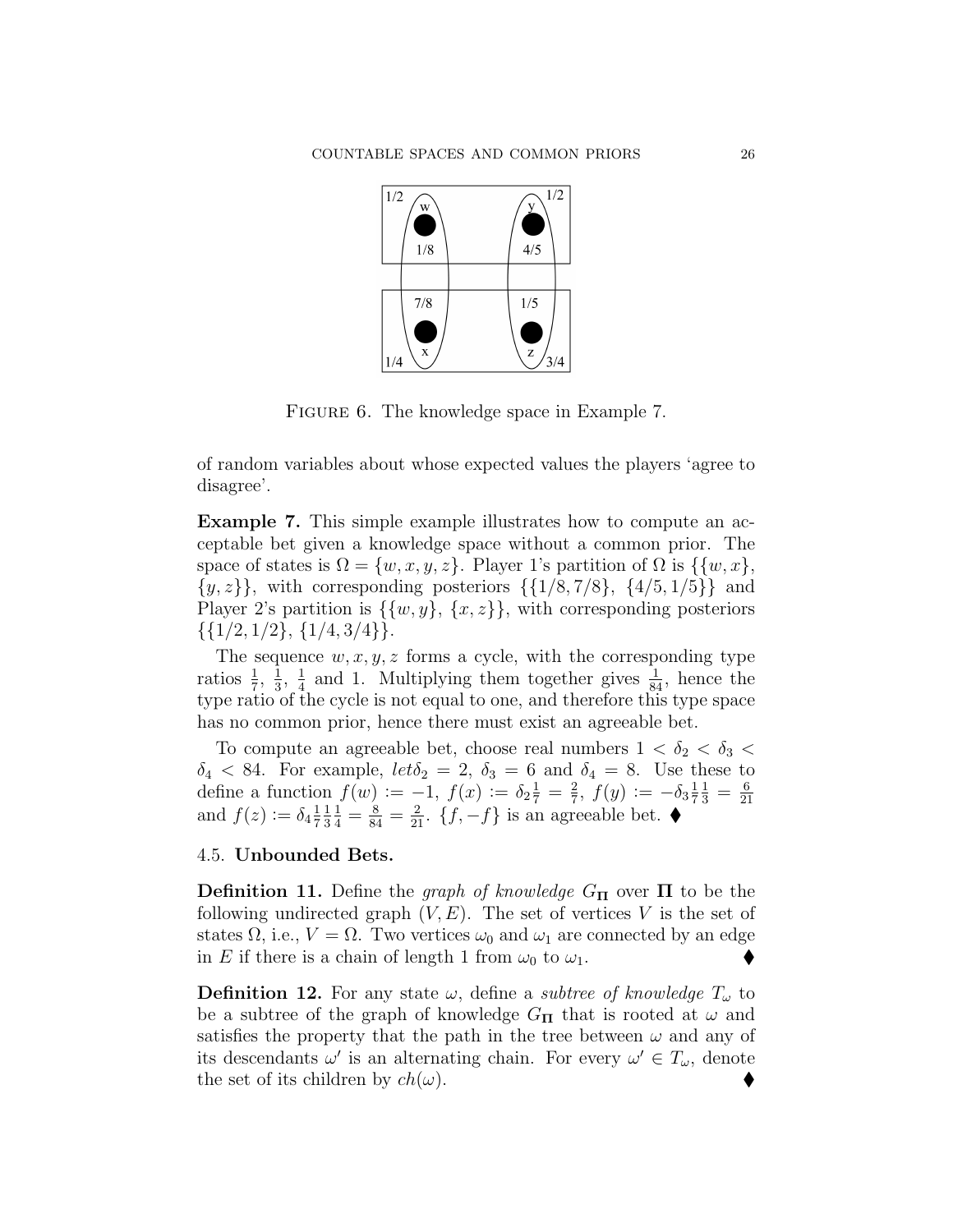A knowledge subtree T of  $G_{\Pi}$  that satisfies the property that every branch of T (which corresponds to a maximal alternating chain) has infinite height is an infinite tree of knowledge.

**Proposition 8.** If the graph of knowledge  $G_{\Pi}$  corresponding to  $\Pi$  contains an infinite subtree of knowledge  $T_{\omega_0}$ , then any type space  $\{\Omega,\Pi,\tau\}$ over  $\{\Omega, \Pi\}$  has an agreeable bet.

**Proof.** By assumption, there is a rooted subtree  $T \subseteq G_{\Pi}$  satisfying the property that every maximal alternating chain in T emanating from the root  $\omega_0$  is infinite.

Define a bet f in a recursive manner as follows. At step 1, start with the root,  $\omega_0$ , of the subtree of knowledge. All the elements in  $ch(\omega_0)$ (the set of children of  $\omega_0$ ) are members of the same partition of some player  $i_1$ . Let  $f_{i_1}$  be defined over all  $\omega \in ch(\omega_0)$  in such a way that  $E_{i_1} f_{i_1}(\omega)$  is well-defined and positive for all  $\omega \in ch(\omega_0) \cup \omega_0$ . For every  $j \in I$ ,  $j \neq i_1$  and  $\omega \in ch(\omega_0)$ , let  $f_j(\omega) = -f_{i_1}(\omega)/(n-1)$ .

At step k, let  $\Psi_{k-1}$  be the set of all elements in T for which values of f were defined in stage  $k-1$ . For each  $\omega \in \Psi_{k-1}$ , the set of children  $ch(\omega)$  is non-empty (by the assumption that T is an infinite tree), and all the elements in that set are members of the same partition of some player  $i_k$ . Let  $f_{i_k}$  be defined over all  $\omega \in ch(\omega_0)$  in such a way that  $E_{i_k} f_{i_k}(\omega)$  is well-defined and positive for all  $\omega \in ch(\omega) \cup \omega$ . For every  $j \in I$ ,  $j \neq i_k$  and  $\omega' \in ch(\omega)$ , let  $f_j(\omega') = -f_{i_k}(\omega')/(n-1)$ .

After a countable number of such steps,  $f = \{f_1, \ldots, f_n\}$  is an agreeable bet relative to  $\tau^T$ . An application of Proposition 4 completes the proof.

Corollary 3. If a knowledge space  $\{\Omega, \Pi\}$  contains an infinite alternating chain, then any type space  $\{\Omega, \Pi, \tau\}$  over  $\{\Omega, \Pi\}$  has an agreeable bet.

**Proof.** An infinite alternating chain is an infinite tree of knowledge.  $\blacksquare$ 

**Proof of Theorem 2.** An infinite alternating chain can always be defined within the subset of states contained in partition elements that are of cardinality greater than 1, if that subset is infinite.

Finally, the following example shows that if the condition in Theorem 2 does not hold, an agreeable bet may not exist.

**Example 8.** The state space  $\Omega$  is the set  $\mathbb{Z}$  of all the integers, i.e.,  $\{\ldots, -2, -1, 0, 1, 2, \ldots\}.$ 

There are two players, with partitions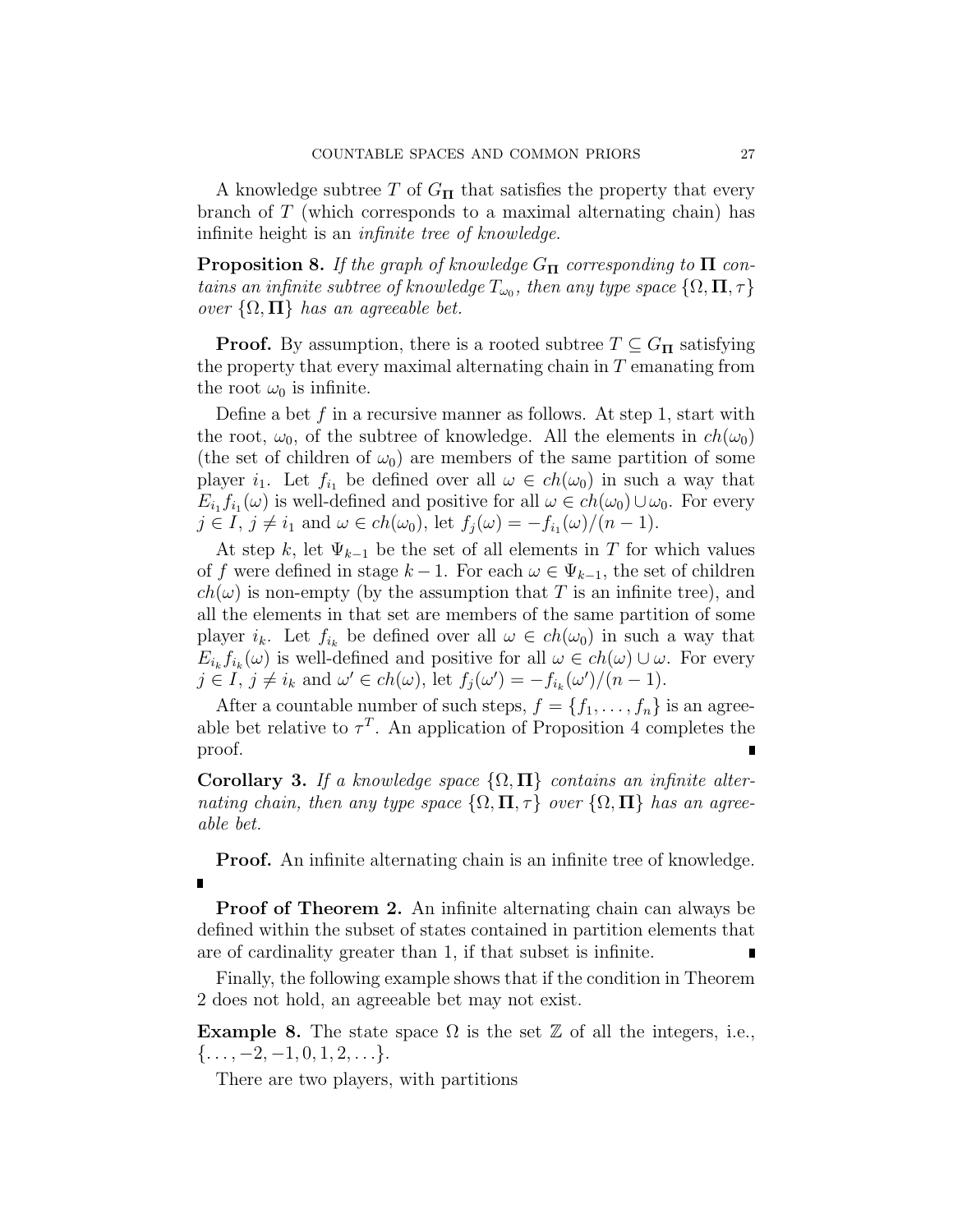$$
\Pi_1(n) = \begin{cases} \n\{n\} & \text{if } n < 0\\ \n\{0, 1, 2, \ldots\} & \text{if } n \ge 0 \n\end{cases}
$$

and

$$
\Pi_2(n) = \begin{cases} \n\{n\} & \text{if } n > 0\\ \n\{0, -1, -2, \ldots\} & \text{if } n \le 0 \n\end{cases}
$$

| Player $1   \ldots   -3   -2  $ |           |               | $\vert -1 \vert$ |  |  |  |
|---------------------------------|-----------|---------------|------------------|--|--|--|
| Player 2                        | $-3$ $-3$ | $\rightarrow$ | $-1$             |  |  |  |

| FIGURE 7. The partition profile of Example 8. |  |  |  |
|-----------------------------------------------|--|--|--|
|                                               |  |  |  |

Let  $p$  be any arbitrary common prior from which a type space over this partition profile is derived.

There is no bounded or unbounded agreeable bet. For suppose that f is an agreeable bet. Then:

- (1) since  $E_1 f(n) > 0$  for  $n < 0$ , it must be the case that  $f(n) > 0$ for  $n < 0$
- (2) since  $E_2 f(n) < 0$  for  $n > 0$ , it must be the case that  $f(n) < 0$ for  $n > 0$

It remains to determine the sign of  $f(0)$ . But if  $f(0) \geq 0$ , then  $E_2f(0) > 0$ , and if  $f(0) \leq 0$ , then  $E_1f(0) < 0$ . This is a contradiction.  $\blacklozenge$ 

#### 5. Iterated Expectations, Countable Spaces, and Common Priors

#### 5.1. Markov Theory Preliminaries.

We recall some basic concepts and results from Markov theory. Let M be a Markov matrix over a state space  $\Omega$  that is either finite or countable. Fix an ordering of the elements of  $\Omega$  as  $\{\omega_1, \omega_2, \ldots\}$ .

States  $\omega_i$  and  $\omega_j$  communicate if there are  $k, m \geq 0$  such that  $M^k(\omega_i, \omega_j) > 0$  and  $M^m(\omega_j, \omega_i) > 0$ . This relation partitions the state space into equivalence classes.  $M$  is *irreducible* if all the states communicate. A state  $\omega_i$  is said to have *period d* if  $M^k(\omega_i, \omega_i) = 0$  whenever k is not divisible by d, and d is the largest integer with this property. A state with period 1 is aperiodic. Every pair of communicating states have the same period, hence an irreducible Markov matrix has a well-defined period.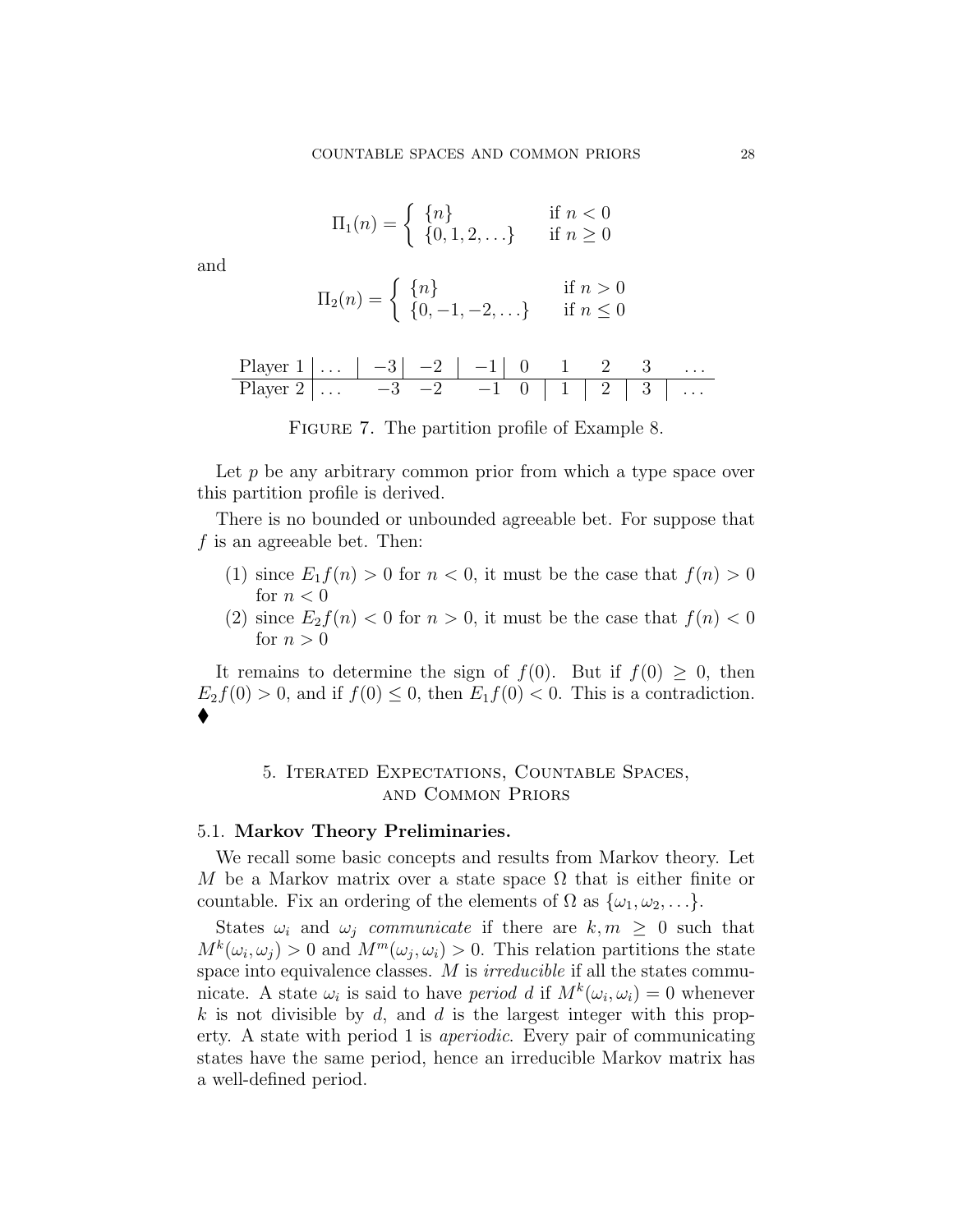A state  $\omega_i$  is called *recurrent* if

$$
\sum_{k=0}^{\infty} M^k(\omega_i, \omega_i) = \infty.
$$

Otherwise the state is called transient. Every pair of communicating states are either both recurrent or both transient, have we can categorise irreducible Markov matrices into recurrent and transient matrices.

An irreducible aperiodic Markov matrix is called *null recurrent* if it is recurrent and for every pair of states  $\omega_i, \omega_j$ 

$$
\lim_{k \to \infty} M^k(\omega_i, \omega_j) = 0.
$$

If M is recurrent but not null recurrent then it is called *positive recur*rent. Denoting

(13) 
$$
\gamma_i := \lim_{k \to \infty} M^k(\omega_i, \omega_i),
$$

M is positive recurrent if and only if  $\gamma_i > 0$  for all i. If M is irreducible, aperiodic, and positive recurrent it is termed ergodic.

A measure  $\mu \in \Omega^{\mathbb{R}}$  satisfying  $\mu \geq 0$  is an *invariant measure* of M if it is a left eigenvector of M, i.e.  $\mu M = \mu$ , or equivalently for each state  $\omega'$ :

$$
\mu(\omega') = \sum_{\omega \in \Omega} \mu(\omega) M(\omega, \omega').
$$

If  $\mu$  is an invariant measure and also satisfies the property that it is normalisable, i.e.  $\sum_{\omega \in \Omega} \mu(\omega) < \infty$ , then it is termed an *invariant* probability measure.

The following are well-known results in Markov theory:

- (1) If  $M$  is recurrent then it has an invariant measure that is unique up to scalar multiplication.
- $(2)$  M has a unique invariant probability measure if and only if M is ergodic.
- (3) If M is ergodic, then the measure  $\pi$  given by  $\pi(i) = \gamma_i > 0$ (where  $\gamma_i$  is defined in Equation 13) is the unique invariant probability measure.
- (4) If M is irreducible, aperiodic, and recurrent, then  $\lim_{k\to\infty} M^k$ exists. If  $M$  is ergodic, then

$$
\lim_{k \to \infty} M^k = \mathbf{I}\pi.
$$

If M is null recurrent, then  $\lim_{k\to\infty} M^k = 0$ .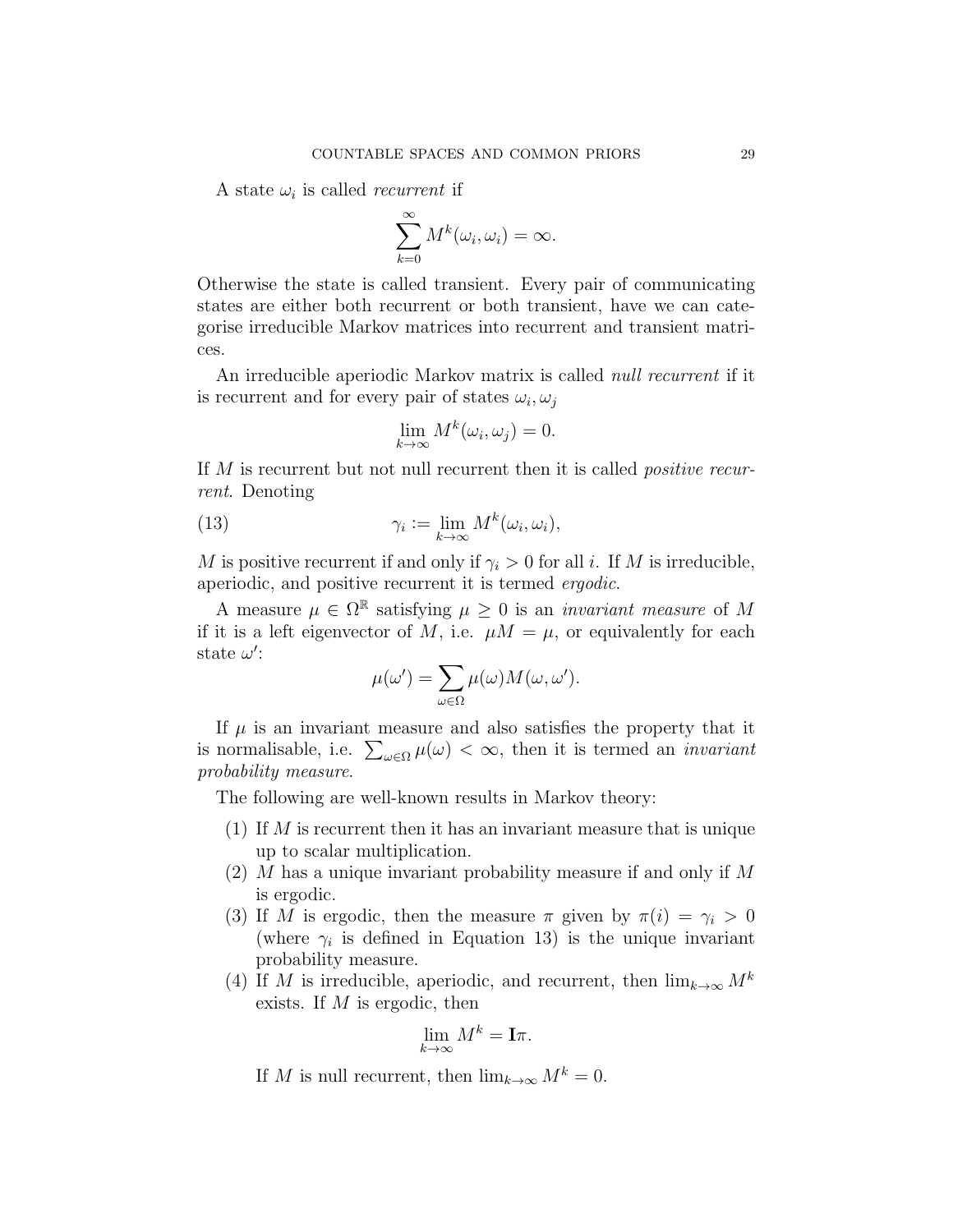#### 5.2. Iterated Expectations and Common Priors over Countable State Spaces.

This section clearly owes a large debt to Samet (1998a), and most of the proof ideas are taken from that paper. The need to distinguish between null recurrent and positive recurrent classes, however, adds subtleties that are not present in the finite state space.

**Proposition 9.** Let  $\sigma$  be a permutation of I, and let  $P \in \Lambda \Pi$  be an element of the meet. Then P is an irreducible, aperiodic, and recurrent class of  $M_{\sigma}$ . Thus,  $M_{\sigma}^P$  has a unique (up to scalar multiplication) invariant measure  $\mu_{\sigma}^{P}$  on P.

**Proof.** Let  $i \in I$ , and let  $\omega, \omega' \in P \in \Pi_{\sigma(i)}$ . Then

$$
M_{\sigma}(\omega, \omega') \ge M_{\sigma(1)}(\omega, \omega) \cdots M_{\sigma(i-1)}(\omega, \omega) M_{\sigma(i)}(\omega, \omega')
$$

$$
\times M_{\sigma(i+1)}(\omega', \omega') \cdots M_{\sigma(n)}(\omega', \omega').
$$

Therefore, any two states in the same element of a partition of an arbitrary player communicate. Hence, if  $\omega$  is in an equivalence class of states, then  $\Pi_i(\omega)$ , for each i, is a subset of this class. This means that each class is a union of elements of  $\wedge \Pi$ . Also, for each  $P \in \wedge \Pi$ , the probability of  $\omega \in P$  staying in P under  $M_{\sigma}$  is 1, and therefore P is an irreducible equivalence class. That the Markov matrix  $M_{\sigma}$  is aperiodic and recurrent follows from the fact that  $M_{\sigma}(\omega, \omega) > 0$  for every state.

**Corollary 4.** Let  $\sigma$  be a permutation of I, and let  $P \in \Lambda \Pi$  be an element of the meet. If P is a positive recurrent class of  $M_{\sigma}$ , then  $M_{\sigma}^F$ has a unique invariant probability measure  $\mu_{\sigma}^P$ .

**Proposition 10.** The following conditions are equivalent for each  $P \in$  $\wedge \Pi$ :

- (1) p is the common prior on P.
- (2) p is the invariant probability measure of  $M_i^P$  for every  $i \in I$ .
- (3) The permutation matrix  $M_{\sigma}^P$  is ergodic for every permutation  $\sigma$ , and p is the invariant probability measure of  $M_{\sigma}^P$ .

**Proof.** With slight abuse of notation, write  $M_i$  in place of  $M_i^F$ throughout this proof, for ease of exposition.

That (1) and (2) are equivalent is straightforward. To see that (2) implies (3), note that if  $p$  is an invariant probability measure of  $M_i$  for every i, then it must also be an invariant probability measure of  $M_{\sigma}$ for every permutation  $\sigma$ . But  $M_{\sigma}$  has an invariant probability measure if and only if it is ergodic.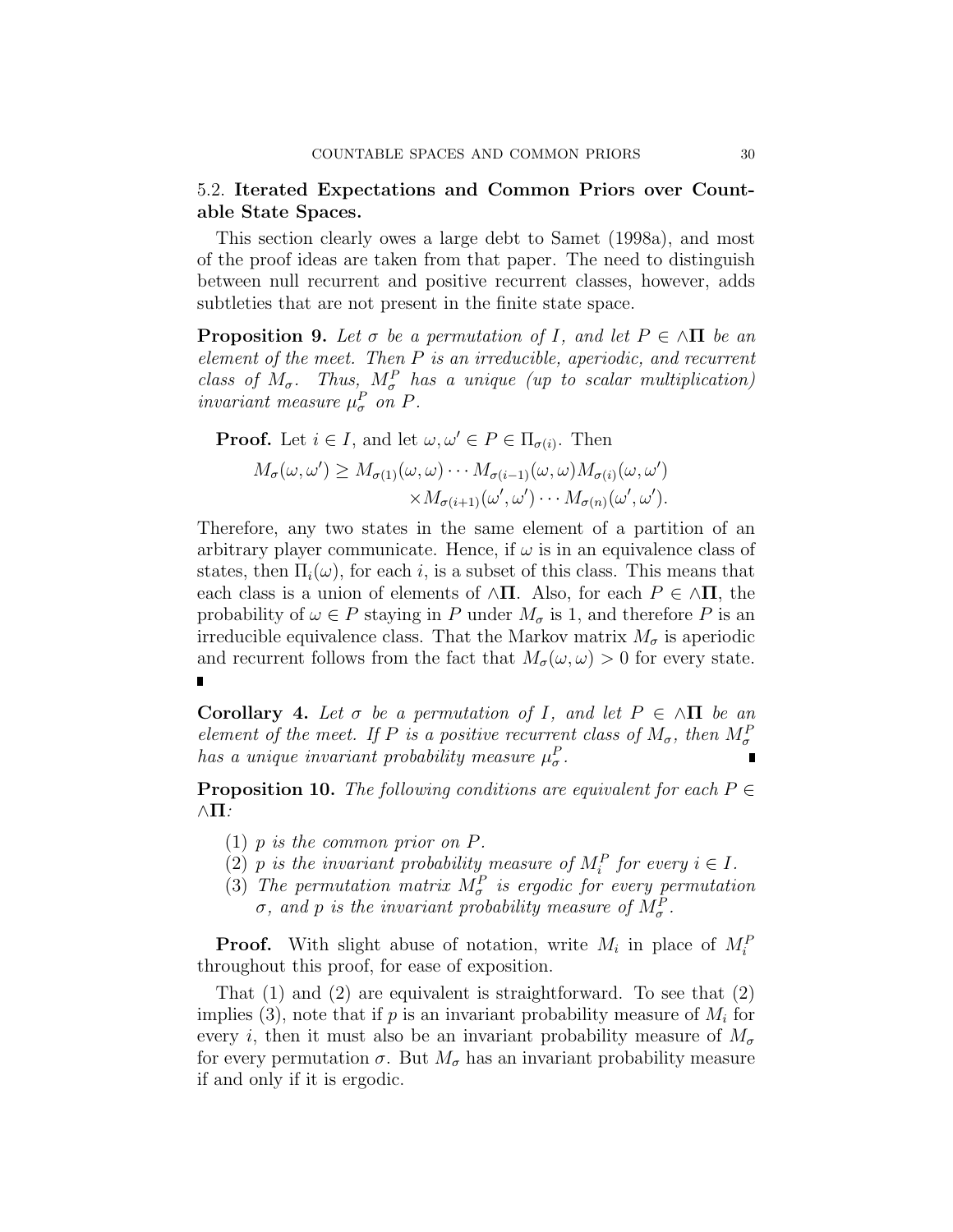Next, suppose that  $(3)$  is true and let p be the invariant probability measure of  $M_{\sigma_1} := M_1 M_2 \cdots M_n$  that exists by (3). Then

$$
pM_1M_2\cdots M_n=p.
$$

Multiplying  $M_{\sigma_1}$  from the right by  $M_1$  yields

$$
pM_1M_2\cdots M_nM_1=pM_1.
$$

It follows that  $pM_1$  is an invariant probability measure of  $M_{\sigma_2}$  :=  $M_2 \cdots M_n M_1$ . However, by (3), p is also an invariant probability measure of  $M_{\sigma_2}$ , and by Corollary 4, each permutation matrix over restricted to P has a unique invariant probability measure. Hence  $pM_1 = p$ , and similarly,  $pM_i = p$  for each  $i \in I$ .

**Proof of Theorem 3.** Since  $E^k_\sigma f = M^k_\sigma f$  for each f and k,

$$
\lim_{k \to \infty} E_{\sigma}^k f = \lim_{k \to \infty} M_{\sigma}^k f.
$$

As  $M_{\sigma}$  is recurrent for each  $\sigma$  by Proposition 9,  $\lim_{k\to\infty} M_{\sigma}^k$  exists.

If  $\tau$  has a common prior, then by Proposition 10,  $M_{\sigma}$  is ergodic for each  $\sigma$ , and therefore  $\lim_{k\to\infty} M_{\sigma}^k = \mathbf{I}_{p_{\sigma}}$ , where  $p_{\sigma}$  is the unique invariant probability measure of  $M_{\sigma}$ . But by the common prior assumption,  $p_{\sigma} = \varphi$  for all  $\sigma$ . Furthermore,  $\varphi > 0$ , hence the iterated expectations of f with respect to all permutations converge to the same non-zero limit pf.

In the other direction, suppose that for each bounded non-zero random variable  $f \geq 0$ , the iterated expectations of f, with respect to all permutations  $\sigma$ , converge to the same non-zero limit. Then it cannot be the case that  $\lim_{k\to\infty} M_{\sigma}^k = 0$ , hence  $M_{\sigma}$  is ergodic. It follows that  $\lim_{k\to\infty} M_{\sigma}^k = \mathbf{I}_{p_{\sigma}}$ , where  $p_{\sigma}$  is the unique invariant probability measure of  $M_{\sigma}$ , and therefore the iterated expectation of every f with respect to  $\sigma$  converges to  $p_{\sigma}f$ . By the assumption that  $p_{\sigma}f$  is the same for all permutations  $\sigma$ , there is a single p,  $p = p_{\sigma}$  for all  $\sigma$ , such that p is the unique invariant probability measure of  $M_{\sigma}$ . We conclude from Proposition 10 that p is the common prior.

Theorem 3 provides a characterisation of common priors in countable spaces using the iterated expectations criterion. That criterion cannot be used for identifying common improper priors in cases in which a common prior does not exist; by Proposition 10, if there is no common prior, then for at least one permutation  $\sigma$ , the permutation matrix  $M_{\sigma}^{F}$ is not ergodic. This in turn means that  $M_{\sigma}^{P}$  must be null recurrent, hence  $\lim_{k\to\infty} M_{\sigma}^k = 0.$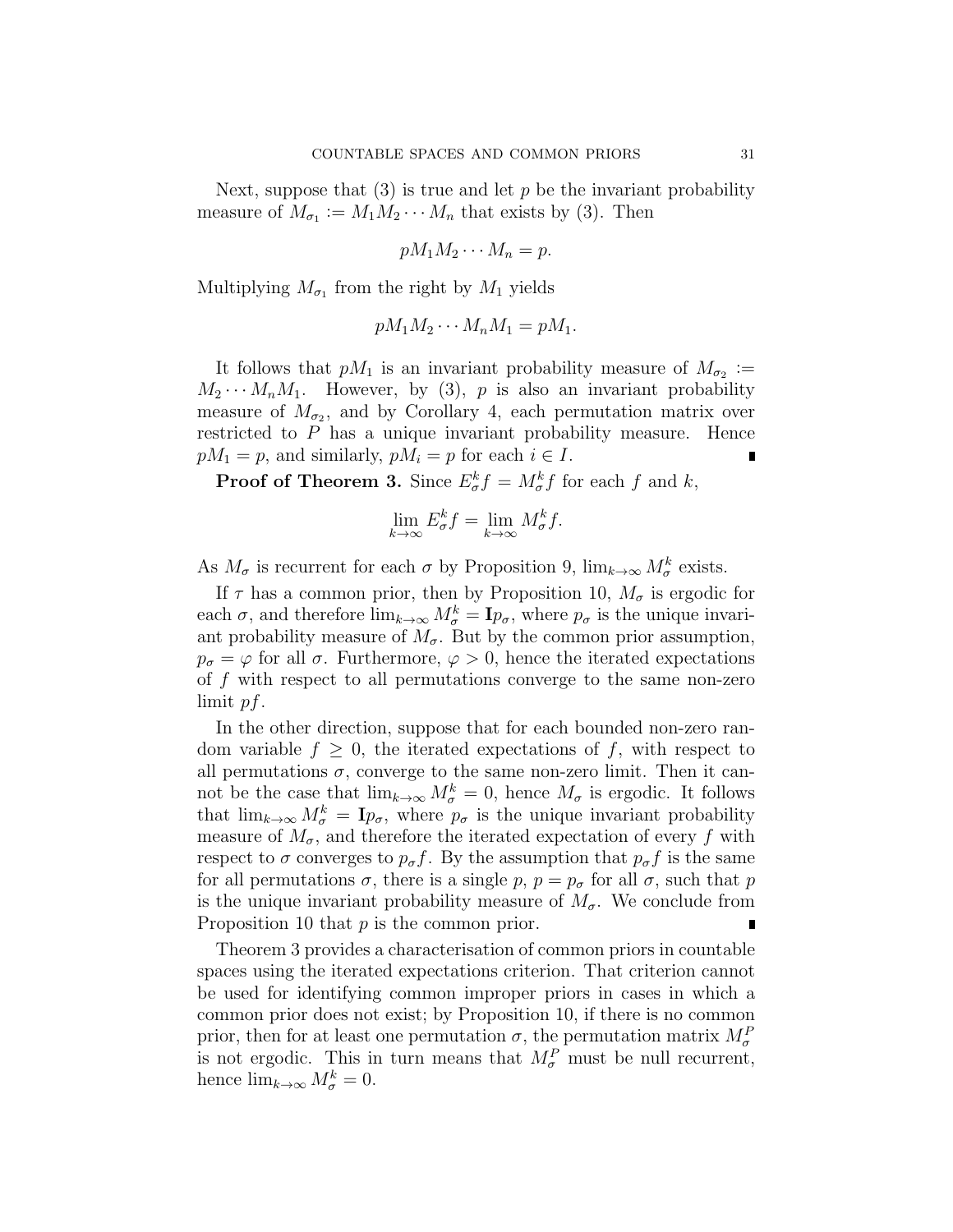#### 6. Appendix

**Proof of Lemma 1.** Suppose that  $S \subseteq \Omega$  is non-singularly positive, and let  $\omega_0 \in S$  be chosen arbitrarily. Suppose that  $\omega_0$  is connected to  $\omega_n$  by a positive chain  $c = \omega_0 \stackrel{i_0}{\rightarrow} \omega_1 \stackrel{i_1}{\rightarrow} \cdots \stackrel{i_{n-1}}{\rightarrow} \omega_n$ . Since  $\omega_0$  is in S and  $\omega_1$  is in the same partition element of player  $i_0$  as  $\omega_0$ , by Definition 6,  $\omega_1$  must also be in S, and continuing the same argument by induction, we conclude that all the elements in  $c$  are members of  $S$ .

Proof of Proposition 2. Suppose that there exists a common improper prior p for  $\tau$ . Let  $S = {\omega \in \Omega \mid p(\omega) > 0}$ . S is guaranteed to be positive, because  $p \neq 0$ . We next show that S is non-singularly positive: Suppose that for arbitrary  $i \in I$  and  $\omega \in S$ ,  $\omega' \in \Pi_i(\omega)$ . Furthermore, suppose that  $\omega' \notin S$ . Then  $p(\omega') = 0$ , while  $p(\omega) > 0$ . Hence  $p(\Pi_i(\omega)) > 0$ , and by the definition of an improper prior,

$$
t_i(\omega') = \frac{p(\omega')}{p(\Pi_i(\omega))} = 0.
$$

It follows from Definition 6 that  $S$  is non-singularly positive.

To complete this part of the proof, note that for any pair of states  $\omega_1, \omega_2 \in S$  such that  $\omega_1$  and  $\omega_2$  are in the same element of  $\Pi_i$  for some  $i \in I$ ,  $\text{tr}_t^i(\omega_1, \omega_2) = p(\omega_1)/p(\omega_2)$ . It then easily follows from the definition of the type ratio of a chain that for any chain c entirely contained in S and connecting  $\omega_0$  and  $\omega$ , one has  $\text{tr}_{\tau}(c) = p(\omega_0)/p(\omega)$ .

Conversely, suppose that  $\Omega$  has a non-singularly positive subspace S with respect to  $\tau$ , and that for each  $\omega_0$  and  $\omega$  in S, any pair of chains c and c' entirely contained in S connecting  $\omega_0$  to  $\omega$  satisfy  $\text{tr}_{\tau}(c) = \text{tr}_{\tau}(c')$ . Using Lemma 1, we may assume that  $S$  is connected (replacing  $S$  by a connected subset of itself if necessary).

We will construct a cip p. For  $\omega \notin S$ , set  $p(\omega) = 0$ . Otherwise, fix  $\omega_0 \in S$ and for each  $\omega \in S$ , let  $p(\omega) = \text{tr}(c)$  for some chain c from  $\omega_0$  to  $\omega$  contained in S.

To see that p is a *cip* consider  $\pi \in \Pi_i$ . Suppose first that  $\pi \cap S = \emptyset$ . Then for all  $\omega \in \pi$ ,  $p(\omega) = 0$ , hence  $p(\pi) = 0$ , and  $p(\pi)t_i(\omega) = p(\omega)$  is satisfied.

Suppose instead that  $\pi \cap S \neq \emptyset$ , and that  $\omega \in \pi \cap S$ . Let c be a chain from  $\omega_0$  to  $\omega$  entirely contained in S. For  $\omega' \in \pi \cap S$ , consider the chain  $c' = c \stackrel{i}{\rightarrow} \omega'$ . Then, by the definitions of tr and p,  $p(\omega') = \text{tr}(c') =$  $tr(c) tr^{i}(\omega, \omega') = p(\omega) t_{i}(\pi, \omega') / t_{i}(\pi, \omega)$ . Thus,  $p(\pi) = \sum_{\omega' \in \pi \cap S} p(\omega') =$  $[p(\omega)/t_i(\pi, \omega)] \sum_{\omega' \in \pi \cap S} t_i(\pi, \omega') = p(\omega)/t_i(\pi, \omega) < \infty$ , and  $p(\omega) = p(\pi)t_i(\pi, \omega)$ .

Finally, suppose that  $\pi \cap S \neq \emptyset$ , and that  $\omega \in \pi$  is such that  $\omega \notin S$ . By construction,  $p(\omega) = 0$ , and by the assumption that S is non-singularly positive, it must be the case that  $t_i(\omega) = 0$ . We have already shown that  $p(\pi) < \infty$ , hence  $p(\pi)t_i(\omega) = p(\omega)$  is satisfied.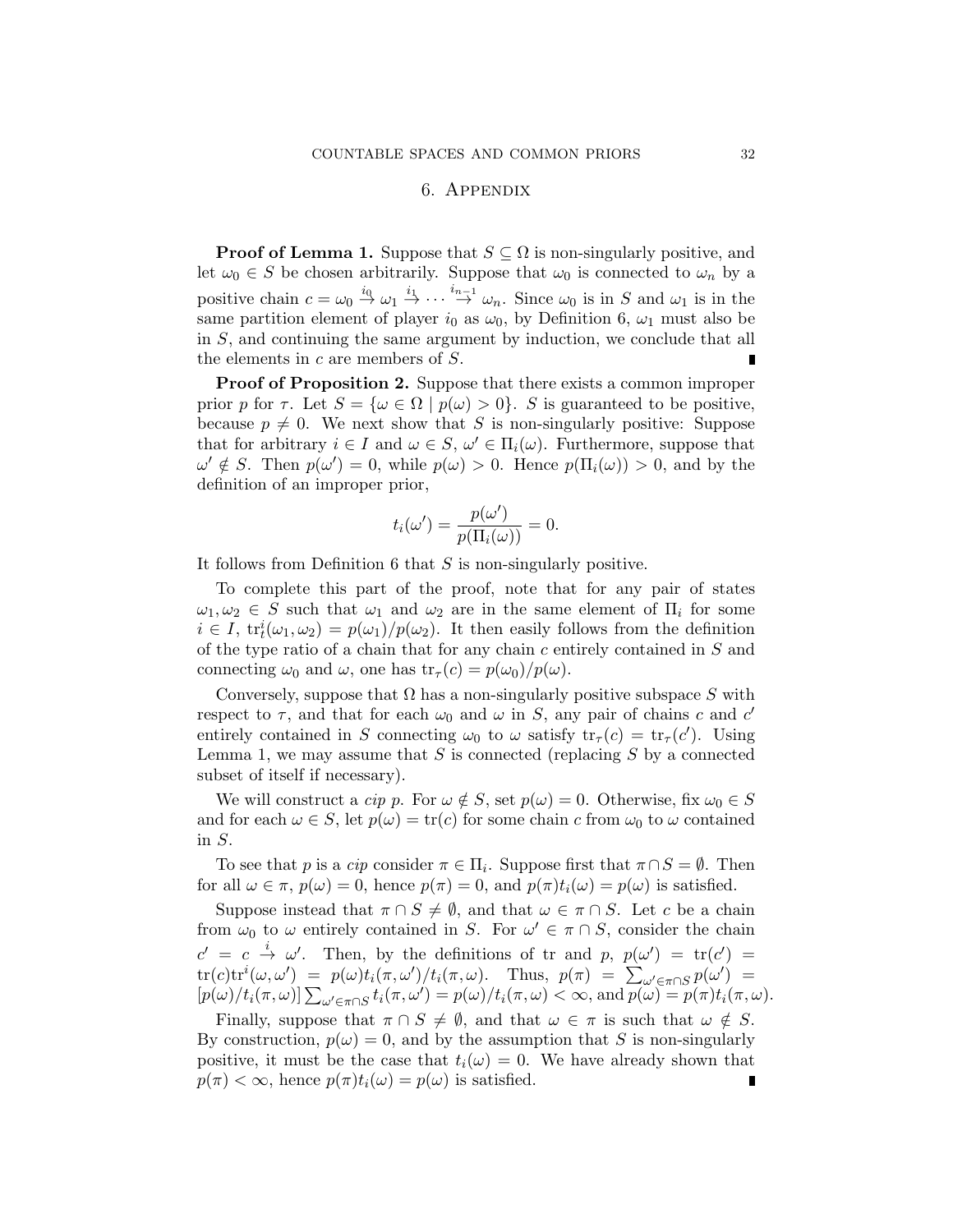Proof of Corollary 2. It suffices to note the following: suppose that  $c_1$  and  $c_2$  are two distinct chains entirely contained in S connecting a pair of states  $\omega$  and  $\omega'$ . Then  $\bar{c} := c_1 c_2^{-1}$  is a cycle connecting  $\omega$  to itself. By Equation (6),  $tr(c_1) = tr(c_2)$  if and only if  $tr(\overline{c}) = 1$ .

**Proof of Proposition 3.** If there exists a  $cip$ , then by Corollary 2, there is a non-singularly positive  $S \subseteq \Omega$  such that every cycle contained in S has type ratio equal to 1, hence in particular every non-crossing cycle satisfies the same property.

In the other direction, if there does not exist a  $\dot{c}ip$ , then for every nonsingularly positive  $S \subseteq \Omega$ , there is at least one cycle  $\bar{c}$  entirely contained in S such that  $tr(\overline{c}) \neq 1$ . Suppose that  $\overline{c}$  is not non-crossing.

If  $\bar{c}$  fails to be non-crossing because it is not alternating, this 'flaw' can easily be corrected: if two consecutive states  $\omega_s$  and  $\omega_{s+1}$  in  $\bar{c}$  are identical, since that implies that  $\text{tr}^i(\omega_s, \omega_{s+1}) = 1$ , the state  $\omega_{s+1}$  is redundant and can be removed from  $\bar{c}$  without changing the type ratio. Similarly, if  $\omega_s$ ,  $\omega_{s+1}$ ,  $\omega_{s+2}$  and  $\omega_{s+3}$  are consecutive states that are all members of the same partition element of player *i*, then  $\text{tr}^i(\omega_s, \omega_{s+1}) \text{tr}^i(\omega_{s+2}, \omega_{s+3}) = \text{tr}^i(\omega_s, \omega_{s+3}),$ hence we may remove  $\omega_{s+1}$  and  $\omega_{s+2}$  from  $\bar{c}$  without changing the type ratio.

We will therefore assume that  $\bar{c}$  is alternating but not non-crossing, and that we can then write  $\bar{c} = \omega_0 \stackrel{i_0}{\rightarrow} \omega_1 \stackrel{i_1}{\rightarrow} \cdots \stackrel{i_{n-1}}{\rightarrow} \omega_n = \omega_0$ , where  $\omega_{s+1} \in$  $\Pi_{i_s}(\omega_s)$  for  $s = 0, \ldots, n-1$ , where there exists at least one pair  $r, k$  such that  $k > r + 1$ , and  $\omega_k \in \Pi_{i_r}(i_r)$ .

We can 'shorten'  $\bar{c}$  into another cycle:

$$
\widehat{c}=\omega_0\stackrel{i_0}{\rightarrow}\omega_1\stackrel{i_1}{\rightarrow}\ldots\omega_r\stackrel{i_r}{\rightarrow}\omega_k\stackrel{i_k}{\rightarrow}\cdots\stackrel{i_{n-1}}{\rightarrow}\omega_n=\omega_0.
$$

If  $tr(\hat{c}) \neq 1$ , then we have a cycle of type ratio not equal to 1, with a number of self-crossing points that is strictly less than the number of self-crossing points in  $\bar{c}$ , and we can continue by induction to apply the same process to  $tr(\widehat{c})$ .

Suppose, therefore, that  $tr(\hat{c}) = 1$ . Denote:

$$
c_0 = \omega_0 \stackrel{i_0}{\rightarrow} \omega_1 \stackrel{i_1}{\rightarrow} \cdots \stackrel{i_{r-1}}{\rightarrow} \omega_r,
$$
  

$$
c_k = \omega_k \stackrel{i_k}{\rightarrow} \omega_{k+1} \stackrel{i_{k+1}}{\rightarrow} \cdots \stackrel{i_{n-1}}{\rightarrow} \omega_n,
$$

and

$$
c_l = \omega_r \stackrel{i_r}{\rightarrow} \omega_{r+1} \stackrel{i_{r+1}}{\rightarrow} \cdots \stackrel{i_{k-1}}{\rightarrow} \omega_k.
$$

Then  $\bar{c} = c_0 c_l c_k$ , and  $\hat{c} = c_0(\omega_r, \omega_k)c_k$ . By assumption,  $1 = \text{tr}(\hat{c}) =$  $tr(c_0)tr^{i_r}(\omega_r,\omega_k)tr(c_k)$ . It follows that  $[tr^{i_r}(\omega_r,\omega_k)]^{-1} = tr^{i_r}(\omega_k,\omega_r)$  $tr(c_0)tr(c_k)$ . We also assumed that  $tr(\overline{c}) \neq 1$ , so  $1 \neq tr(c_0c_lc_k) = tr(c_0)tr(c_k)tr(c_l)$  $\mathrm{tr}^{i r}(\omega_k, \omega_r) \mathrm{tr}(c_l).$ 

Writing out the last inequality in full yields

$$
\operatorname{tr}(\omega_k \stackrel{i_r}{\to} \omega_r \stackrel{i_r}{\to} \omega_{r+1} \stackrel{i_{r+1}}{\to} \cdots \stackrel{i_{k-1}}{\to} \omega_k) \neq 1.
$$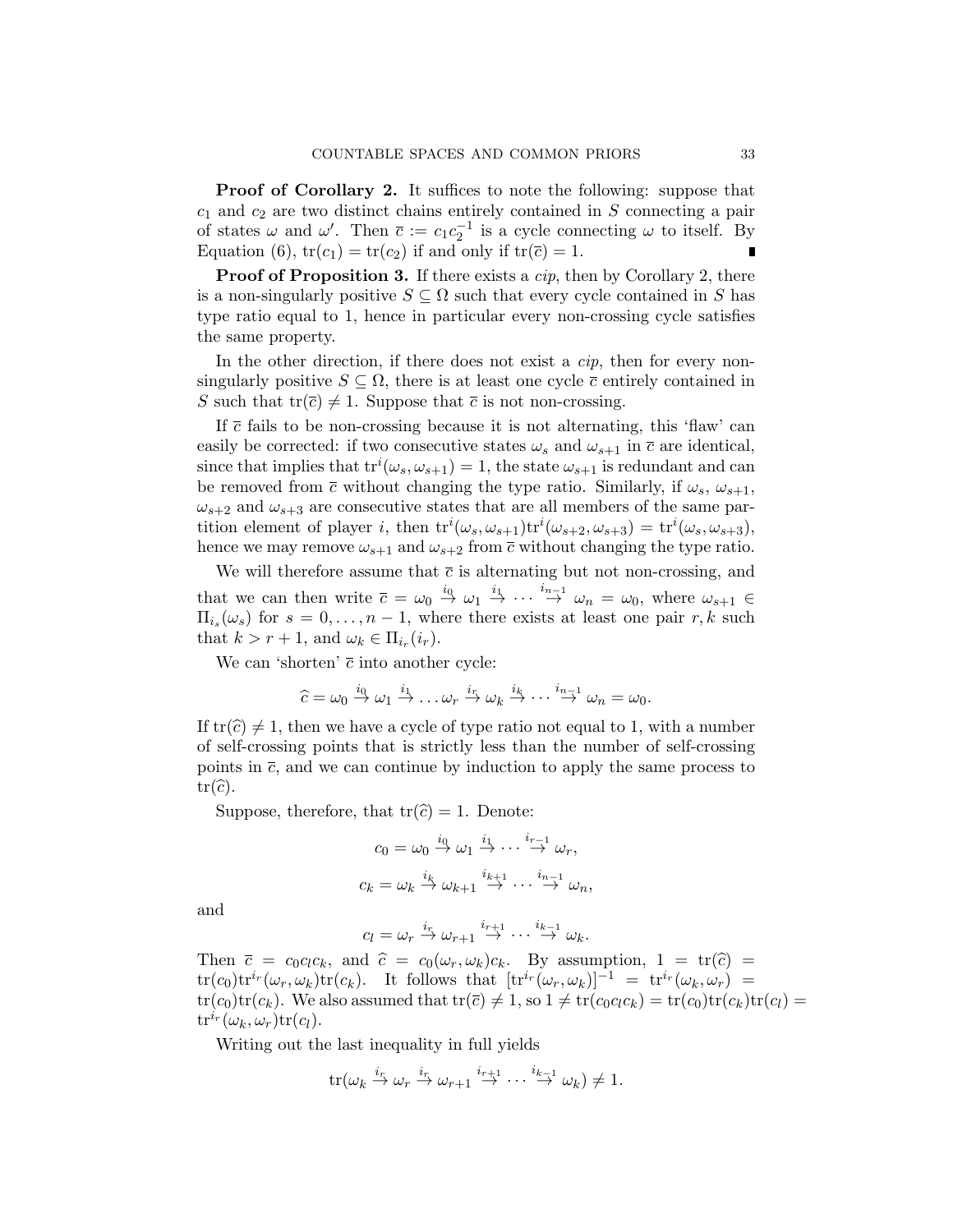But by Equation 7,  $\text{tr}(\omega_k \overset{i_r}{\to} \omega_r \overset{i_r}{\to} \omega_{r+1}) = \text{tr}(\omega_k \overset{i_r}{\to} \omega_{r+1}),$  hence

$$
\operatorname{tr}(\omega_k \stackrel{i_r}{\to} \omega_{r+1} \stackrel{i_{r+1}}{\to} \cdots \stackrel{i_{k-1}}{\to} \omega_k) \neq 1.
$$

We deduce then that the cycle  $\tilde{c} = \omega_k \stackrel{i_r}{\rightarrow} \omega_{r+1} \stackrel{i_{r+1}}{\rightarrow} \cdots \stackrel{i_{k-1}}{\rightarrow} \omega_k$  satisfies<br>both that  $tr(\tilde{c}) \neq 1$  and that it has a number of solf crossing points that is both that  $tr(\tilde{c}) \neq 1$ , and that it has a number of self-crossing points that is strictly less than the number of self-crossing points in  $\bar{c}$ . We can continue by induction to apply the same process to  $tr(\tilde{c})$ .

After applying this reasoning as often as necessary, we arrive at the existence of a cycle entirely contained in S with no self-crossing points, i.e., a non-crossing cycle, whose type ratio is not equal to 1, which is what we needed to show.

#### **REFERENCES**

Aumann, R. J. (1976), Agreeing to disagree, Ann. Statist., 4(6), 1236–1239.

- Aumann, R. J. (1998), Common Priors: A Reply to Gul, Econometrica, 66, 929–938.
- Bonanno, G., and Nehring K. (1999), How to make sense of the common prior assumption under incomplete information, International Journal of Game Theory, 28, 409–434.
- Feinberg, Y. (2000), Characterizing Common Priors in the Form of Posteriors, Journal of Economic Theory 91, 127–179.
- Gul, F. (1998), A Comment on Aumann's Bayesian View, Econometrica, 66, 923–927.
- Harsányi, J. C. (1967-1968), Games with Incomplete Information Played by Bayesian Players, Management Science, 14, 159–182, 320–334, 486–502.
- Heifetz, A. (2006), The Positive Foundation of the Common Prior Assumption, Games and Economic Behavior, 56, 105–120.
- Hellman, Z. (2011), Iterated Expectations, Compact Spaces, and Common Priors, Games and Economic Behavior, 72, 163–171.
- Hellman, Z., and Samet, D. (2012), How Common are Common Priors, Games and Economic Behavior, 74 , 517–525.
- Lehrer, E., and Samet, D. (2011), Agreeing to Agree, *Theoretical Economics*, 6, 269287.
- Lehrer, E., and Samet, D. (2012), Belief Consistency and Trade Consistency, mimeo, Tel Aviv University.
- Milgrom, P. and Stokey, N. (1982), Information, Trade and Common Knowledge, Journal of Economic Theory, 26, 17-27.
- Morris, S. (1995), Trade with Heterogenous Prior Beliefs and Asymmetric Information, Econometrica, (62), 1327–1347.
- Morris, S. (2002), Notes on Iterated Expectations, Working Paper.
- Rodrigues-Neto, J. A. (2009), From Posteriors to Priors via Cycles, J. of Economic Theory, 144, 876–883.